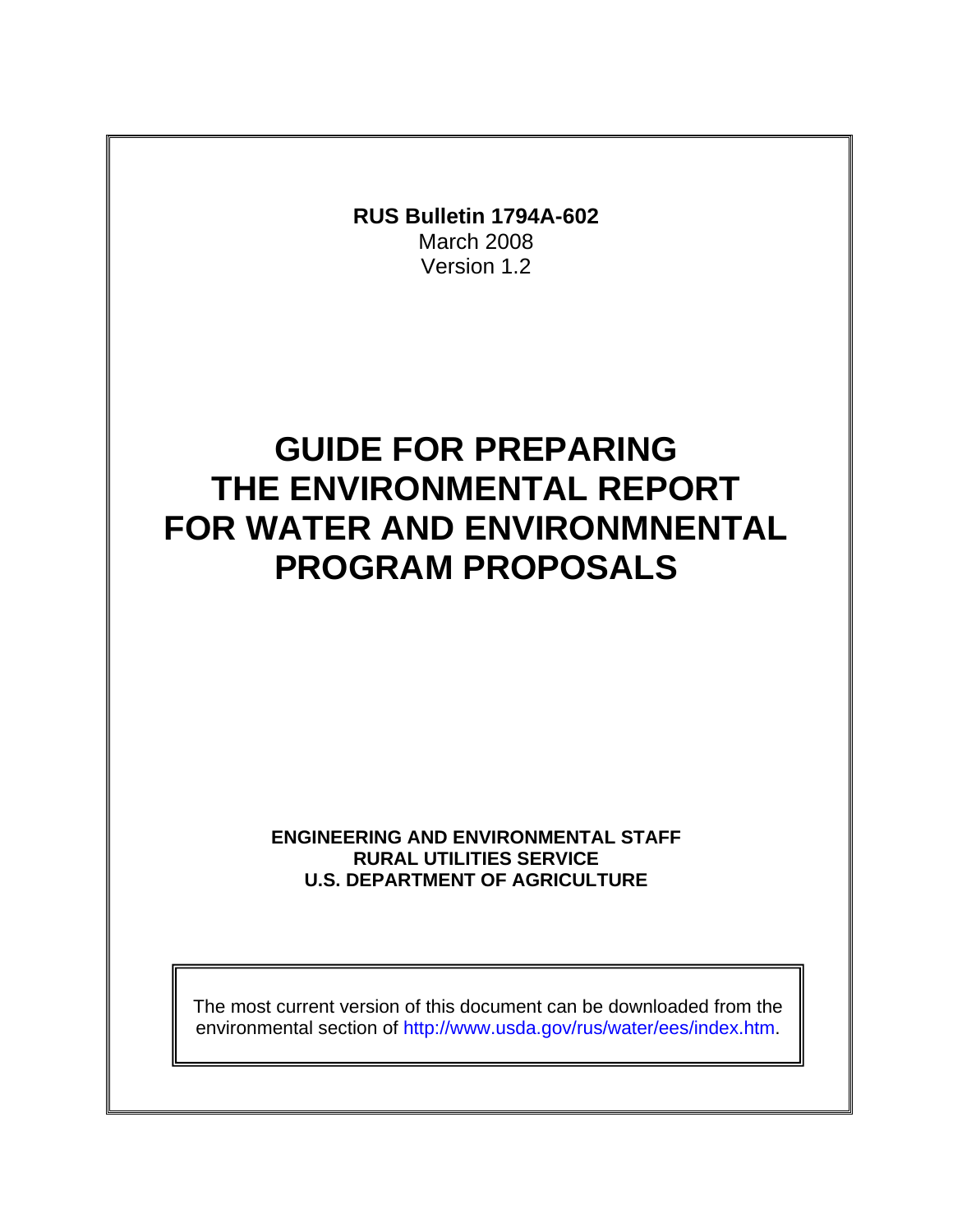# **Table of Contents**

| 1.3 Relationship of Environmental Report to the Preliminary Engineering Report 8 |  |
|----------------------------------------------------------------------------------|--|
|                                                                                  |  |
|                                                                                  |  |
|                                                                                  |  |
|                                                                                  |  |
|                                                                                  |  |
|                                                                                  |  |
|                                                                                  |  |
|                                                                                  |  |
| 3.0 ENVIRONMENTAL INFORMATION AND REQUIREMENTS  15                               |  |
|                                                                                  |  |
|                                                                                  |  |
|                                                                                  |  |
|                                                                                  |  |
|                                                                                  |  |
|                                                                                  |  |
|                                                                                  |  |
|                                                                                  |  |
|                                                                                  |  |
|                                                                                  |  |
|                                                                                  |  |
|                                                                                  |  |
|                                                                                  |  |
|                                                                                  |  |
|                                                                                  |  |
|                                                                                  |  |
|                                                                                  |  |
|                                                                                  |  |
| 3.6.1 Water Quality Information.                                                 |  |
|                                                                                  |  |
|                                                                                  |  |
|                                                                                  |  |
|                                                                                  |  |
|                                                                                  |  |
|                                                                                  |  |
|                                                                                  |  |
|                                                                                  |  |
|                                                                                  |  |
|                                                                                  |  |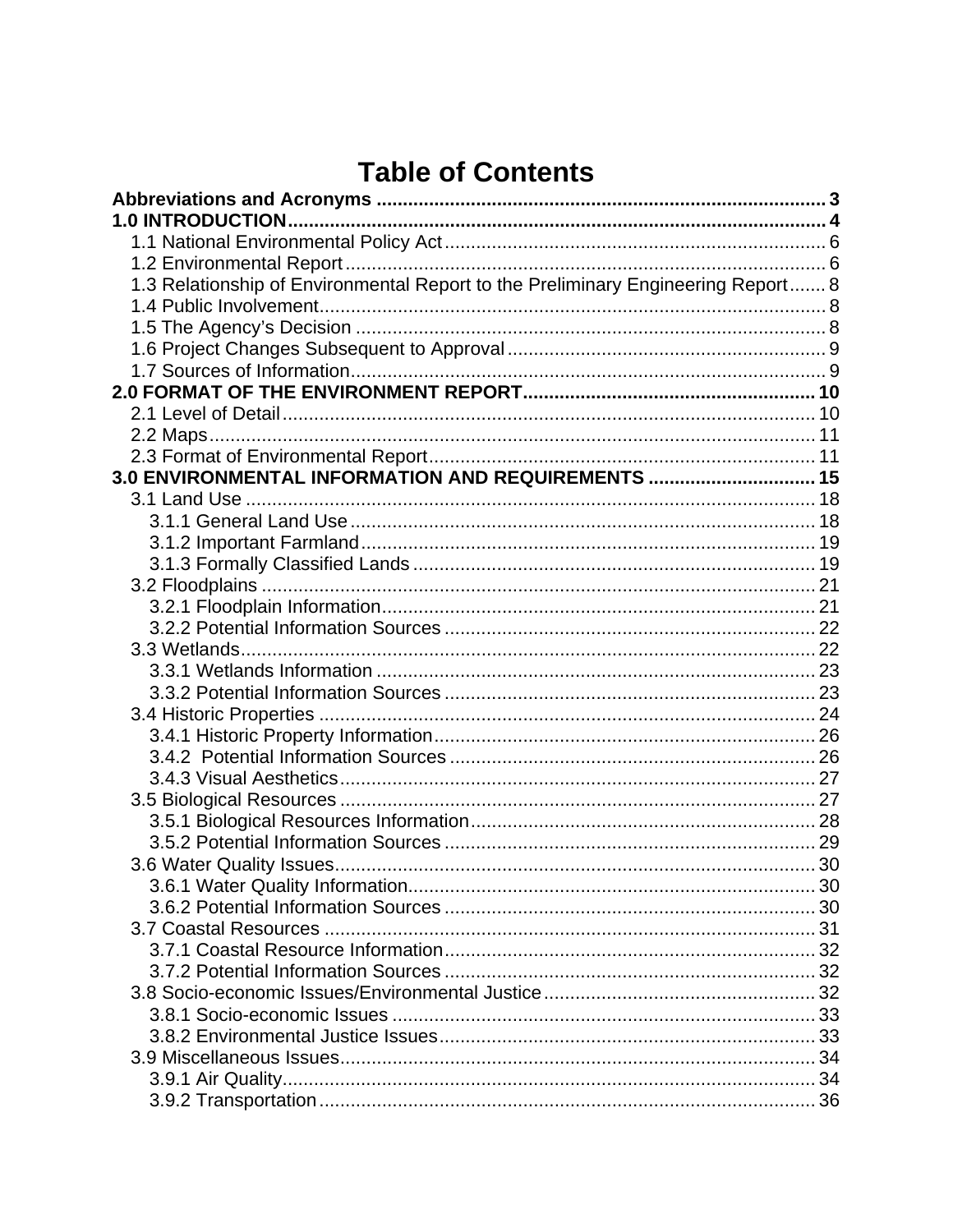| 6.0 Exhibit A - Agency Correspondence for Information Gathering 44                   |  |
|--------------------------------------------------------------------------------------|--|
| A.1 State Historic Preservation Office Letter Requesting Information Regarding       |  |
|                                                                                      |  |
| A.2 U.S. Fish and Wildlife Service or National Marine Fisheries Service Letter       |  |
|                                                                                      |  |
| A.3 Natural Resources Conservation Service (state or field office) Letter Concerning |  |
|                                                                                      |  |
|                                                                                      |  |
|                                                                                      |  |
| A.6 State Coastal Management Program Agency Letter Concerning Coastal Zone           |  |
|                                                                                      |  |
|                                                                                      |  |
|                                                                                      |  |
|                                                                                      |  |
|                                                                                      |  |
|                                                                                      |  |
|                                                                                      |  |
|                                                                                      |  |
| 9.0 Exhibit D - Regulations, Statutes, and Executive Orders  57                      |  |
| 10.0 Exhibit E - Example of the Table of Contents for an Environmental Report. 59    |  |
|                                                                                      |  |
|                                                                                      |  |
| F-2 National Historic Preservation Act - Section 106 Regulations Flowchart 62        |  |
|                                                                                      |  |
|                                                                                      |  |
|                                                                                      |  |
|                                                                                      |  |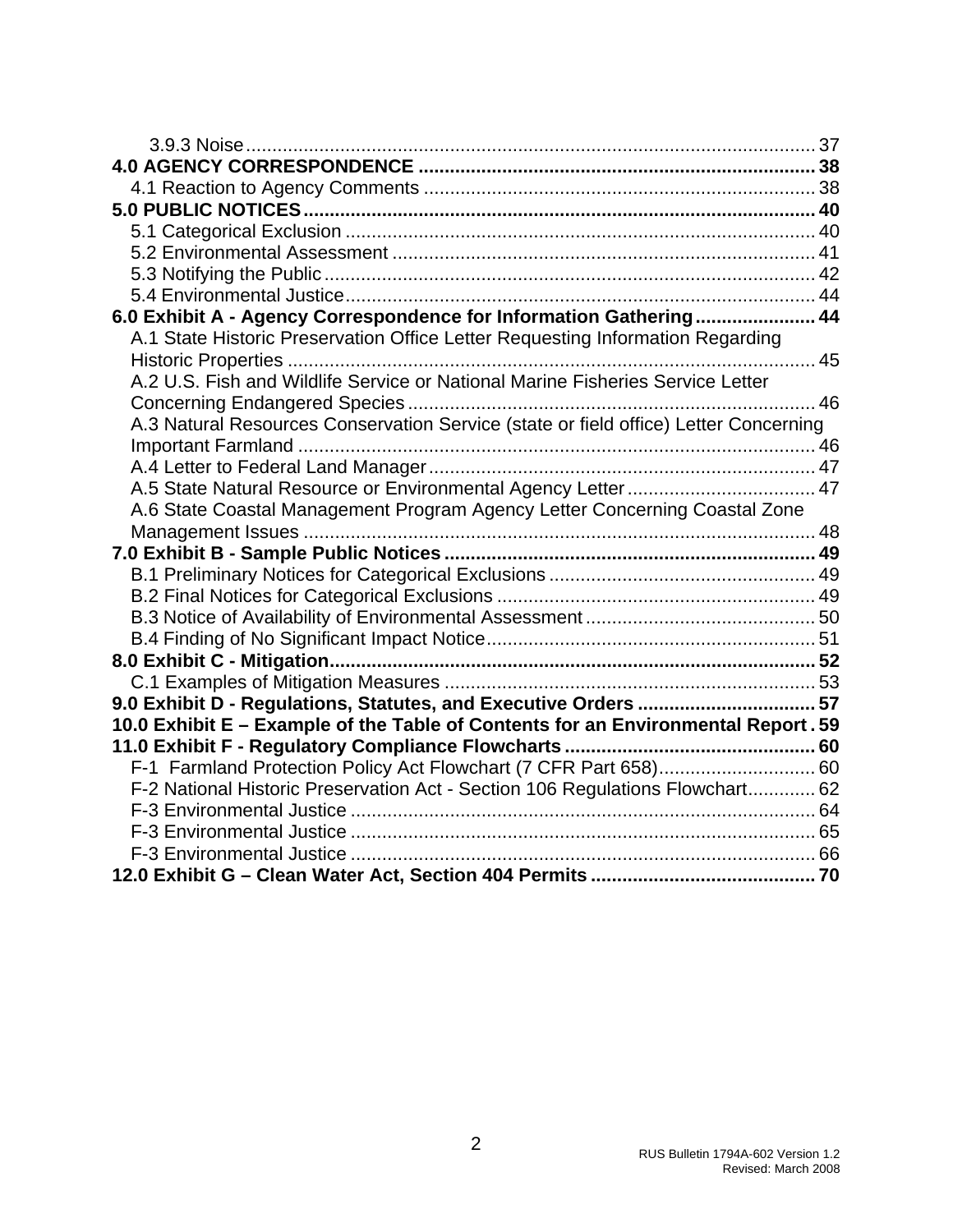# <span id="page-3-0"></span>**Abbreviations and Acronyms**

| <b>Selected Abbreviations and Acronyms</b> |                                               |               |                                                      |  |
|--------------------------------------------|-----------------------------------------------|---------------|------------------------------------------------------|--|
| <b>ACHP</b>                                | Advisory Council on Historic<br>Preservation  | <b>HUD</b>    | U.S. Department of Housing and Urban<br>Development  |  |
| <b>BACT</b>                                | <b>Best Available Control</b><br>Technology   | <b>NEPA</b>   | National Environmental Policy Act                    |  |
| <b>BIA</b>                                 | <b>Bureau of Indian Affairs</b>               | <b>NHPA</b>   | <b>National Historic Preservation Act</b>            |  |
| <b>BLM</b>                                 | <b>Bureau of Land Management</b>              | <b>NMFS</b>   | <b>National Marine Fisheries Service</b>             |  |
| <b>CBRS</b>                                | <b>Coastal Barrier Resources</b><br>System    | <b>NOAA</b>   | National Oceanic and Atmospheric<br>Administration   |  |
| <b>CD</b>                                  | <b>Compact Disk</b>                           | <b>NPDES</b>  | National Pollutant Discharge Elimination<br>System   |  |
| <b>CE</b>                                  | <b>Categorical Exclusion</b>                  | <b>NPS</b>    | <b>National Park Service</b>                         |  |
| <b>CEQ</b>                                 | <b>Council on Environmental Quality</b>       | <b>NRCS</b>   | <b>Natural Resources Conservation</b><br>Service     |  |
| <b>CFR</b>                                 | Code of Federal Regulations                   | <b>OSHA</b>   | Occupational Safety and Health<br>Administration     |  |
| <b>CMP</b>                                 | Coastal Management Program                    | <b>PER</b>    | <b>Preliminary Engineering Report</b>                |  |
| <b>CZMA</b>                                | Coastal Zone Management Act                   | <b>ROW</b>    | Right-of-Way                                         |  |
| <b>DR</b>                                  | <b>Departmental Regulation</b>                | <b>Agency</b> | <b>Rural Development, Rural Utilities</b><br>Service |  |
| EA                                         | <b>Environmental Assessment</b>               | <b>SIP</b>    | State Implementation Plan                            |  |
| <b>EIS</b>                                 | <b>Environmental Impact Statement</b>         | Ş             | Section                                              |  |
| <b>ER</b>                                  | <b>Environmental Report</b>                   | <b>SHPO</b>   | <b>State Historic Preservation Officer</b>           |  |
| E.O.                                       | <b>Executive Order</b>                        | <b>THPO</b>   | <b>Tribal Historic Preservation Officer</b>          |  |
| <b>ESA</b>                                 | Endangered Species Act of 1973                | <b>U.S.C.</b> | <b>United States Code</b>                            |  |
| et seq.                                    | et sequentia (and those that<br>follow)       | <b>USACE</b>  | U.S. Army Corps of Engineers                         |  |
| <b>FAA</b>                                 | <b>Federal Aviation Administration</b>        | <b>USDA</b>   | U.S. Department of Agriculture                       |  |
| <b>FEMA</b>                                | <b>Federal Emergency Management</b><br>Agency | <b>USDOT</b>  | U. S. Department of Transportation                   |  |
| <b>FHA</b>                                 | Federal Highway Administration                | <b>USEPA</b>  | U.S. Environmental Protection Agency                 |  |
| <b>FIRM</b>                                | Floodplain Insurance Rate Map                 | <b>USFS</b>   | U.S. Forest Service                                  |  |
| <b>FONSI</b>                               | Finding of No Significant Impact              | <b>USFWS</b>  | U.S. Fish and Wildlife Service                       |  |
| <b>FPPA</b>                                | <b>Farmland Protection Policy Act</b>         | <b>USGS</b>   | U.S. Geological Survey                               |  |
| <b>FR</b>                                  | <b>Federal Register</b>                       | <b>WWW</b>    | World Wide Web                                       |  |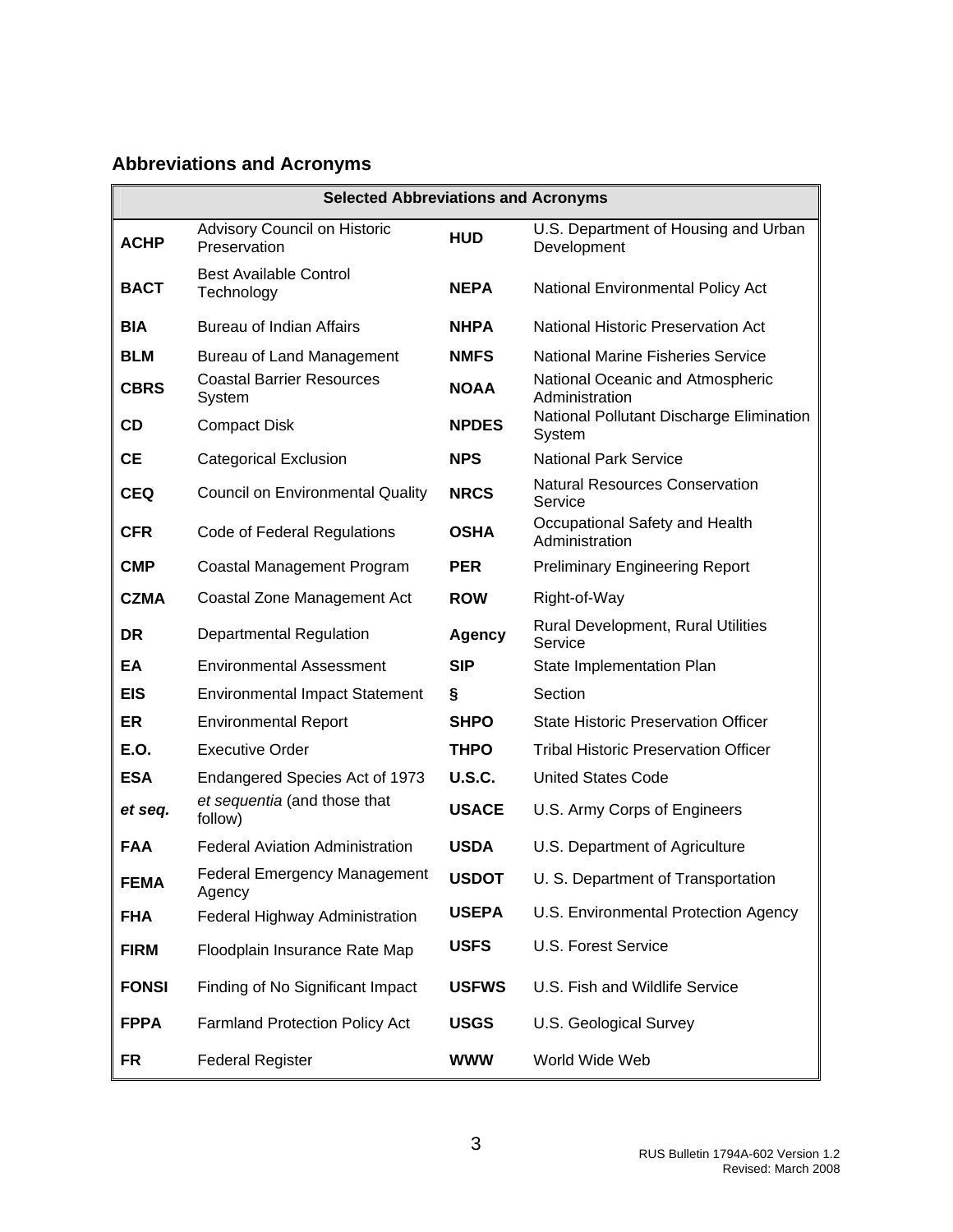## <span id="page-4-0"></span>**1.0 INTRODUCTION**

In applying for financial assistance from the Rural Development, Rural Utilities Service's (Agency) Water and Environmental Program's loan and grant programs, applicants shall, in conjunction with preparing a Preliminary Engineering Report (PER) (see 7 CFR 1780.33 (c)), prepare and submit an Environmental Report (ER) (see 7 CFR 1794.10) to support the Agency's environmental review process as required by the National Environmental Policy Act (NEPA) and the Agency's environmental policies and procedures (7 CFR 1794). This Bulletin provides guidance on preparing the ER, specifically:

- The format for the ER.
- The environmental issues that need to be considered during a proposal's planning and design activities.
- The sources for locating the required information.
- Analytical and documentation requirements.
- Methods and information regarding public notices and involvement.

An explanation of the procedure that is normally followed by the applicant and Agency for a proposal is shown in below.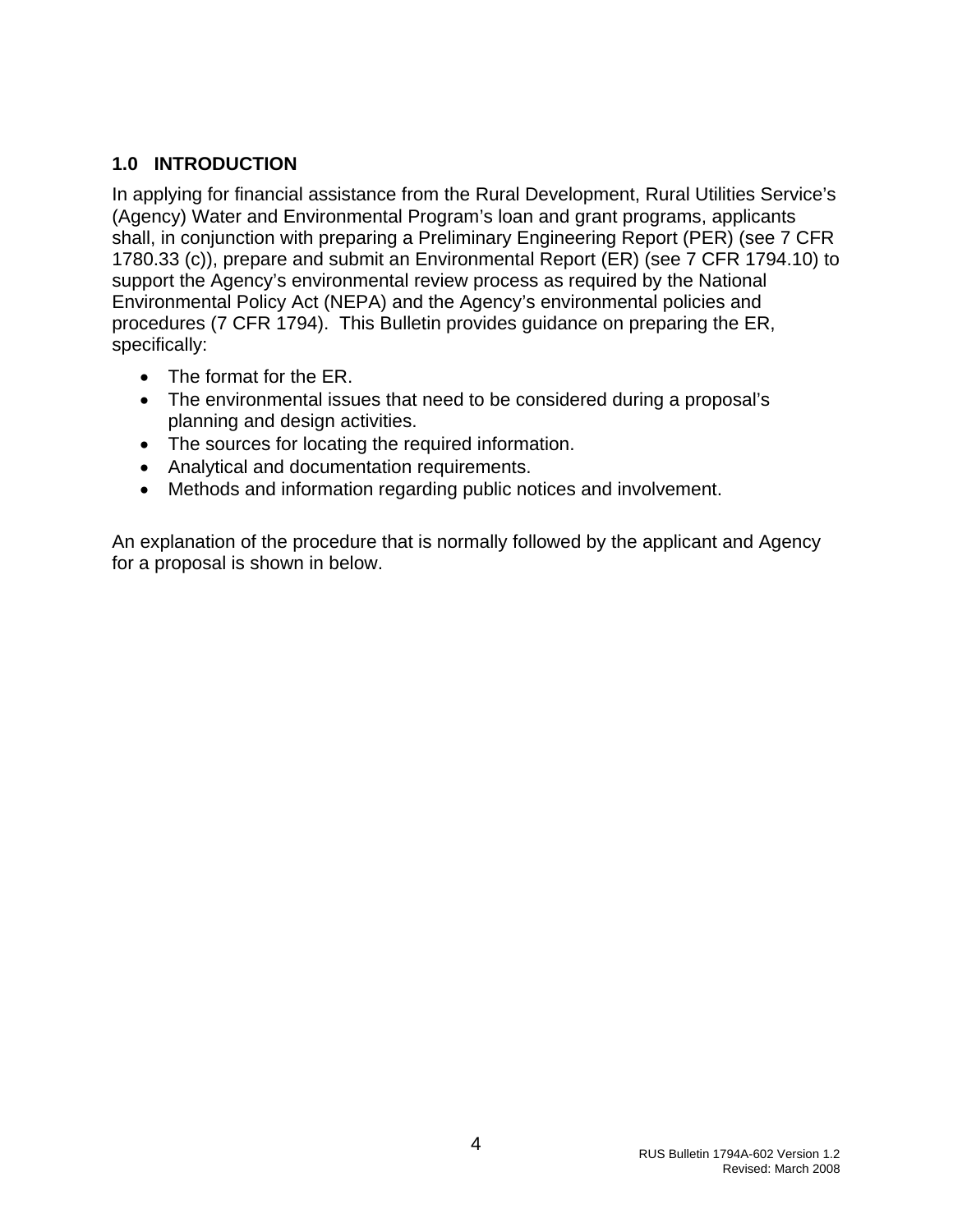

RUS Bulletin 1794A-602 Version 1.2 Revised: March 2008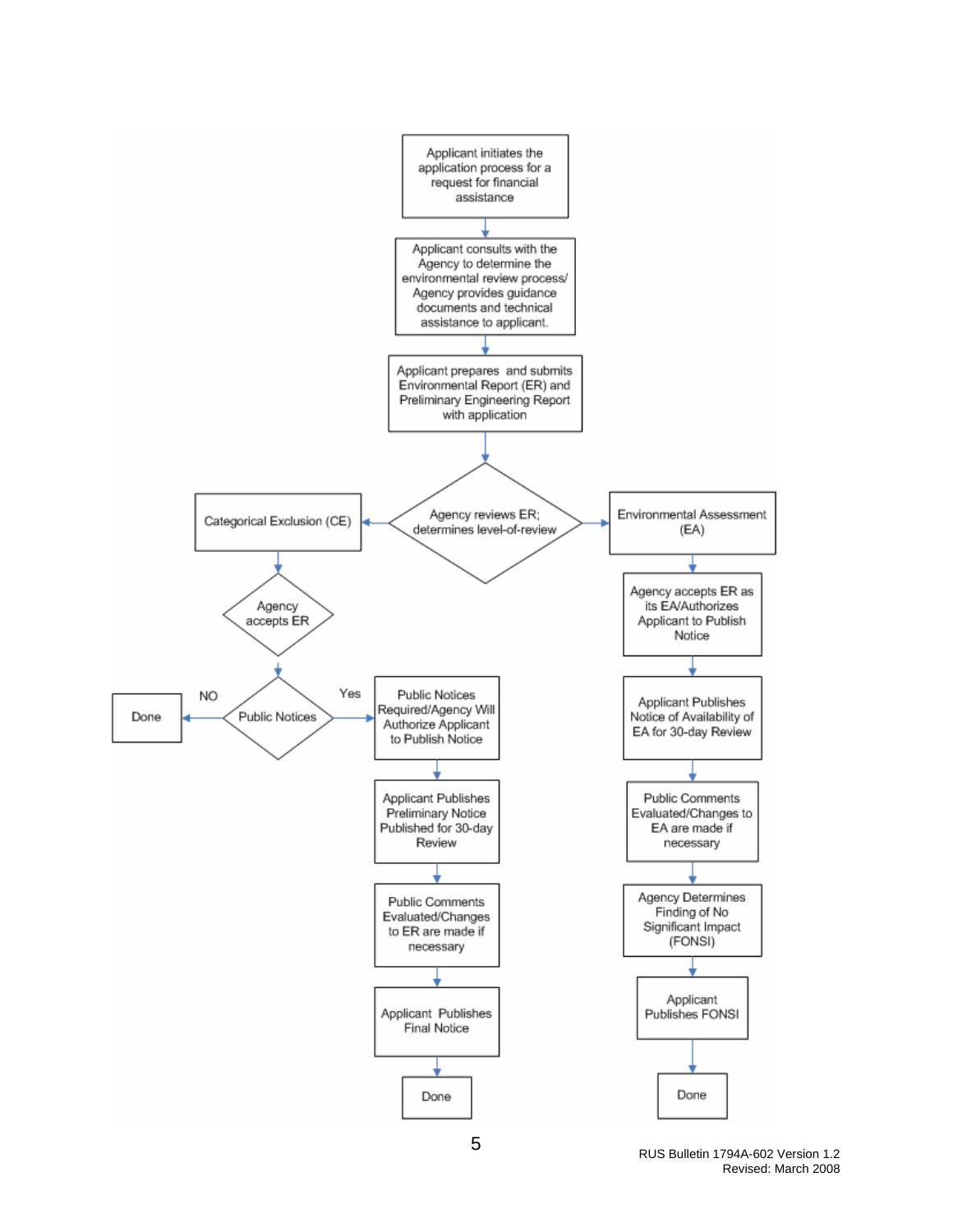# <span id="page-6-0"></span>**1.1 National Environmental Policy Act**

As its name implies, NEPA established the federal government's environmental policies. Its primary goal is to help public officials make decisions that are based on an understanding of the environmental consequences of their actions, and to take actions that protect, restore, and enhance the environment. To accomplish this, NEPA requires federal agencies to either prepare or have prepared written environmental impact assessments or statements that describe the:

- Affected environment and environmental consequences of proposals;
- Reasonable or practicable alternatives to the proposal; and
- Any mitigation measures necessary to avoid or minimize adverse environmental effects.

In accordance with NEPA, the Council on Environmental Quality (CEQ) issued regulations (40 Code of Federal Regulations (CFR) 1500 – 1508) establishing a standard environmental impact assessment and review process for the federal government. Three levels of environmental reviews were established:

- Categorical Exclusions (CE),
- Environmental Assessments (EA), and
- Environmental Impact Statements (EIS).

As required by the CEQ regulations, the Water and Environmental Program has classified its actions, that is to provide financial assistance, within these levels of review with one modification. Certain Agency actions classified as CE are split into those that do not require an ER and those that do require an ER. This documentation is necessary to evaluate whether there are any extraordinary circumstances that would necessitate a higher level of review.



# **1.2 Environmental Report**

The ER prepared by applicants will enable the Agency to evaluate the environmental effects of those proposals that are classified as either CEs or EAs. In addition it will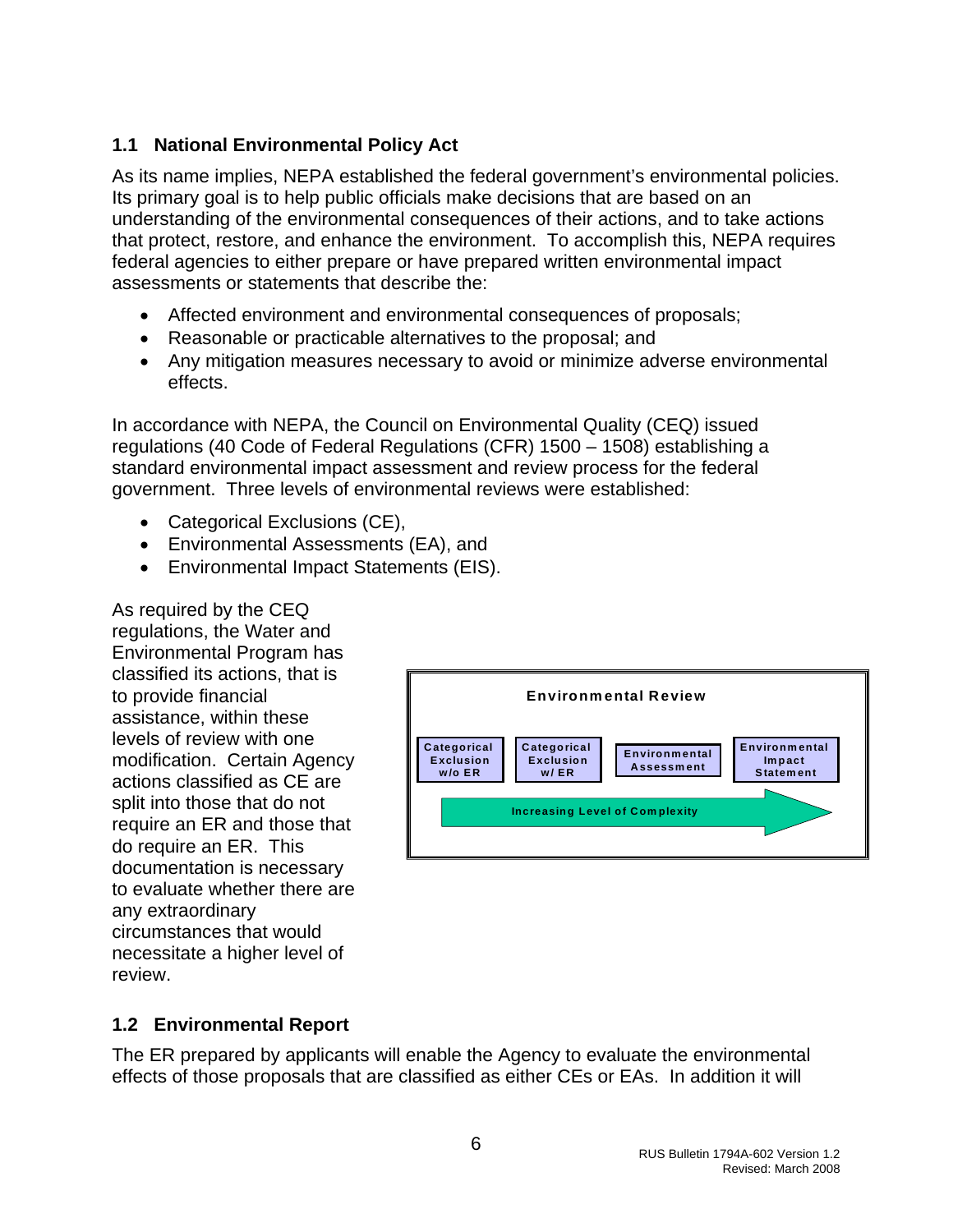also enable the Agency to fulfill its obligations under NEPA and other environmental mandates.

An ER must be sufficiently detailed to enable Agency to:

- Clearly establish the purpose and to assess the need for a proposal;
- Determine if all reasonable alternatives to the proposal have been appropriately considered;
- Evaluate the environmental effects of the proposal and any reasonable alternatives considered;
- Assess the significance of those effects;
- Specify mitigation measures where necessary.

As per the CEQ regulations, all planning and other environmental review procedures shall be integrated so that they run concurrently rather than consecutively (see 40 CFR 1500.2 (c)). Therefore, the ER will be prepared with and at the same time as the PER. However, because the ER is a public document it needs to be a stand-alone document including pertinent sections from the PER, such as the Project Planning Area, Need for Project, Alternatives Considered, and Selection of Alternative (see RUS Bulletins 1780- 2 through 5). The ER and PER will be reviewed and approved concurrently by the Rural Development State Environmental Coordinator and State Engineer. ERs found to be unacceptable will be returned to applicants for the resolution of outstanding concerns.

Even though applicants are required to integrate and consider environmental values during a proposal's planning and design activities, it is the Agency's responsibility to independently evaluate and verify the accuracy of the information provided in the ER (see 40 CFR 1506.5 (a)). The Agency is ultimately responsible for the scope and content of the resulting environmental document.

In order to expedite the application process and the Agency's review and approval of a proposal, applicants are strongly encouraged to consult early and frequently with Rural Development staff to ensure that all environmental issues are described, evaluated, and impacts appropriately considered.

The information presented and the analyses performed in the ER will allow the Agency to determine the level of significance of a proposal's environmental impacts. The significance of impacts identified will determine whether the impacts can be mitigated or whether a higher level of environmental review is necessary (i.e. from a CE to an EA or from an EA to an EIS). The information provided must be sufficient for Agency to determine that its action (providing financial assistance) will not conflict with other environmental statutes, implementing regulations, policies, procedures, and Executive Orders that are applicable to the proposal.

Key features of an ER:

• Descriptions and discussions of environmental issues must be clear and complete enough so that a person with little previous knowledge of the proposal can make an independent evaluation and easily verify the accuracy of the information and determinations made from the provided information. Maximum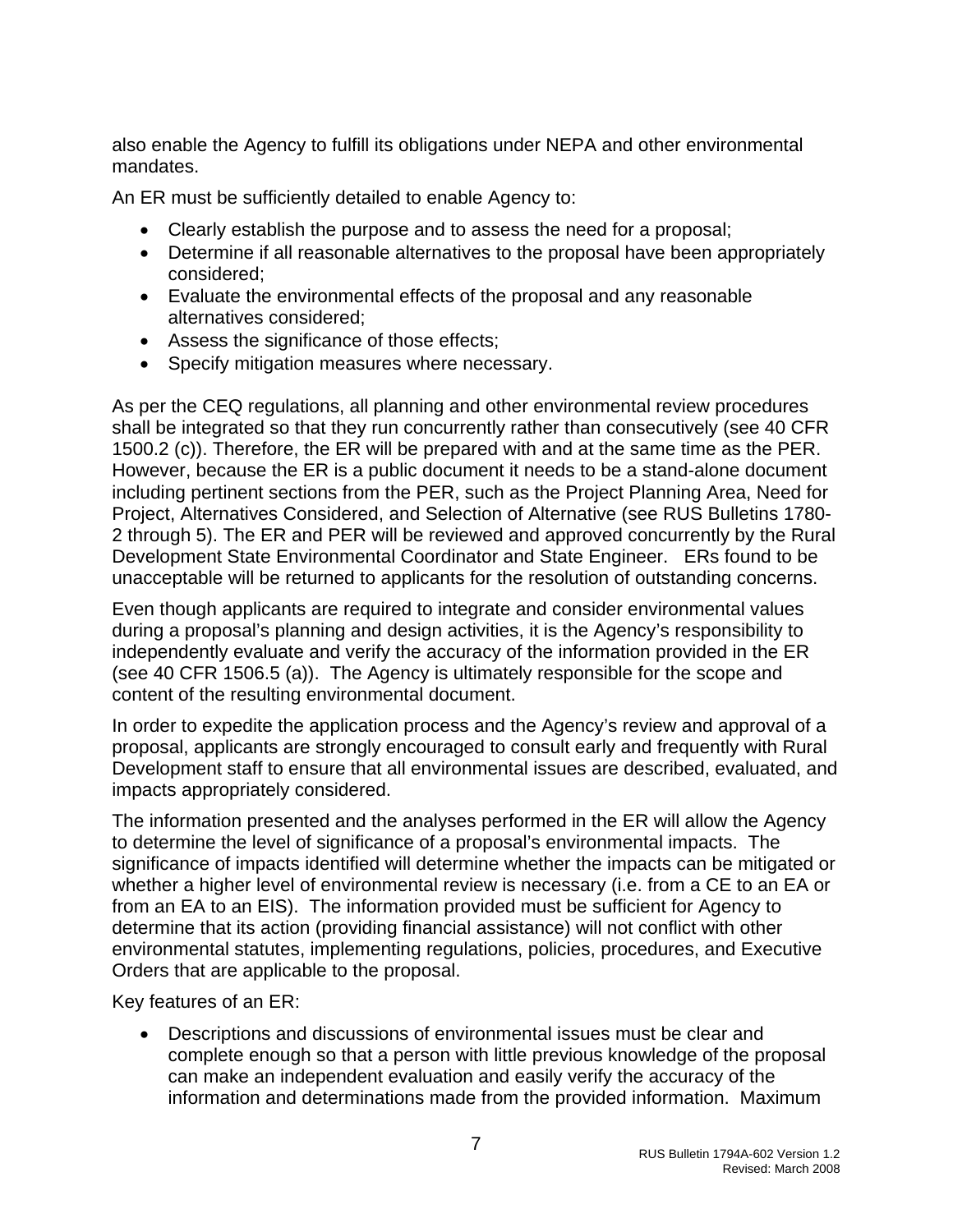- <span id="page-8-0"></span>• Where determinations of impacts are made, sufficient documentation must be presented to substantiate them including concurrence of the determinations from appropriate regulatory and natural resource agencies.
- Any environmental concerns that are raised by federal, state, or local agencies or the public must be addressed as completely as possible and resolved before the ER will be considered complete.
- All environmental documentation submitted to or received from federal, state, or local agencies shall be referenced, as appropriate, and included in the ER.
- Agency, can not substitute another federal, state, or local agency's decision for its environmental decision. Agency must still make its own independent decision and when applicable so inform the public. The Agency will inform the applicant when public notices are required; applicants will be expected to publish the public notices in newspapers of local circulation in the project area.

### **1.3 Relationship of Environmental Report to the Preliminary Engineering Report**

The Agency requires that applicants to the Water and Environmental Program's loan and grant programs submit with its application a PER and an ER. The environmental review process is to be performed concurrently with an applicant's preliminary engineering planning and design activities. It is also Agency's policy to minimize duplication of effort and paperwork. Since engineering planning and design activities and the environmental review process are so intricately linked, Agency guidance documents or Bulletins request similar types of information. To minimize duplication of effort, it is sufficient to reference environmental information from the ER in the PER (for example: PER, Section 2, Project Planning Area, (b) Environmental Resources Present can reference the information presented in the ER rather than duplicating the same information). This is necessary because the environmental documentation must be a stand-alone document for public involvement requirements.

# **1.4 Public Involvement**

A key element of the NEPA environmental review process is public involvement. Public involvement activities for certain CEs and EAs normally include publishing public notices for a prescribed length of time in local newspapers. Several of the environmental statutes and Executive Orders considered under Agency's environmental review process also require public notices. See Section 5.0 for specific public notice requirements and sample public notices. In most cases applicants will be authorized by the Agency's Processing Office what and when to publish public notices.

# **1.5 The Agency's Decision**

The Agency's environmental review process must be completed before the Agency can make a decision regarding the approval of an applicant's application. The Agency's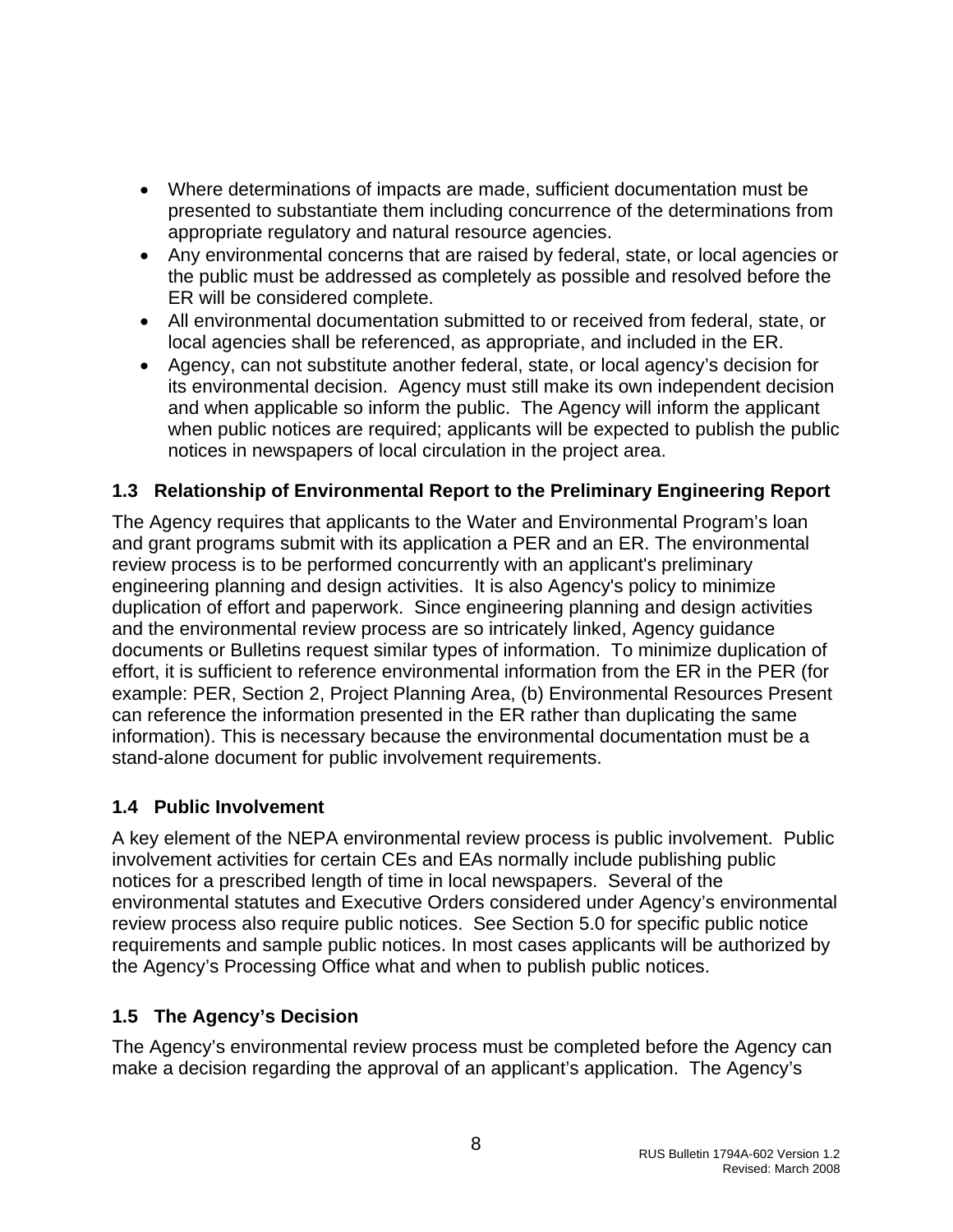<span id="page-9-0"></span>decision to provide financial assistance will conclude by the obligation of loan and grant funds. The Agency's environmental decision will be one of the following:

- 1. The proposal meets the classification of a CE in the Agency's regulations; the Agency will complete a CE form to document that the proposal does not individually or cumulatively have a significant effect on the human environment and, for which, neither an EA nor an EIS is required.
- 2. The proposal meets the classification of an EA; the Agency, after appropriate public review periods, will prepare a Finding of No Significant Impact (FONSI) to document that the proposal does not individually or cumulatively have a significant effect on the human environment and that an EIS is not required. The FONSI will be published to notify the public of Agency's decision.
- 3. The proposal will require an EIS to fully evaluate the potential for significant environmental effects to the human environment or to address substantive public concerns. In accordance with 40 CFR 1506.5, "Agency Responsibility" and to avoid potential conflicts of interest, applicants will not be allowed to prepare environmental documentation for an EIS. If a determination is made that an EIS is necessary, the Agency will be responsible for overseeing the preparation of the document, typically under contract and at the applicant's expense.

# **1.6 Project Changes Subsequent to Approval**

In some cases during the bidding and contracting process of Agency approved projects, facility design and construction activities change from the approved PER and environmental review documentation. If any facility design or construction activities deviate from those contained in the approved engineering and environmental documents, applicants may be required to undertake additional environmental review activities which may include follow-up environmental regulatory or natural resource agency review and concurrence and public notices. If this is the case, applicants shall contact the Rural Development State Environmental Coordinator or Processing Office to determine what additional environmental review requirements would be applicable.

# **1.7 Sources of Information**

Throughout this Bulletin various internet addresses, or websites, are given for sources of information. These websites often provide some useful and current information such as regulatory requirements, guidance

suggestions, resource listings, contact addresses, and telephone numbers for information and

CHECK OUR WEBSITE FOR THE MOST CURRENT VERSION OF THIS DOCUMENT http://www.usda.gov/rus/water/ees/index.htm

assistance. Often these websites will provide links to other websites that can also be helpful in preparing an ER. You are encouraged to take advantage of these resources.

If, during the preparation of an ER, a question arises concerning what is needed, Rural Development staff should be contacted for advice. Similarly, the applicant should consult with Agency immediately when it appears that a proposal may have significant environmental effects, is controversial for environmental reasons, or if any regulatory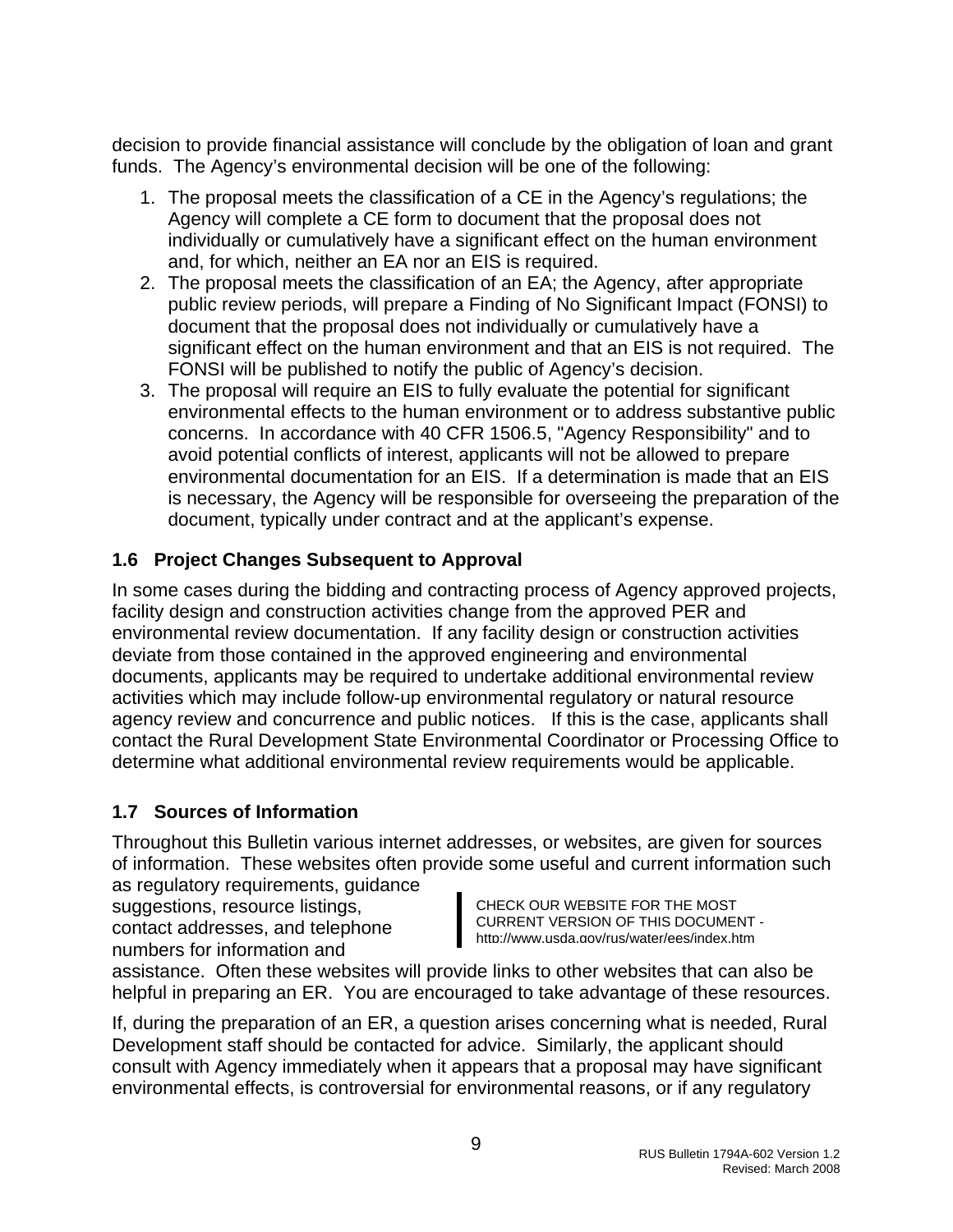<span id="page-10-0"></span>agency raises a concern or does not concur with any determinations as to impacts made during the environmental review process.

Environmental compliance issues can be complex and varied, particularly as they relate to NEPA compliance. In addition to this Bulletin and the guidance it contains, Rural Development has developed a series of interactive multimedia instruction on Compact Disks (CD) that cover most of the environmental statutes, regulations, and Executive Orders considered in its NEPA compliance process. These CDs are available to applicants and their engineering consultants at no charge; for copies contact the Rural Development State Environmental Coordinator or the Director, Engineering and Environmental Staff (for address and telephone numbers see

[http://www.usda.gov/rus/water/ees/index.htm\).](http://www.usda.gov/rus/water/ees/index.htm)) In addition Agency maintains an Environmental Compliance Library at its web site

(<http://www.usda.gov/rus/water/ees/environ.htm>) that contains either text copies of or information to links for most of the environmental statutes, regulations, and Executive Orders pertinent to the Agency's NEPA compliance process.

# **2.0 FORMAT OF THE ENVIRONMENT REPORT**

The general format of an ER is as follows:

- 1.0 Purpose and Need of the Proposal
- 2.0 Alternatives to the Proposed Action
- 3.0 Affected Environment/Environmental Consequences
- 4.0 Summary of Mitigation
- 5.0 Correspondence
- 6.0 Exhibits
- 7.0 List of Preparers

Characteristics of the ER are to:

- Minimize repetition and the inclusion of extraneous background information. Reference supporting material, where appropriate.
- Emphasize real environmental issues. Only include information relevant to the proposal and which is useful to Agency decisionmakers and the public in understanding the environmental implications or consequences of the proposal.
- Present the information in a clear, concise manner, minimizing the use of long narratives. Bulleted lists, summary or comparative tables, maps and diagrams are preferable and will expedite Agency's review.

# **2.1 Level of Detail**

The amount of information and level of analysis provided in the ER should be commensurate with the magnitude of construction activities and their potential level of impact. For example, simple statements regarding a particular issue can be made for proposals classified as CEs where minimal environment effects are expected. The statement should assert the determination made from the analysis referencing the information used to support the determination. If a proposal will not construct in or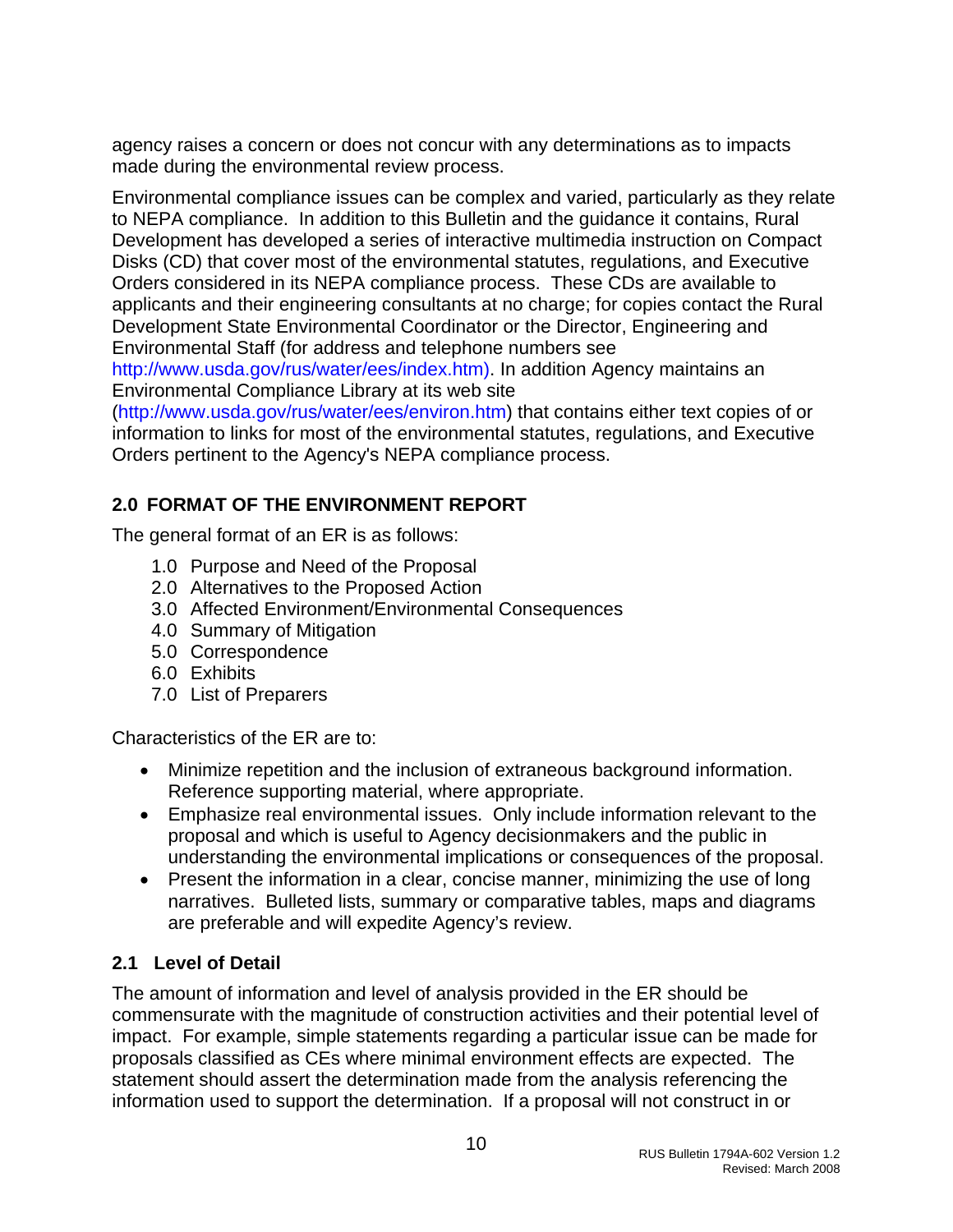<span id="page-11-0"></span>convert a floodplain, simply state so and provide the number designation and a copy of the Federal Emergency Management Agency (FEMA), Flood Insurance Rate Map (FIRM) or Flood Boundary and Floodway Map(s) (with the facility location located on the map) that was reviewed. If a FEMA map is unavailable, identify whether any alluvial soil units are mapped on the USDA, Natural Resources Conservation Service's (NRCS) soil survey map and provide a copy of the appropriate soil survey sheet again with the facility location plotted on the map. Likewise, a more detailed level of information and analysis will be necessary to support any determinations reached for proposals classified as an EA and where proposed construction activities are more involved and complex.

# **2.2 Maps**

The use of maps, photographs and diagrams will improve the ER's clarity and greatly expedite the Agency's review process. For projects covering large areas and for reference purposes, USGS topographic maps (1:24,000) should be used to show the location of utility lines and appurtenances. For all proposals, NRCS Soil Survey maps (1:15,840 or 1:20,000) should be used to locate all site-specific construction activities, such as facilities or utility lines. The environmental resources that are readily apparent on soil survey maps include: wetlands (hydric soils), floodplains, stream crossings, important farmland, land use trends, geodetic information (Range, Township, section numbers), and vegetative cover. Vegetative cover is potentially useful in critical habitat determinations for threatened and endangered species. Where proposals include construction in or close to floodplains, facility locations should be drawn on FEMA FIRMs; if FEMA maps are unavailable facility locations should be drawn on soil survey maps. All of the above activities can be drawn by hand on the described maps or if available Geographic Information Systems.

# **2.3 Format of Environmental Report**

For a more detailed description of the ER's Table of Contents see Exhibit E. The following section numbers correspond to the appropriate numbers in the ER.

# **1.0 Purpose and Need for the Proposal**

This section will succinctly describe the proposal and establish the underlying purpose and need to which Agency is responding. This section has two subsections and needs to be consistent with information provided in the PER.

# **1.1 Project Description (Proposed Action)**

Provide a description of the proposal summarizing all proposed facilities or improvements and construction activities. Commonly referred to in NEPA and the CEQ regulations as the proposed action.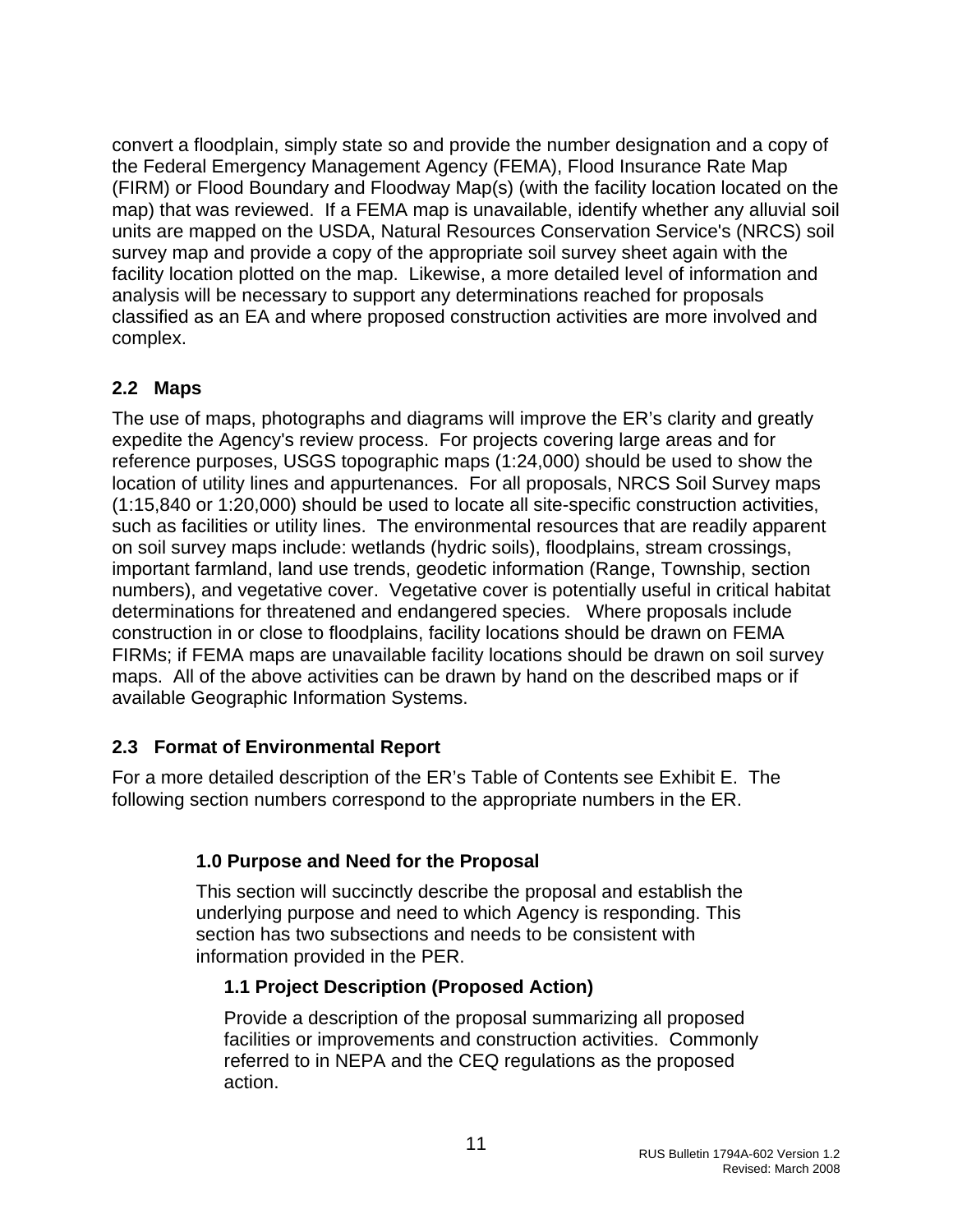# **1.2 Purpose and Need of the Proposal**

This subsection shall establish the basis and underlying purpose of the proposal and the need to which Agency is responding. Therefore it is necessary to clearly and definitively demonstrate the purpose and establish a need for the proposal. The information will also be used to determine what reasonable or practicable alternatives need to be evaluated in the ER. In addition this section should state what would be the consequences of not implementing the proposal; this is referred to in NEPA as the No Action alternative.

#### **2.0 Alternatives to the Proposed Action**

In planning and developing a proposal, applicants shall explore all reasonable alternatives that could satisfy and are consistent with the purpose and need of the proposal. Alternatives may include:

- Engineering design alternatives,
- Alternative siting locations of facilities,
- System capacities, reasonable growth concerns, etc.

During the analysis and evaluation of engineering planning and design options and the concurrent environmental review activities, various alternatives may be evaluated and ultimately determined to be unreasonable for various technical or financial reasons. This section needs to outline and document this analytical process by presenting the evaluation factors considered in judging each alternative's ability to meet the proposal's purpose and need. Again the engineering design information can be obtained from the PER.

All relevant factors that contribute to the decisionmaking process of selecting proposal alternatives shall be included, for example, technical and economic feasibility issues, environmental considerations, or any necessary mitigation measures including cost implications. The evaluation and weighting criteria assigned in analyzing the proposal's purpose and need and the alternatives considered should be summarized and presented in a comparative table.

#### **3.0 Affected Environment/Environmental Consequences**

This section of the ER will:

- Describe the area under consideration. The proposal's planning area may be larger than a service area determined to be economically feasible.
- Describe and document the environmental resources of the area to be affected by the proposal and each reasonable alternative considered.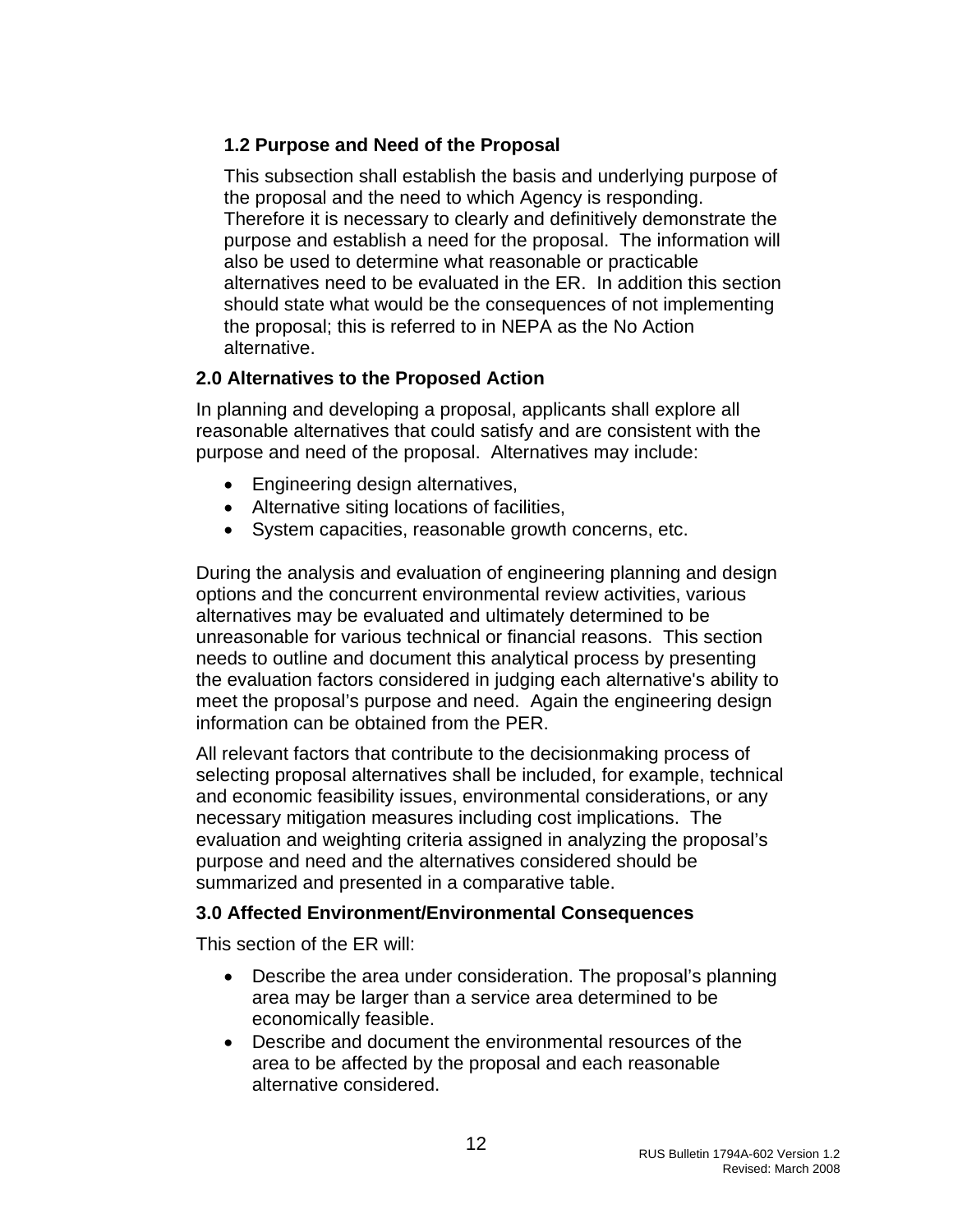- Discuss the environmental consequences of each proposal element and it's affect on a specific environmental resource.
- Establish and discuss any mitigation measure(s) necessary to avoid or minimize any adverse impacts or effects to a specific environmental resource; these may require negotiations with applicable regulatory or natural resource agency.

Only alternatives determined to be reasonable need to be analyzed in this section.

The typical process to document and consider effects to environmental resources is:

- 1. Describe the area(s) to be affected by the proposal and each reasonable alternative considered. Affected areas may correspond to the service area of the proposal or may be larger depending on the proposed effect, e.g. visual impacts of a water tower on historic properties. Alternatives may have different affected areas. Include maps outlining the affected area(s) showing the location of all proposed construction activities.
- 2. Identify the environmental resources in the described affected area(s). Applicants, as necessary, will be required to consult with appropriate environmental regulatory or natural resource agencies to identify the environmental resources in the affected areas as well as review and concur in any determinations made from evaluating the proposal's impacts on these resources. Agency contacts or websites where preliminary information can be found is discussed in Section 4.0.
- 3. Discuss the environmental effects or consequences of the proposal and each reasonable alternative considered. All direct, indirect and, if applicable, cumulative effects need to be identified and discussed. Some of the impacts may be viewed as adverse, while others may be viewed as beneficial. For some actions, data may be unavailable or insufficient to make a determination of an effect; if so, clearly state the situation. Otherwise clearly describe all effects or consequences to all environmental resources whatever they may be. For specific guidance of the extent to which effects (direct, indirect and cumulative) need to be discussed, applicants should seek advice from the Rural Development State Environmental Coordinator.
- 4. Identify potential mitigation measures that may be necessary to avoid or minimize any adverse effects caused by the proposal. Any and all mitigation measures need to be negotiated and concurred with the appropriate environmental regulatory or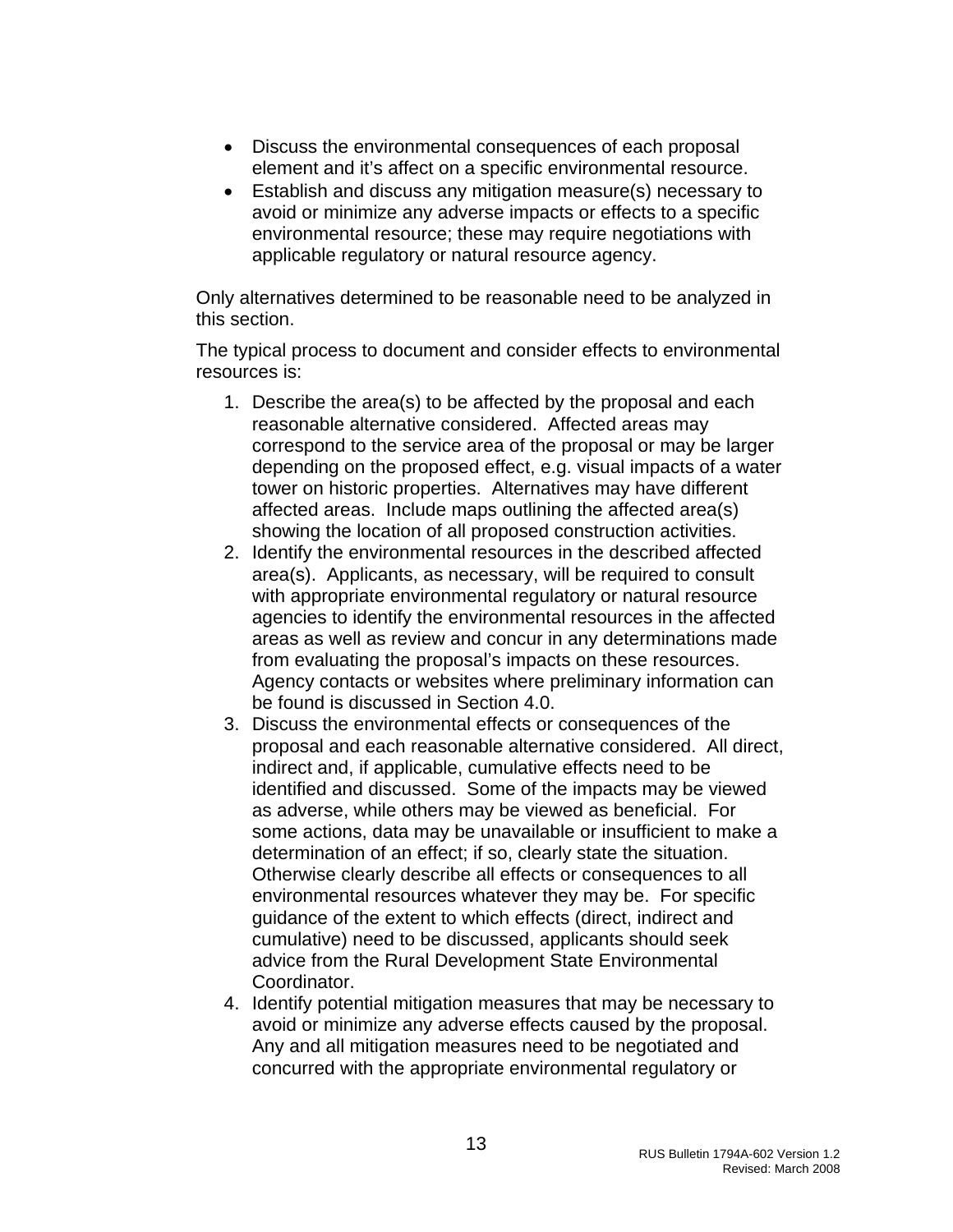natural resource agency and documented, in some cases in a formal agreement, so as to be enforceable.

Section 3.0 in this Bulletin provides more detail on the following environmental resources to be evaluated.

> • Land Use/ Important Farmland/ Formally Classified Land

• Floodplains • Wetlands

- Biological Resources
- Water Quality Issues
- Coastal Resources
- Socio-Economic/ Environmental Justice Issues
- Historic Properties
	- Miscellaneous Issues

Each of the above environmental resources shall have its own subchapter in the ER listing the affected environment, environmental consequences and mitigation measures for each resource. For example:

- 3.1 Land Use/Important Farmland/Formally Classified Lands
	- 3.1.1 Affected Environment
	- 3.1.2 Environmental Consequences
	- 3.1.3 Mitigation

See Exhibit E for a more detailed description of the Table of Contents for the ER.

#### **4.0 Summary of Mitigation**

This section of the ER shall summarize all proposed mitigation measures described in Section 3.0 of the ER. Describe implementing criteria of mitigation measures and how each measure will be enforced. A table format is useful in presenting the evaluation.

#### **5.0 Correspondence and Coordination**

As specified in this Bulletin, many of the environmental issues evaluated require coordination with state or federal environmental regulatory agencies. All correspondence that is related to this coordination should be included in this section of the ER.

#### **6.0 Exhibits**

Attach supporting documents, studies, field investigation, maps, photographs, etc.

#### **7.0 List of Preparers**

List the names of all preparers of the ER, including titles, affiliations, and areas of input.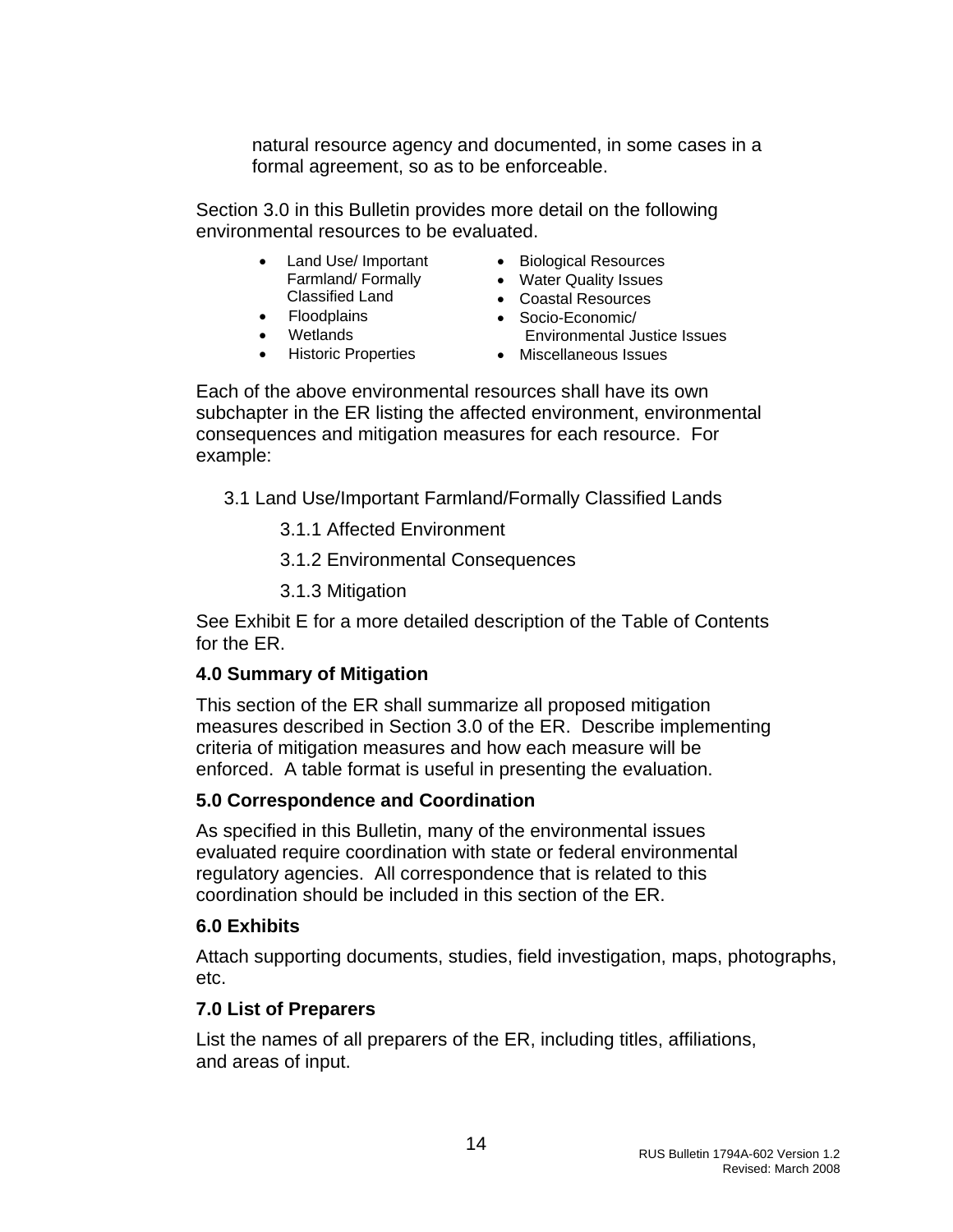### <span id="page-15-0"></span>**3.0 ENVIRONMENTAL INFORMATION AND REQUIREMENTS**

This section provides the following information:

- The environmental resources that must be considered and the basis for the consideration;
- The type of information that must be provided in the ER;
- Potential information sources for each environmental resource.

This information including environmental resource data; evaluation and analyses of the proposal's effect on environmental resources; all determinations of effects; and any negotiated mitigation measures must be documented in the ER:

All included environmental resources in this Bulletin are regulated under federal environmental statutes, regulations, and Executive Orders and the Agency is obligated to consider the effects of its action on these resources prior to taking actions. A list of such statutes, regulations, and Executive Orders has been included in Exhibit D. This listing includes the title and citation for each item. These documents are available or links to websites where these documents can be found are located on the environmental section of the Engineering and Environmental Staff's website (http:/www.usda.gov/rus/water/ees/environ.htm).

In preparing an ER, there are two distinct actions that are normally necessary. The first action is to collect information and data to determine if any environmental resources occur in the area to be affected by the proposal and any reasonable alternatives considered. If these resources are present, applicants must evaluate whether or not the proposal has the potential to affect these resources. If it is determined that the proposal will directly or indirectly affect any environmental resource, the applicant's second action is to submit a summary of the analyses and a determination regarding the potential effects to the agencies that have regulatory jurisdiction over these resources. If adverse impacts are expected, applicants may need to negotiate and coordinate potential mitigation measures that will avoid or minimize these impacts with these agencies. If at any time the impacts are determined to be significant an EIS may be necessary. Consult with the Rural Development State Environmental Coordinator for a determination of what constitutes "significant".

In order to accomplish the two actions described above, the applicant may need to consult directly with agencies on two different occasions. Depending on the resource in question, the first consultation will be the collection of basic information or data on the presence of environmental resources in the areas affected by a proposal. This effort may be completed directly with agencies or by using information obtained from internet resources. Then, and again depending on the environmental resource, certain agencies must be consulted to concur with any determinations made on whether environmental resources will be directly or indirectly affected by the proposal. If there are no practicable alternative to a conversion or if there is a potential for an adverse effect to a resource, appropriate mitigation measures must be evaluated and negotiated, included as part of the proposal's design and documented in the ER.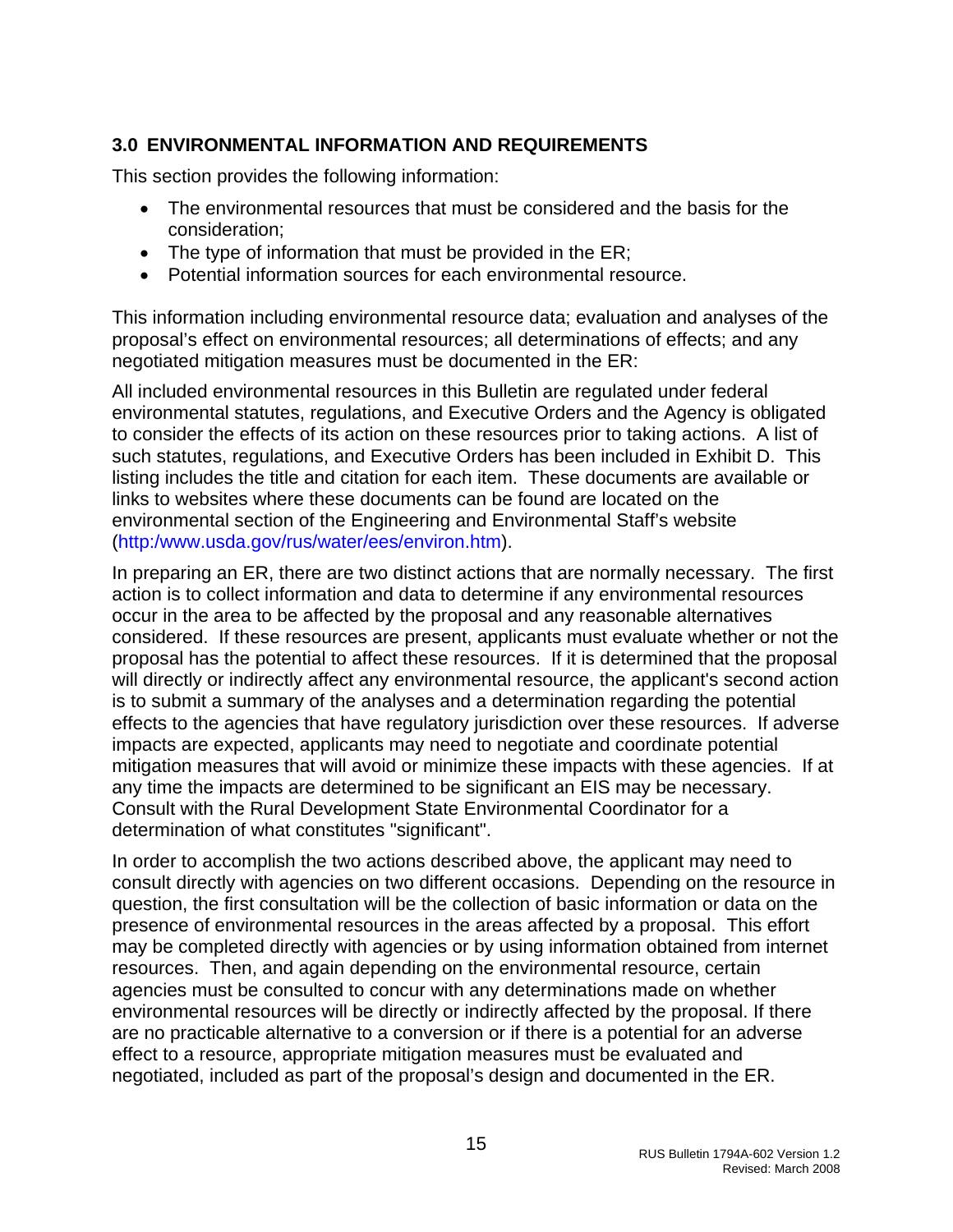If it is determined that during a proposal's preliminary planning and design activities that there are no other practicable alternatives than to convert or adversely impact an environmental resource, the applicant must demonstrate and justify this assertion to Agency's satisfaction. For example, it is the Agency's policy to not directly or indirectly support development in floodplains where there is a practicable alternative. Therefore, Agency will not finance proposals that propose to construct facilities in a floodplain unless it can be determined that there is no other practicable alternative. Applicants asserting the claim of no practicable alternative have the burden of demonstrating and justifying the validity of this claim to Agency's satisfaction.

The ER will not be considered complete until all proper coordination has been completed with the appropriate federal and state environmental regulatory or natural resource agencies. To facilitate the ER, applicants should contact agencies early and follow-up to verify their determinations of effect. Failure to contact applicable agencies will result in the ER's return and will delay the Agency's processing of the applicant's application for financial assistance.

Normally, the best sources for data collection and information are federal, state, and local agencies that have jurisdiction over a specific environmental resource. Documents transmitting or receiving information from these agencies, a record of conversations or meetings with agencies, or printouts from appropriate websites should be included in the ER. More detailed information on agency contacts is presented in Section 4.0.

The above discussion is not meant to imply that the applicant must always contact all listed agencies before Agency will consider the ER's acceptability. In certain instances, a specific environmental law clearly does not apply because of the proposal's geographic location (e.g., the Coastal Zone Management Act (CZMA) does not apply in Idaho). If previous environmental contacts with an agency established that the type of construction in question has no environmental effect, an extensive review may not be necessary; however a statement regarding this fact needs to be documented in the ER. Thus, an applicant need not request data and comment from all of the agencies listed under each issue for every proposal. The Rural Development State Environmental Coordinator or Processing Office can provide detailed guidance on specific proposals.

The ER should indicate the source for data presented, analyses performed using such data, determinations reached, and evidence of proper coordination for each environmental resource identified and evaluated. In performing the analysis, three types of environmental effects or impacts should be evaluated:

- Direct effects:
- Indirect effects; and
- Cumulative effects.

Applicants need to be aware of these three types of impacts when discussing the effects or impacts their proposal has on the environmental issues listed below.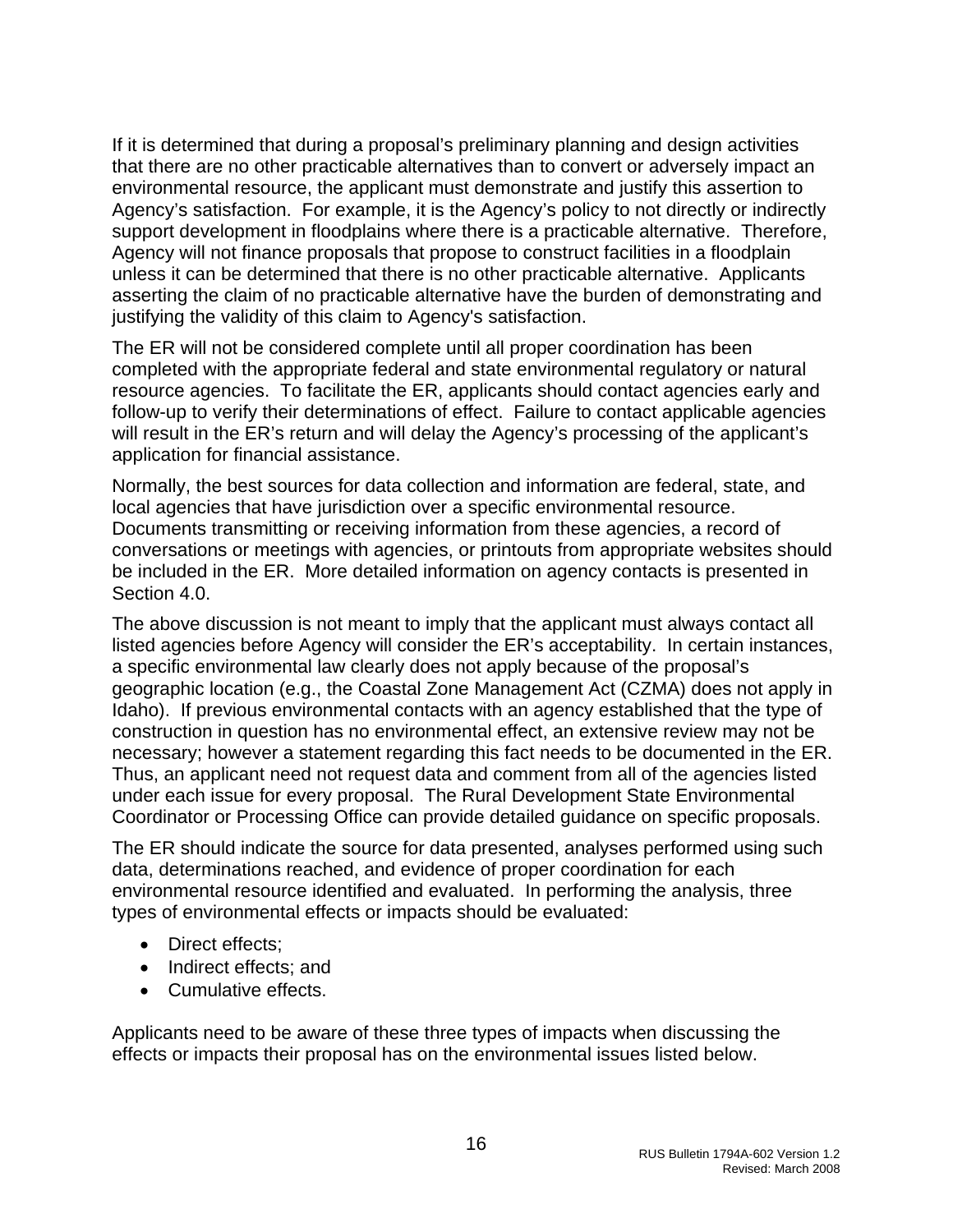| <b>Environmental Information Summary</b> |                                              |                                                                             |                                                            |                                                                                                                                       |
|------------------------------------------|----------------------------------------------|-----------------------------------------------------------------------------|------------------------------------------------------------|---------------------------------------------------------------------------------------------------------------------------------------|
| <b>Section</b>                           | <b>Environmental</b><br><b>Resource</b>      | <b>Primary Contact</b>                                                      | <b>Secondary</b><br><b>Contact</b>                         | <b>Type of Information</b>                                                                                                            |
| 3.1                                      | Land Use                                     |                                                                             |                                                            |                                                                                                                                       |
| 3.1.1                                    | <b>General Land Use</b>                      | Local/Regional/State<br><b>Planning Agencies</b>                            |                                                            | Zoning, land use<br>classifications                                                                                                   |
| 3.1.2                                    | Important<br>Farmland                        | <b>NRCS</b>                                                                 | <b>State Agencies</b>                                      | Soil surveys                                                                                                                          |
| 3.1.3                                    | Formally<br><b>Classified Lands</b>          | NPS, BLM, USFS,<br><b>BIA, State Agencies</b>                               | <b>USACE</b>                                               | Monuments, landmarks, wild<br>and scenic rivers, wilderness<br>areas, state or national parks,<br>reservations, recreational<br>areas |
| 3.2                                      | Floodplains                                  | FEMA, State<br><b>Floodplain Managers</b>                                   | Local Agencies,<br>NRCS, USACE,                            | Flood insurance rate maps,<br>soil surveys                                                                                            |
| 3.3                                      | Wetlands                                     | NRCS, USACE                                                                 | <b>USFWS</b>                                               | Soil surveys, National Wetland<br>Inventory maps, and Section<br>404 issues.                                                          |
| 3.4                                      | <b>Historic Properties</b>                   | SHPO, THPO                                                                  | NPS, BLM,<br>USFS, Local Or<br>State Historical<br>Groups. | Historic and archaeological<br>sites. Visually sensitive areas.<br><b>Traditional Cultural Properties</b>                             |
| 3.5                                      | Biological<br>Resources                      | <b>USFWS, NMFS</b>                                                          | <b>State Agencies</b>                                      | Threatened and endangered<br>species, anadromous species,<br>critical habitats, species of<br>special concern                         |
| 3.6                                      | <b>Water Quality</b>                         | <b>State Water Quality</b><br>Agencies, USEPA                               | <b>USEPA</b>                                               | Discharge permits<br>Water appropriation permits<br>Sole source aquifers                                                              |
| 3.7                                      | Coastal<br>Resources                         | <b>State Coastal</b><br>Management<br>Program Offices or<br>Agencies, USFWS | <b>NOAA</b>                                                | Coastal barrier resource<br>maps/coastal zone<br>management planning<br>documents                                                     |
| 3.8                                      | Socio- Economic/<br>Environmental<br>Justice | Census Bureau,<br>Demographics, State/<br><b>Local Agencies</b>             | Local Civic<br>Organizations                               | Economic Data, Location of<br>minority and low-income<br>populations                                                                  |
| 3.9                                      | Miscellaneous<br><b>Issues</b>               |                                                                             |                                                            |                                                                                                                                       |
| 3.9.1                                    | <b>Air Quality</b>                           | <b>State Agencies</b>                                                       | <b>USEPA</b>                                               | State Implementation Plan                                                                                                             |
| 3.9.2                                    | Transportation                               | FAA, State Highway<br>Department                                            | USDOT,<br>Local/Regional/St<br>ate Planning<br>Agencies    | Airports, highway safety,<br>navigation hazards                                                                                       |
| 3.9.3                                    | <b>Noise</b>                                 | Local/Regional/State<br><b>Planning Agencies</b>                            | USEPA, OSHA,<br><b>FAA</b>                                 | Noise levels/restrictions                                                                                                             |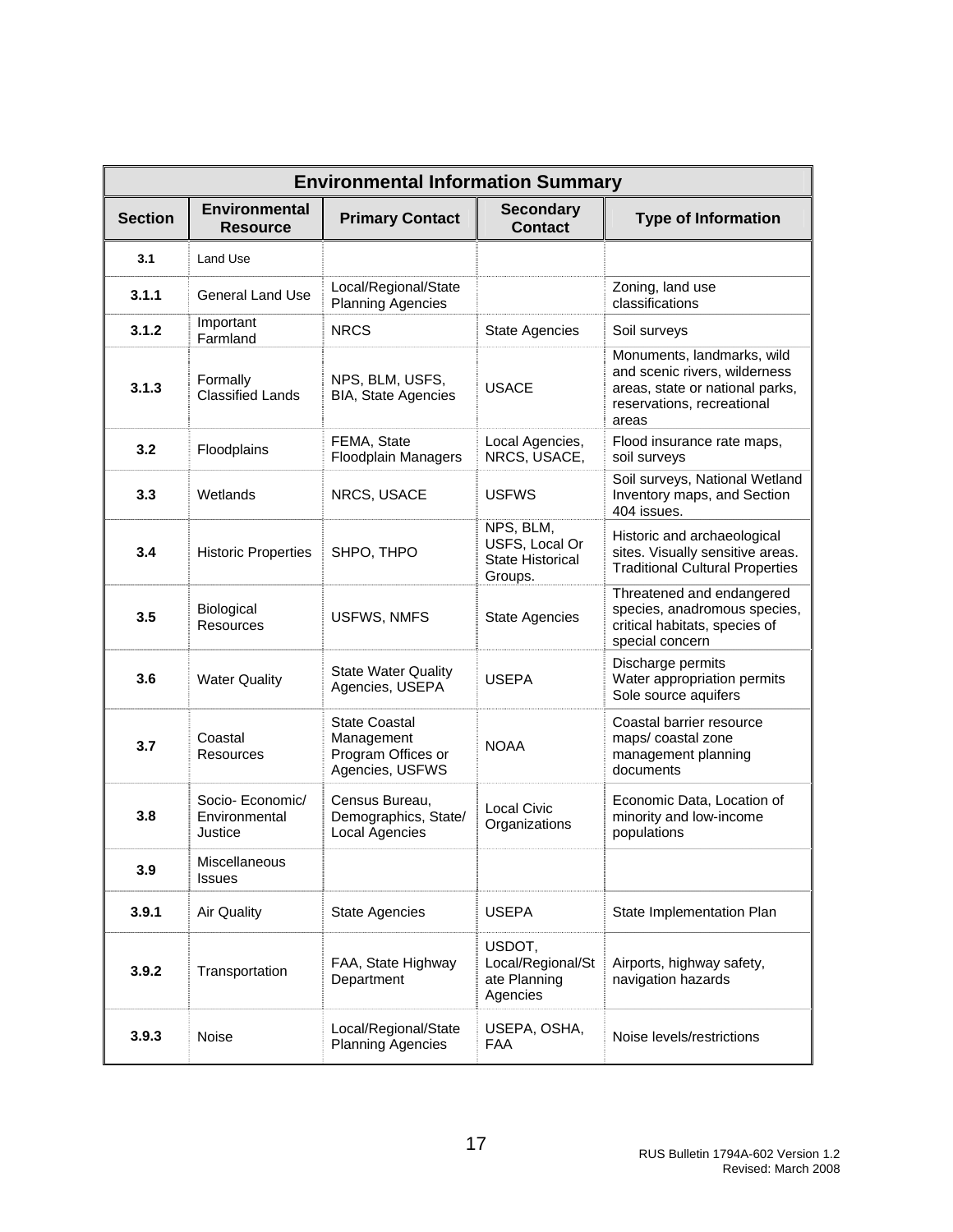<span id="page-18-0"></span>Direct effects are caused by the action and occur at the same time and place (e.g. construction activities). Indirect effects are those caused by the action and are later in time or further removed in distance, but are still reasonably foreseeable (e.g. impacts caused by growth induced by a proposal). Cumulative effects result from the incremental impact of a proposal when added to other past, present, and future actions regardless of who undertakes such other actions (e.g. effects of the interaction of a proposal with other past, present, and future activities in the area. (A good example would be the effect of a proposal's well field for ground water appropriations where it is only one of many well fields that utilize an aquifer of limited size or recharge.)

# **3.1 Land Use**

Decisions concerning land use arise from needs to accommodate needed growth and development; prevent unwarranted and costly sprawl; avoid unwarranted conversion of farmland and wetlands from existing uses; encroachment on floodplains; provide or improve community services and facilities; assure appropriate environmental quality; assure adequate supplies of suitable-quality water; and provide for proper waste disposal in rural areas. It is USDA's policy to promote land use objectives responsive to current and long-term economic, social, and environmental needs and discourage the unwarranted conversion of important land resources to other uses. In general, USDA supports and promotes compact community development by discouraging the unwarranted expansion of the peripheral boundaries of existing settlements.

As part of the ER, the compatibility of the proposal and any reasonable alternatives considered with existing land use and land use plans should be discussed, as well as, possible land use changes that may result from implementing the proposal. Land use issues are divided into three categories:

- General land use;
- Important farmland, and
- Formally classified lands.

# **3.1.1 General Land Use**

# **3.1.1.1 Land Use Information**

The types of information that should be provided include (by narrative description and maps):

- 1. Any existing zoning ordinances and land use plans;
- 2. Total land area required or proposed for purchase and the amount of land that will be disturbed by construction and operation;
- 3. Affected land areas classified by type of current land use such as residential, commercial, agricultural, etc;
- 4. An estimate of the number of homes and population and businesses that are in close proximity to and likely to be directly affected by any proposed wastewater, water treatment, or solid waste facilities. Similar information for any reasonable alternatives considered should be provided.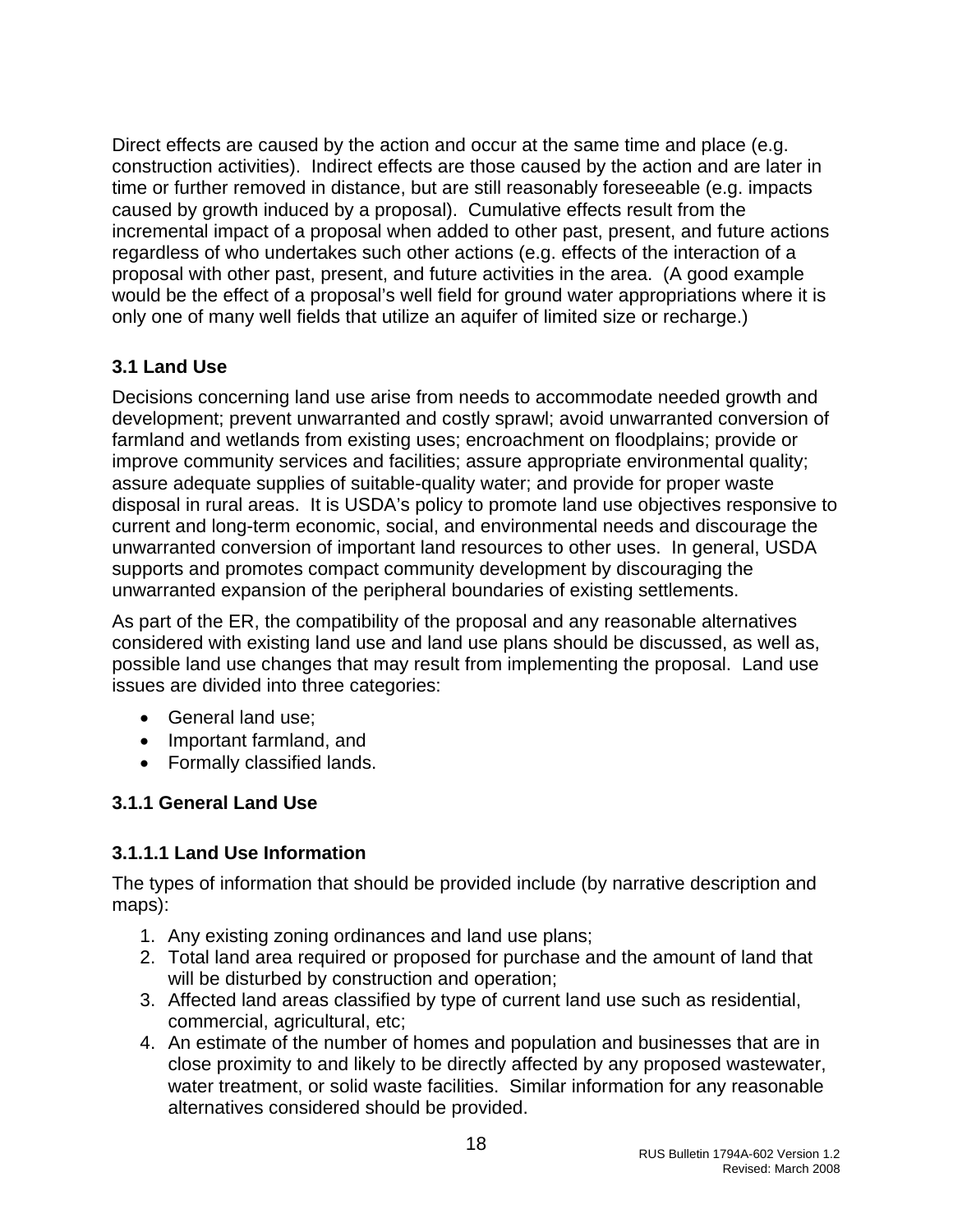# <span id="page-19-0"></span>**3.1.1.2 Potential Information Source**

- 1. Local, regional, and state planning agencies/commissions.
- 2. State Universities

## **3.1.2 Important Farmland**

The Farmland Protection Policy Act (FPPA), the USDA regulation implementing the FPPA (7 CFR Part 658), and USDA Departmental Regulation No. 9500-3, "Land Use Policy", require a consideration of the potential effects a USDA action may have on important farmland.

### **3.1.2.1 Important Farmland Information**

The types of information that should be provided include:

- 1. Areas of important farmland affected by the proposal and the amount of area to be disturbed;
- 2. Where a direct and potential indirect conversion of important farmland will occur as a result of the proposal, include a discussion concerning these effects and whether alternatives are available that will avoid or minimize the conversions;
- 3. For facility and transmission line locations (where line placement can be flexible) in important farmland areas, Form AD-1006 or NRCS-CPA-106, respectively, containing the required input from the NRCS. This requirement is not applicable for distribution or collection utility line networks where the purpose is to provide service to existing populations.

# **3.1.2.2 Potential Information Sources**

- 1. NRCS FPPA information ([http://www.nrcs.usda.gov/programs/fppa/\)](http://www.nrcs.usda.gov/programs/fppa/); Farmland Conversion Evaluations [\(http://fppa.nrcs.usda.gov/lesa/](http://fppa.nrcs.usda.gov/lesa/)); soil survey maps (<http://websoilsurvey.nrcs.usda.gov/app/>), NRCS state and local offices will provide consultation for Important Farmland issues (<http://offices.sc.egov.usda.gov/locator/app>)
- 2. American Farmland Trust ([http://www.farmland.org](http://www.farmland.org/)); Farmland Information Center [\(http://www.farmlandinfo.org/\)](http://www.farmlandinfo.org/).

For more information see Exhibit F-1.

# **3.1.3 Formally Classified Lands**

There are certain properties that are either administered by federal, state, or local agencies or have been accorded special protection through formal legislative designations. For the purpose of this Bulletin, these properties have been designated as "formally classified lands." Such formally classified lands that may be encountered include, but are not necessarily limited to:

• National parks and monuments;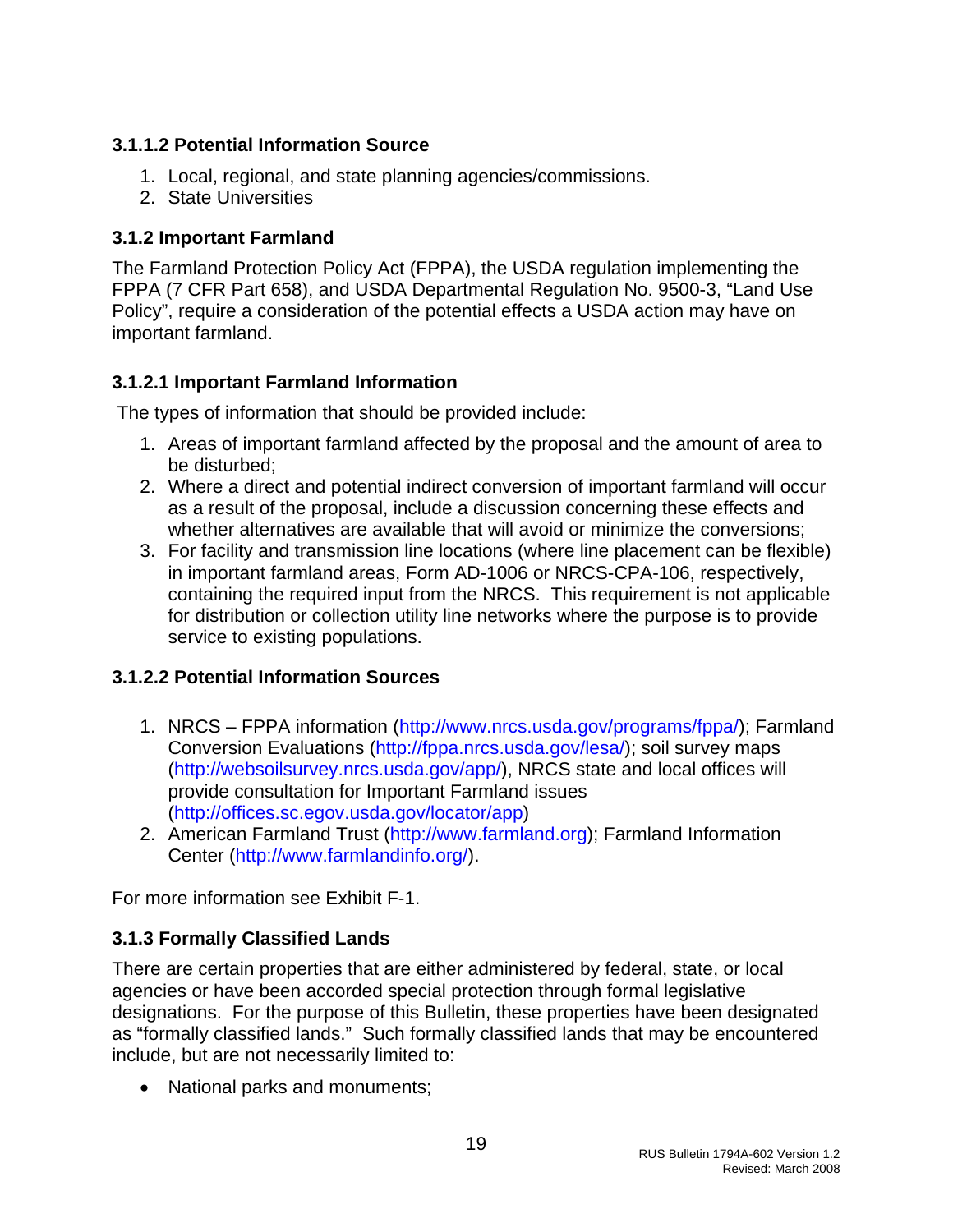- National natural landmarks;
- National battlefield park sites;
- National historic sites and parks;
- Wilderness areas;
- Wild and scenic and recreational rivers;
- Wildlife refuges;
- National seashores, lake shores, and trails;
- State parks;
- Bureau of Land Management (BLM) administered lands;
- National forests and grasslands;
- Native American owned lands and leases administered by the Bureau of Indian Affairs (BIA).

Visual impacts to formally classified land from proposals need to be considered as appropriate, see Section 3.4.3.

# **3.1.3.1 Formally Classified Land Information**

The types of information that should be provided include:

- 1. The amount of each type of such lands that will affected by the proposal and reasonable alternatives considered;
- 2. The effects (direct, indirect, and cumulative) to any formally classified land;
- 3. The views of the agencies and/or Indian tribes administering the potentially affected properties identified in (1) and (2) above; and
- 4. Correspondence received from all agencies contacted.

# **3.1.3.2 Potential Information Sources**

- 1. USGS and USFS maps; <http://www.geocommunicator.gov/GeoComm/index.shtm>
- 2. National Park Service (NPS) and USFS (where applicable) national natural landmarks, national parks, national battlefields and monuments, national seashores and lake shores, national historic sites, national recreational areas, national trails, wilderness areas ([http://www.nps.gov/parks.html\)](http://www.nps.gov/parks.html); Wild and Scenic (and recreational) Rivers and Nationwide Rivers Inventory ([http://www.rivers.gov/\)](http://www.rivers.gov/) or [\(http://www.nps.gov/ncrc/portals/rivers/index.htm\)](http://www.nps.gov/ncrc/portals/rivers/index.htm); national forest lands, [\(http://www.fs.fed.us/maps/forest-maps.shtml](http://www.fs.fed.us/maps/forest-maps.shtml)); BLM administered lands and wilderness areas ; [\(http://www.blm.gov/](http://www.blm.gov/));
- 3. U.S. Fish and Wildlife Service (USFWS) wildlife refuges ([http://www.fws.gov/r9realty/index.html\);](http://www.fws.gov/r9realty/index.html);)
- 4. State and local land management and planning agencies state and local parks, and other state owned lands;
- 5. BIA -Tribal lands (contact with individual tribes is also necessary).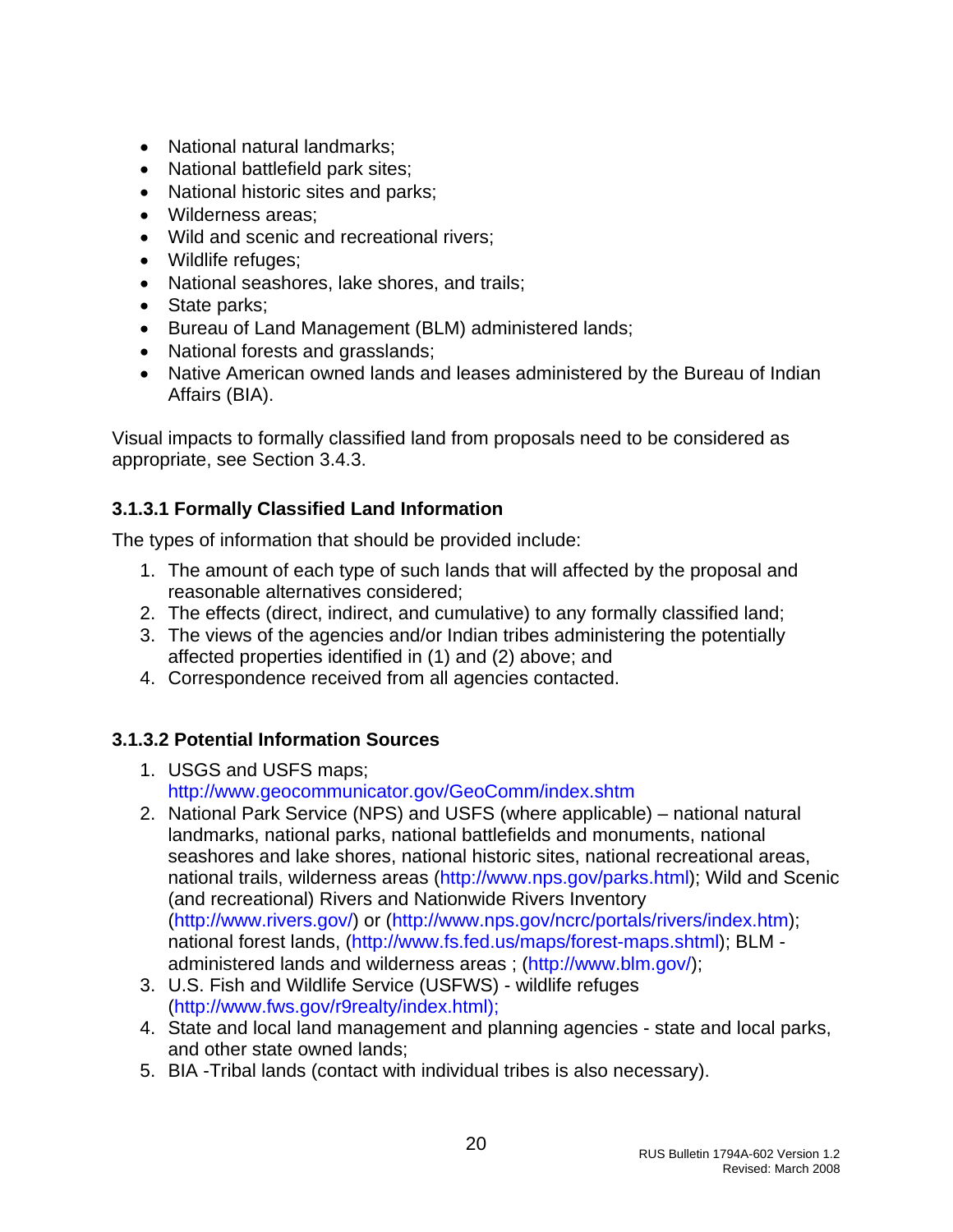# <span id="page-21-0"></span>**3.2 Floodplains**

Continued encroachments on floodplains decreases the natural flood-control capacity of these land areas, creates the need for expensive manmade flood-control measures and disaster-relief activities, and endangers both lives and property. In compliance with Executive Order 11988, "Floodplain Management", and USDA Departmental Regulation 9500-3, "Land Use Policy", it is USDA's policy to avoid to the extent possible:

- 1. The long and short-term adverse impacts associated with the occupancy and modification of floodplains and
- 2. Direct or indirect support of floodplain development wherever there is a practicable alternative.

Executive Order 11988, "Floodplain Management" requires federal agencies to avoid actions, to the extent practicable, which will result in the location of facilities in floodplains and/or affect floodplain values. Facilities located in a floodplain may be damaged or destroyed by a flood or may change the flood-handling capability of the floodplain or the pattern or magnitude of the flood flow.

The relevant floodplain for most proposals is an area that has a 1-percent chance of a flood occurrence in a given year. The flood of this interval is referred to as the 100-year flood or the base flood. The floodplain management guidelines further require federal agencies to apply the 0.2 percent or 500-year flood occurrence standard to the location of "critical facilities." Applicants should consider "critical facilities" as facilities whose loss would disrupt utility services to large areas for a considerable period of time or would disrupt utility services to critical facilities such as hospitals. Critical facilities include water treatment plants, wastewater treatment facilities, large pump stations, and centralized operations or communication facilities.

In addition, in accordance with the National Flood Insurance Program (NFIP) a community must be participating in the NFIP if they wish to request financial assistance from the federal government to construct a facility or provide utility services in a special flood hazard area or 100-yr floodplain (there are other related factors if the proposal is to construct a facility in the 500-yr floodplain. i.e., critical actions). If the community is not participating in the NFIP then the Agency is prohibited from providing financial assistance.

# **3.2.1 Floodplain Information**

The types of information that should be provided include:

- 1. Determine if the proposal or any portion thereof will be located in a 100- or 500 year floodplain, particular attention should be paid to whether the proposal is proposed to be located in the designated floodway (floodways are defined as an area identified on a FIRM or a Flood Boundary Floodway Map that represents the portion of the floodplain that carries the majority of the flood flow and often is associated with high velocity flows and debris impact);
- 2. Status of local floodplain development requirements and permits;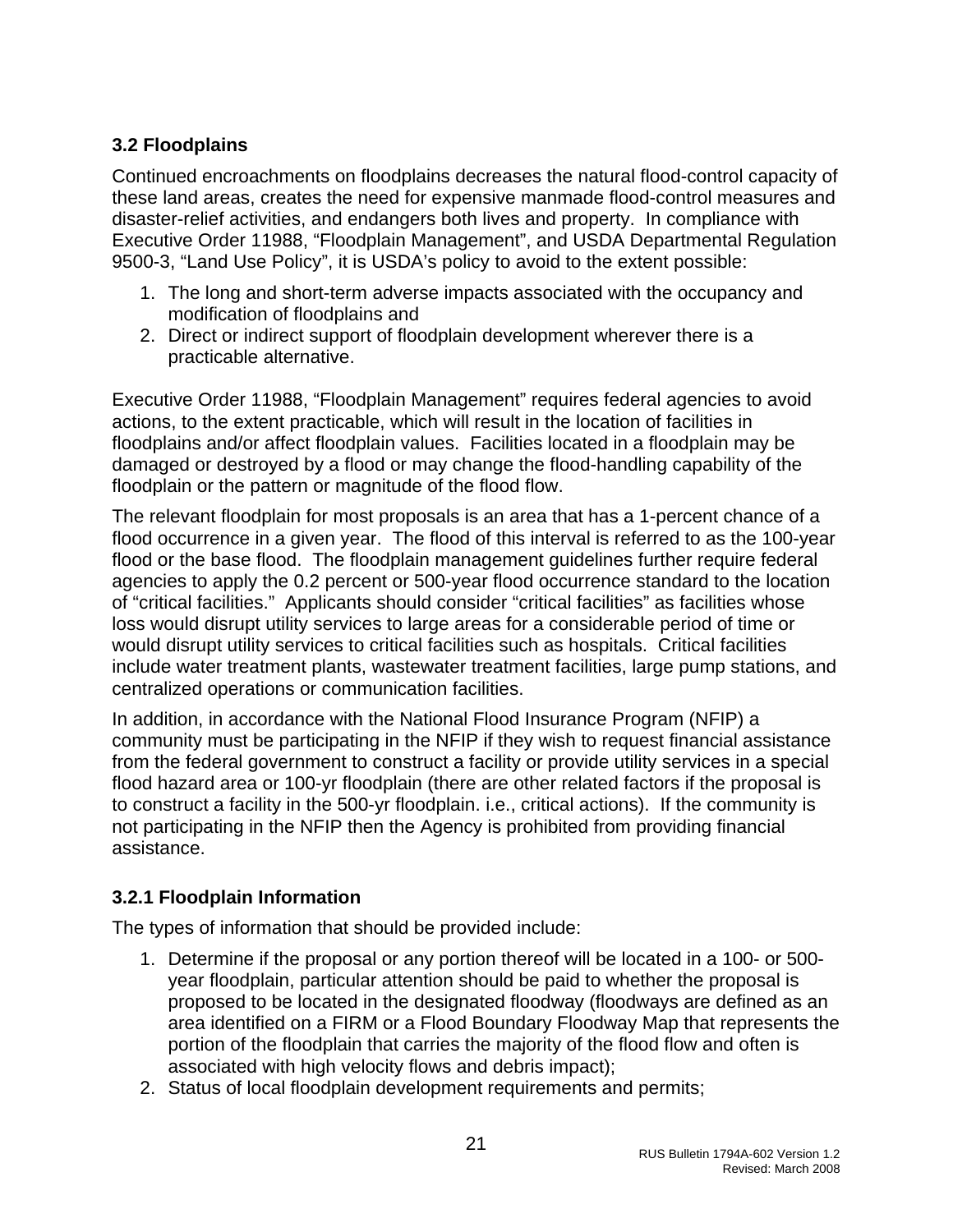- <span id="page-22-0"></span>3. Identify and evaluate practicable alternatives to locating facilities in a 100-year floodplain (include alternative sites or routes located outside the floodplain);
- 4. Identify and define the area of floodplain to be affected by the proposal and evaluate the impacts to the floodplain;
- 5. If impacts cannot be avoided or if there is no practicable alternative to locating a facility or portion thereof in the floodplain fully document for submittal to the Agency a justification of this assertion; identify and develop measures to minimize the impacts as well as restore and preserve floodplain values; and
- 6. Show location of all utility lines, appurtenances, and facilities on appropriate FEMA or other maps as specified in Section 2.0 of the Bulletin.

### **3.2.2 Potential Information Sources**

- 1. FEMA FIRMs. Under Executive Order 11988, **these maps must be used** if they are available [\(FEMA Map Service Center](http://msc.fema.gov/webapp/wcs/stores/servlet/FemaWelcomeView?storeId=10001&catalogId=10001&langId=-1)). Telephone requests for maps can be made by calling 1-800-358-9616 or by e-mail at FEMA-MSCservice@dhs.gov. A 6-digit community identification number is needed to get the appropriate map. Community identification numbers can be obtained from [\(http://www.fema.gov/fema/csb.shtm](http://www.fema.gov/fema/csb.shtm)) or from local community or county officials. In addition, applicants should check for map revisions not shown on FIRM maps, such as letters of amendment, change or revisions, and conditional letters of the same – see ([http://www.fema.gov/plan/prevent/fhm/st\\_main.shtm\)](http://www.fema.gov/plan/prevent/fhm/st_main.shtm).
- 2. NRCS Soil Survey maps. These maps contain soil units that are classified as "alluvial" soils. These soil units are associated with soils that develop in floodplains and represent the best available information if FEMA maps are not available. In addition, soil surveys provide general data indicating the soil unit's frequency for flooding -<http://websoilsurvey.nrcs.usda.gov/app/>.
- 3. U.S. Army Corps of Engineers (USACE) may have floodplain information in the absence of FEMA maps; assessment of floodplain impacts, and identification of permits required – contact the local USACE District Office to inquire – see <http://www.usace.army.mil/howdoi/civilmap.htm>

#### **3.3 Wetlands**

Executive Order 11990, "Protection of Wetlands" states that it is federal policy to avoid to the extent possible the long and short-term adverse impacts associated with the destruction or modifications of wetlands and to avoid direct or indirect support of new construction in wetlands wherever there is a practicable alternative. Each agency, therefore, to the extent permitted by law, shall avoid undertaking or providing assistance for new construction located in wetlands unless the head of the agency finds that:

- 1. There is no practicable alternative to such construction, and
- 2. The proposal includes all practicable measures to minimize harm to wetlands which may result from such use. In making this finding the head of the agency may take into account economic, environmental, and other pertinent factors.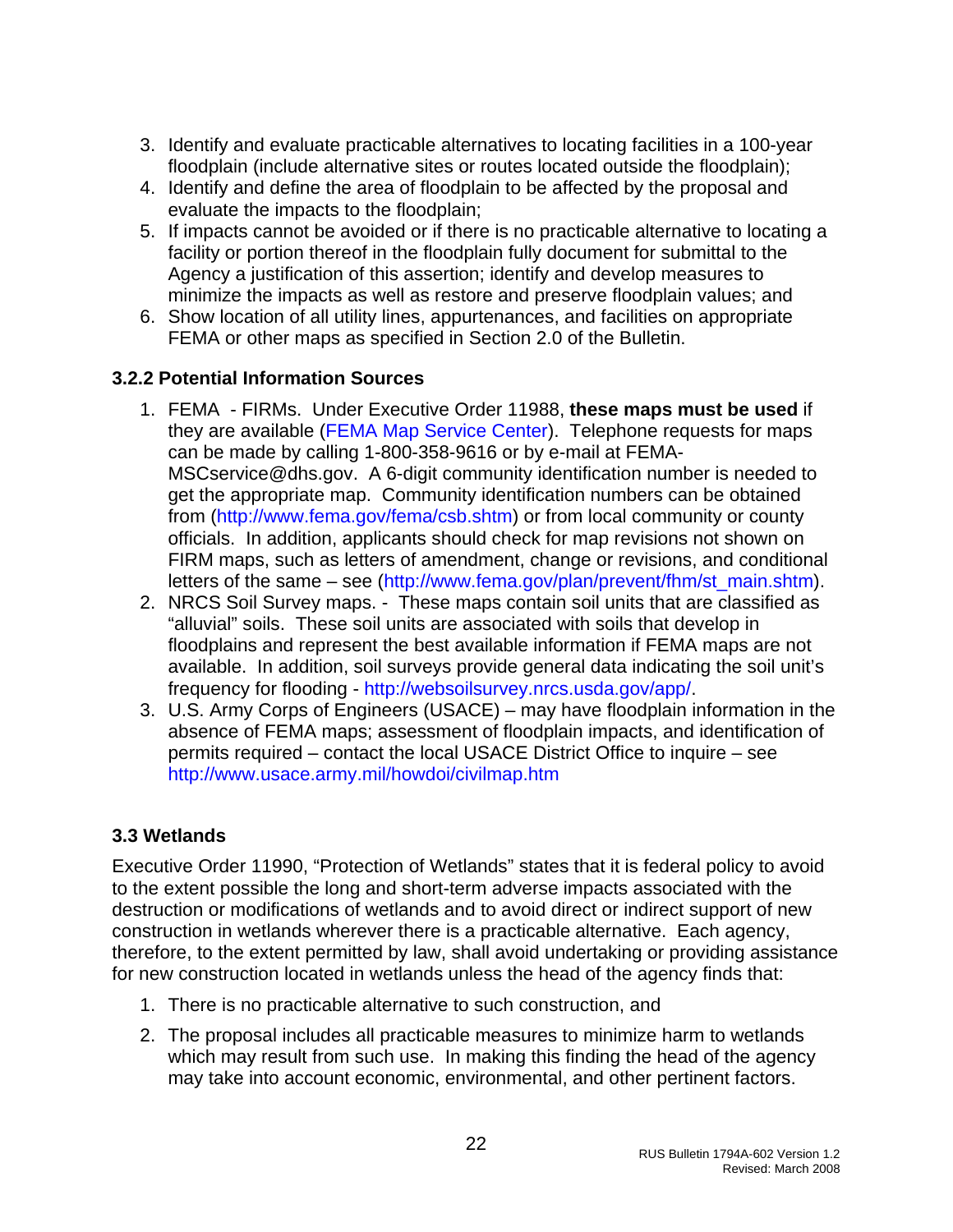<span id="page-23-0"></span>In addition, USDA through DR 9500-3, "Land Use Policy", discourages the unwarranted alteration of wetlands. To meet this objective, consider alternatives to construction in wetlands and limit the potential damage when activity affecting a wetland cannot be avoided. Where wetlands cannot be avoided, permits from the USACE and mitigation measures to minimize adverse impacts to wetlands will be required.

Regulatory oversight of wetland issues fall under Section 404 of the Clean Water Act and is administered by the USACE. Section 404 established a federal permitting program that requires anyone who is proposing to place dredged or fill material into "waters of the United States" which includes wetlands must obtain a permit from the USACE (<http://www.usace.army.mil/howdoi/civilmap.htm>). See Exhibit G.

To be consistent with the Executive Order and DR 9500-3, applicants that propose to construct a facility in a wetland must submit documentation and justification to Agency's satisfaction that demonstrates that there is no other practicable alternative to the proposed conversion.

For planning purposes, applicants will not be required to obtain jurisdictional delineations for wetlands (under the jurisdiction of the Section 404 program) unless a component of a proposal proposes to construct a facility in a wetland. Applicants should consult with the local USACE office to determine specific permitting requirements.

Placement of utility lines should be shown on soil survey maps to determine locations of affected wetlands (hydric soils) and to quantify the number of acres potentially affected. Normally placement of utility lines can utilize the Nationwide Permit no. 12, Utility Line Activities. As long as the general conditions of the nationwide permit are followed then applicants are not required to obtain individual Section 404 permits.

# **3.3.1 Wetlands Information**

The types of information that should be provided include:

- 1. Location of wetlands in relation to all proposal elements of a proposal;
- 2. Determine the amount (acreage or linear feet) of wetlands to be physically affected by construction and the status of or requirement for any wetland permits;
- 3. If applicable, the basis for the applicant's belief that no practicable alternative exists for any conversions of wetland areas;
- 4. Potential indirect and cumulative impacts to wetlands; and
- 5. If necessary any proposed mitigation measures to avoid or minimize impacts to wetlands.

# **3.3.2 Potential Information Sources**

- 1. NRCS Soil Survey Maps [\(http://websoilsurvey.nrcs.usda.gov/app/](http://websoilsurvey.nrcs.usda.gov/app/)); NRCS hydric soil lists [\(http://soils.usda.gov/use/hydric/\)](http://soils.usda.gov/use/hydric/);
- 2. Nationwide Wetlands Inventory Maps (available for many areas and compatible with the scale of USGS maps). To determine if an area has been mapped or to obtain copies, contact: National Cartographic Information Center; USGS; 507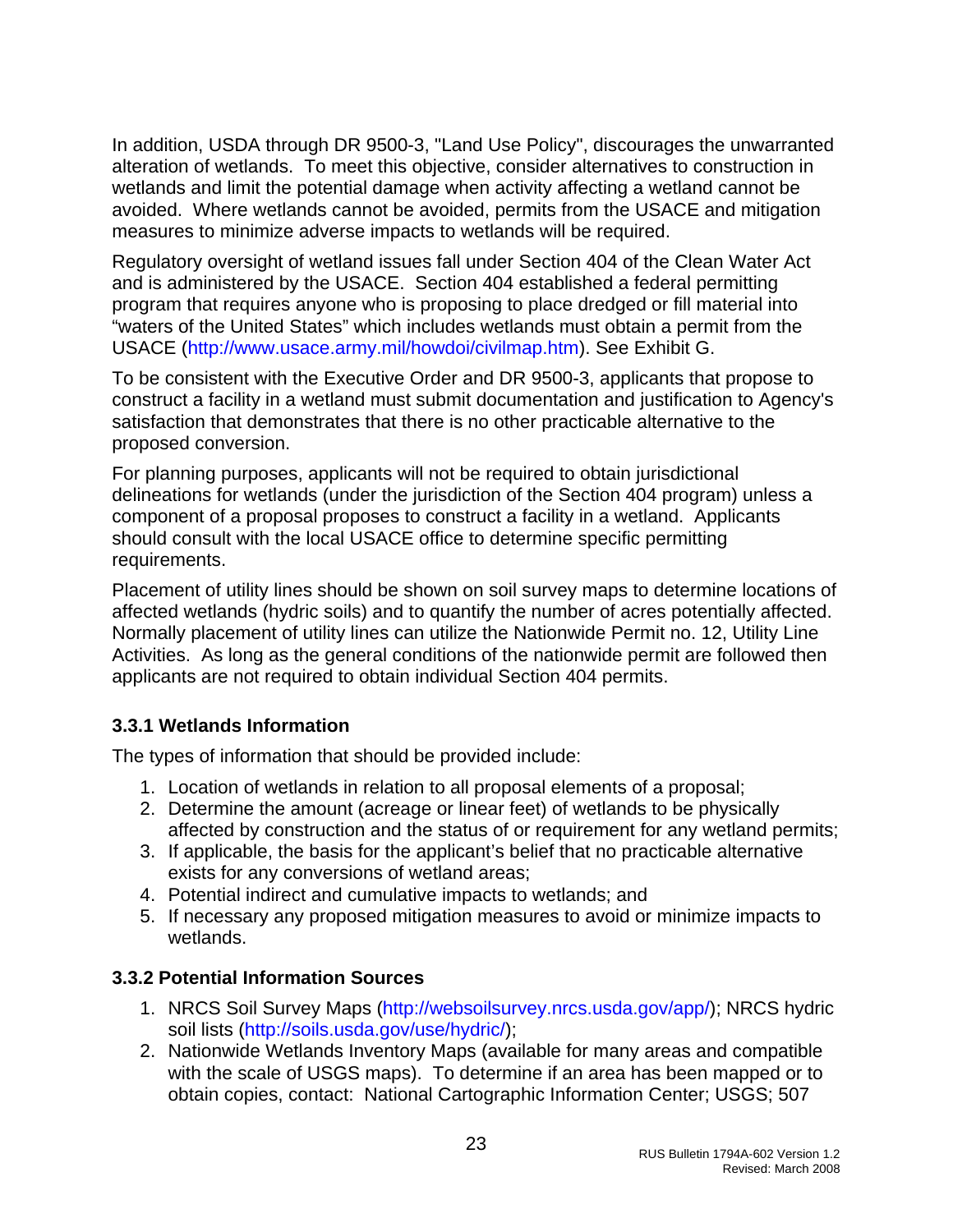<span id="page-24-0"></span>National Center; Reston, Virginia 22092; Telephone: (703) 860-6045 (http://www.nwi.fws.gov/);

- 3. USACE (<http://www.usace.army.mil/cw/cecwo/reg/>); and
- 4. State agencies wetland programs [\(http://aswm.org/swp/index.htm](http://aswm.org/swp/index.htm)).

#### **3.4 Historic Properties**

The National Historic Preservation Act (NHPA) of 1966, as amended (16 U.S.C. § 470 *et seq.*) and the Advisory Council on Historic Preservation's (ACHP) implementing regulations, 36 CFR Part 800 (Section 106 regulations), requires federal agencies to take into account the effect their actions may have on historic properties that are within a proposal's "area of potential effect." The area of potential effect is the geographic area or areas within which a proposal may cause changes in the character or use of historic properties. Historic properties means any prehistoric or historic district, site, building, structure, or object included in, or eligible for inclusion in, the National Register of Historic Places. This term includes, for the purposes of the Section 106 regulations, artifacts, records, and remains that are related to and located within such properties. The term "eligible for inclusion in the National Register" includes both properties formally determined as such by the Secretary of the Interior and all other properties that meet National Register of Historic Properties listing criteria.

A detailed summary of the Section 106 process is included below: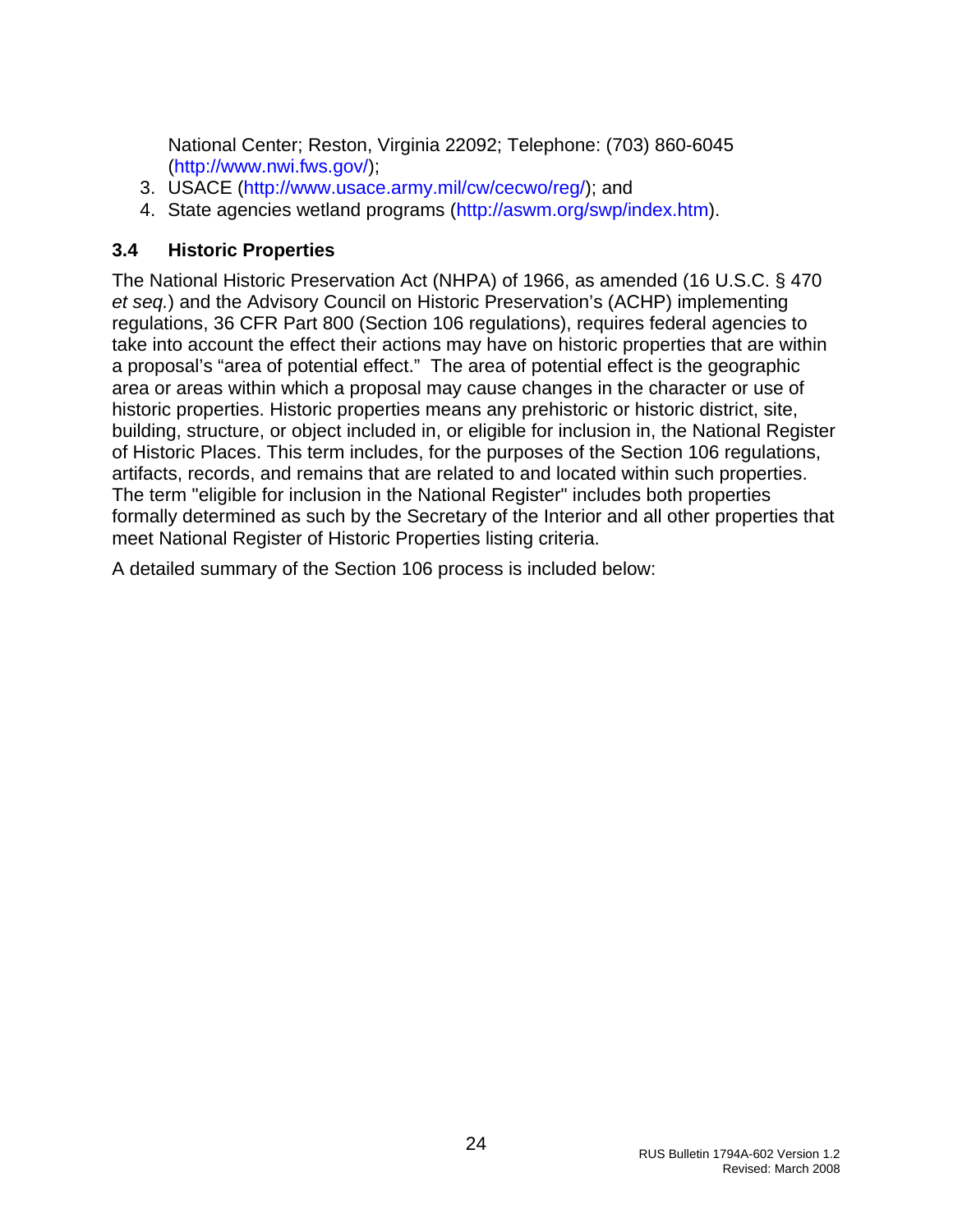

The Section 106 consultation and review process will require particular attention because the process may be different in specific states due to any procedures negotiated by the Rural Development State Environmental Coordinator with the State Historic Preservation Officer (SHPO) and any tribal interests. Prior to initiating any Section 106 activities, applicants are advised to contact the State Environmental Coordinator as to any state-specific procedures.

In general any proposal that proposes construction activities is classified as an "undertaking" in the Section 106 regulations and absent an agreement with the SHPO and any tribal interests, applicants may be required to retain the services of a cultural resource specialist who meets the [U.S. Department of the Interior's Secretary of the](http://www.nps.gov/history/local-law/arch_stnds_9.htm)  [Interior's Professional Qualification Standards](http://www.nps.gov/history/local-law/arch_stnds_9.htm) (48 FR 44738-9). The contracted consultant will perform an archival search of SHPO records for previously identified historic properties and determine what effect the proposal will have on these properties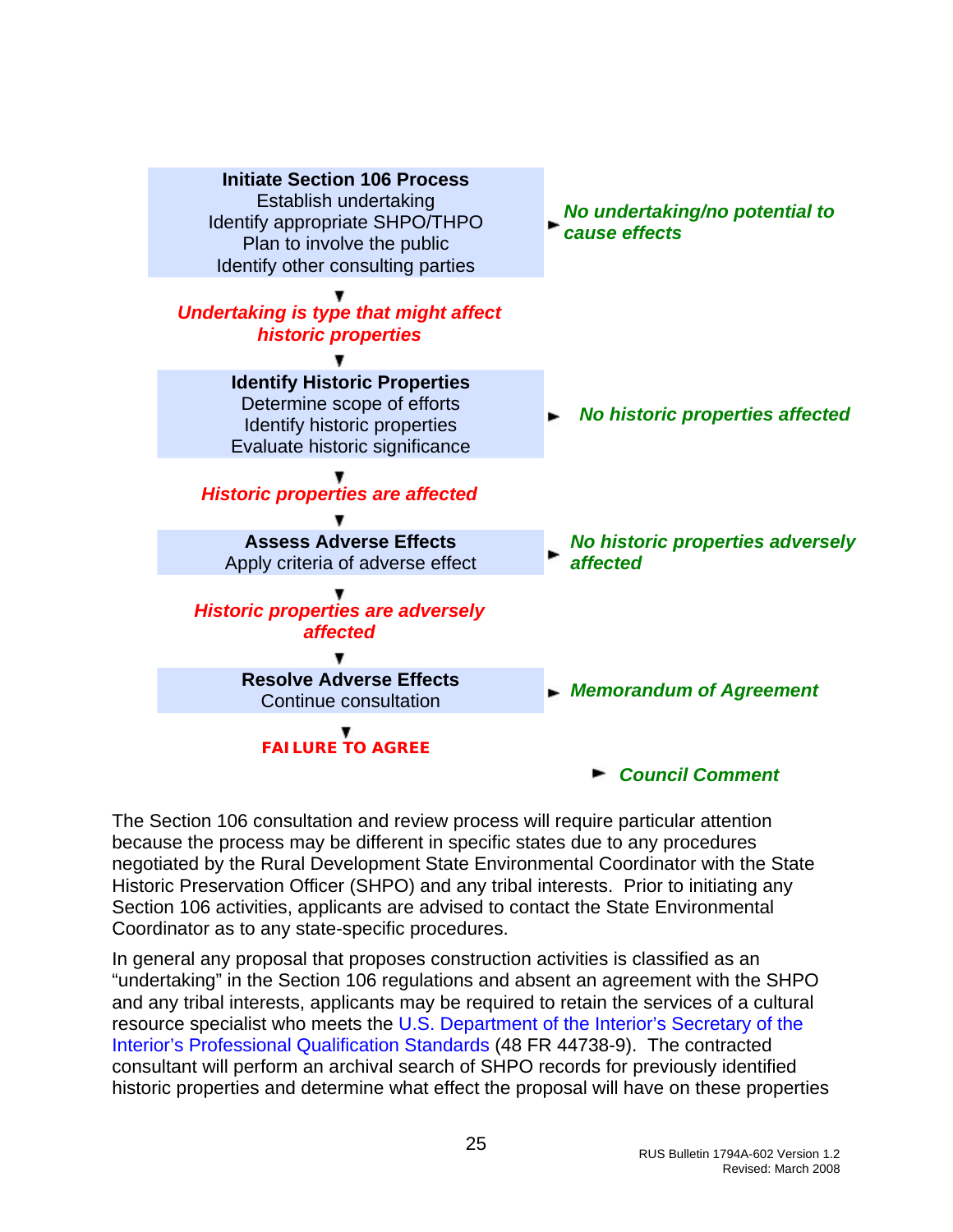<span id="page-26-0"></span>and other unidentified properties within the proposal's area of potential effect. Note that some states require a qualified contractor to obtain a permit to conduct field work in those states.

Once historic properties are identified and any effects evaluated and documented, the Agency is required to submit the finding or determination to the SHPO and any effected tribes. The SHPO/tribes have 30 days to comment on the Agency's determination of effect. A lack of an objection to the Agency's determination within the 30 day period means that the Agency has completed its Section 106 responsibilities.

Applicants are advised to avoid adversely affecting any historic property prior to the completion of the environmental review process. Such actions may result in the loss of financial assistance. When an historic property is destroyed or irreparably harmed with the express purpose of circumventing or preordaining the outcome of a Section 106 review (e.g., demolition or removal of all or part of the property) this is called anticipatory demolition. Agency is required to withhold any financial assistance until at such time, in consultation with the Advisory Council of Historic Preservation, it is determined and documented that "circumstances justify granting such assistance despite the adverse effect created or permitted by the applicant."

#### **3.4.1 Historic Property Information**

The types of information that should be provided include:

- 1. Identification and determination of the effect on historic properties within the proposal's area of potential affect;
- 2. Document methods used to identify historic properties within the proposal's area of potential effect;
- 3. Document efforts made to identify and solicit the views of Indian tribes and interested persons;
- 4. If a historic property may be affected, discuss the alternatives that were considered that would avoid or minimizing any effects to the historic property;
- 5. A copy of all correspondence to and from the SHPO or, if appropriate, the Tribal Historic Preservation Officer (THPO);
- 6. A discussion of mitigation measures proposed to either avoid or minimize any adverse effects to historic properties; and
- 7. A copy of any surveys performed (indicate cost of survey and number of acres surveyed). This information will be used by Agency as input into the Annual Archeological Report to Congress compiled by the NPS.

#### **3.4.2 Potential Information Sources**

- 1. National Register of Historic Places [\(http://www.cr.nps.gov/nr](http://www.cr.nps.gov/nr));
- 2. SHPO [\(http://www.ncshpo.org/stateinfolist/fulllist.htm](http://www.ncshpo.org/stateinfolist/fulllist.htm) for addresses);
- 3. THPO (<http://www.nathpo.org/map.html> for addresses);
- 4. ACHP ([http://www.achp.gov/index.html\)](http://www.achp.gov/index.html);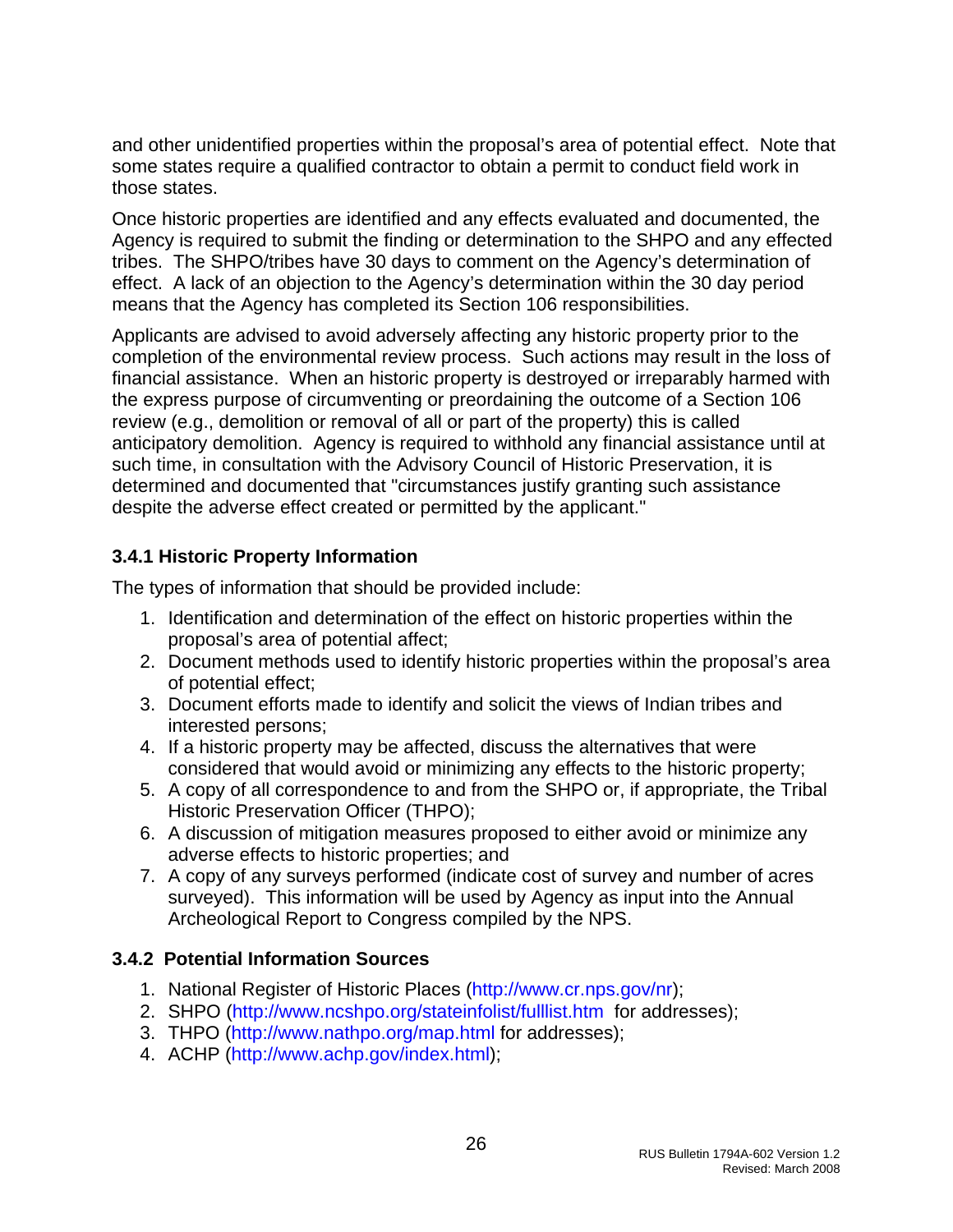- <span id="page-27-0"></span>5. NPS ([http://www.historicpreservation.gov/NPS\\_Portal/user/home/home.jsp?maximise](http://www.historicpreservation.gov/NPS_Portal/user/home/home.jsp?maximise=&page=1)  $=$ &page=1); and
- 6. State or local historical or archaeological societies ([http://web.syr.edu/~jryan/infopro/hs.html](http://web.syr.edu/%7Ejryan/infopro/hs.html)).

For more information see Exhibit F-2.

# **3.4.3 Visual Aesthetics**

The visual quality of an area may be affected by the introduction of new buildings or structures. These effects may be significant to historic properties, historic properties, traditional cultural places, and cultural landscapes; in areas of scenic beauty, scenic overlooks, scenic highways, wilderness areas, parks, national forests; or along wild and scenic, recreational, or nationwide inventory rivers (see also Section 3.1.3, Formally Classified Lands). Visual aesthetics should be considered in all proposals. Moreover, for proposals in visually sensitive areas, reasonable efforts should be taken to avoid these areas entirely, or to design, construct and operate the proposal in such a way that aesthetic impacts are minimized.

# **3.4.3.1 Visual Information**

The types of information that should be provided include:

- 1. Identify all visually sensitive areas that are in the vicinity or area of potential effect (the range of potentially affected areas to consider will vary with a proposal; contact the RD State Environmental Coordinator for guidance) of the proposal;
- 2. How much of this area will be visually affected by the proposal and from how many viewing locations the proposal may be seen; and,
- 3. Mitigation efforts that will be taken to minimize impacts. This may include such methods, when appropriate, as vegetative zones around the proposal. Discuss all mitigation proposals with the RD State Environmental Coordinator and the SHPO/TPHO.

#### **3.4.3.2 Potential Information Sources**

- 1. SHPO/THPO;
- 2. Federal land management agencies;
- 3. State land management agencies; and,
- 4. State and local park authorities.

#### **3.5 Biological Resources**

**Threatened and Endangered Species.** There are many plant and animal species that are threatened with extinction or exist in greatly reduced numbers partly as a result of human activities. The Endangered Species Act (ESA) of 1973 establishes a national program for the conservation and protection of threatened and endangered species of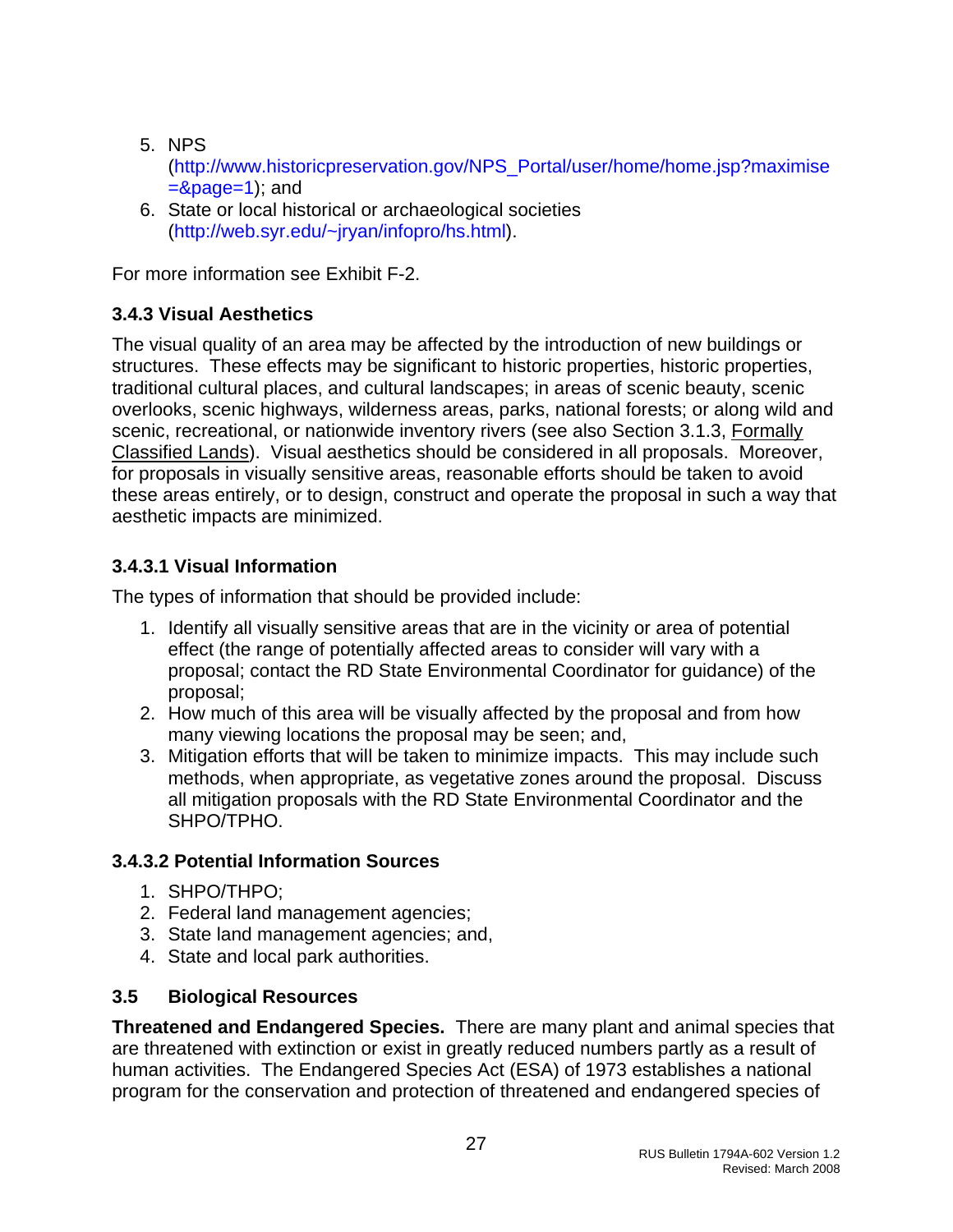<span id="page-28-0"></span>plants and animals and the preservation of habitats upon which they depend. Under Section 7 of the ESA, federal agencies are required to consult with USFWS and/or the National Marine Fisheries Service (NMFS) for all threatened and endangered species. Consultations will be required with NMFS for proposals potentially affecting species that inhabit coastal areas or are anadromous (fish born in freshwater that spend most of their life at sea and return to fresh water to spawn). The consultation is to ensure that Agency's actions do not jeopardize the continued existence of any federally-listed threatened or endangered species or result in the destruction or adverse modification of a critical habitat. When a proposal cannot avoid critical habitat areas, the ESA requires mitigation measures or that reasonable and prudent alternatives be implemented to reduce an impact to minimal levels. Such mitigation measures or proposal alternatives must be negotiated between Agency, the applicant, and the USFWS or NMFS. Therefore, if it appears the proposal may affect (1) a federally-listed threatened or endangered species or its critical habitat or (2) a proposed threatened or endangered species or its proposed critical habitat, the applicant should contact the Rural Development State Environmental Coordinator as soon as possible and Agency will initiated formal consultations with the USFWS or NMFS.

State agencies should be contacted for information on state-listed species and concerns. In some instances, the state may have more detailed information on federally-listed or proposed species and/or critical habitat than the USFWS. This information will help Agency determine a proposal's effect on a particular species.

It should be noted that candidate species have no legal protection under the ESA. However, proposal impacts to these species need to be considered when preparing the ER because candidate species may become listed species and the listing would effect further project actions.

**Fish and Wildlife Resources.** In addition to the concern for threatened or endangered species, the applicant should take into account impacts that the proposal may have on all fish and wildlife resources. Unnecessary adverse impacts should be avoided, to the extent practicable.

**Vegetation** provides habitat for a variety of wildlife and acts to stabilize soils and prevent erosion. In addition, information on vegetation can be used in evaluating potential impacts to threatened and endangered species and critical habitats.

#### **3.5.1 Biological Resources Information**

#### **Threatened and Endangered Species.**

The types of information that should be provided include:

- 1. A list of federally-listed or proposed threatened or endangered species and candidate species and a delineation of any critical habitat in the proposal and any reasonable alternatives' area of potential effect;
- 2. Potential impacts of the proposal and reasonable alternatives considered on any federally-listed or proposed threatened or endangered species and candidate species and proximity to a designated critical habitat;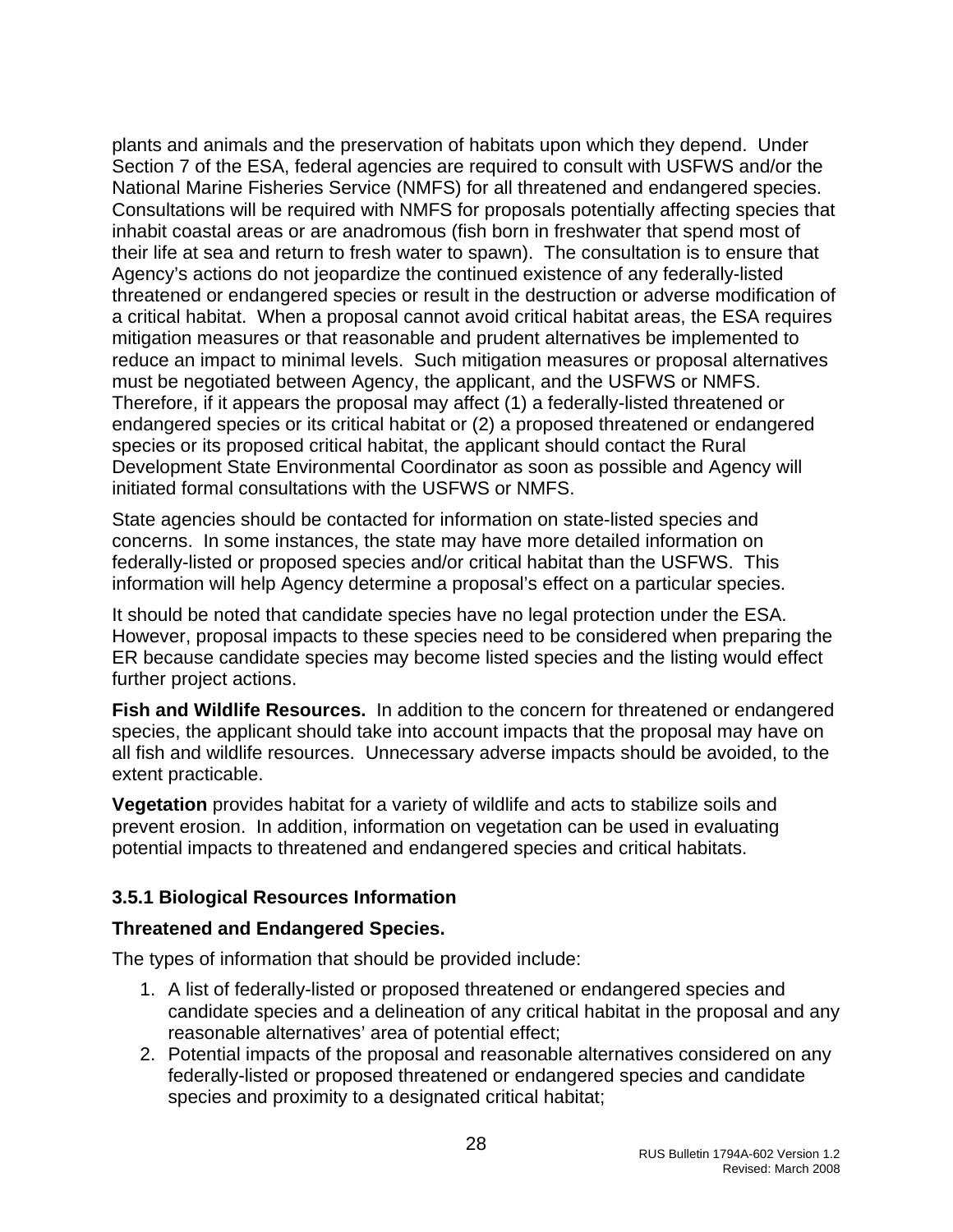- <span id="page-29-0"></span>3. Correspondence with the USFWS and NMFS, if necessary, concerning whether or not the proposal is likely to affect a listed or proposed species or its listed critical habitat;
- 4. Similar information as described in 1 through 3 above for any state listed or proposed threatened or endangered species; and,
- 5. Mitigation measures, if avoidance is not practicable.

#### **Fish and Wildlife**

The types of information that should be provided include:

- 1. A brief description of the fish and wildlife species in the proposal's area of potential effect; and
- 2. A discussion of possible impacts to fish and wildlife resources. These impacts may result from sedimentation, ground clearing, stream or river flow impedance, forest fragmentation, and hunting or fishing pressure due to increased access to an area.

### **Vegetation**

The types of information that should be provided include:

- 1. A brief description of the vegetation in the proposal's area of potential effect, the relative amount of each vegetation type, and the extent to which each type of vegetation will be affected;
- 2. An estimate of the amount of vegetation clearing required for the proposal and each reasonable alternative considered;
- 3. The short and long-term effects of proposed vegetative clearing, including those related to the ROW maintenance practices; and,
- 4. A description of vegetation clearing and future maintenance practices. Special areas of concern such as riparian or wetland areas may require more detailed information.

# **3.5.2 Potential Information Sources**

- 1. USFWS, Region or Field Office. This office must be contacted for each proposal (<http://www.fws.gov/offices/>);
- 2. NMFS (for marine/anadromous species or coastal proposals) (<http://www.nmfs.noaa.gov/>)
- 3. State agencies (for equivalent state species and potential information on federally listed species) [\(http://www.fws.gov/offices/statelinks.html](http://www.fws.gov/offices/statelinks.html)) ;
- 4. Administering agency on federal, state, and local government managed lands; and,
- 5. State Conservationist, NRCS area or field office [http://www.nrcs.usda.gov/about/organization/regions.html\)](http://www.nrcs.usda.gov/about/organization/regions.html).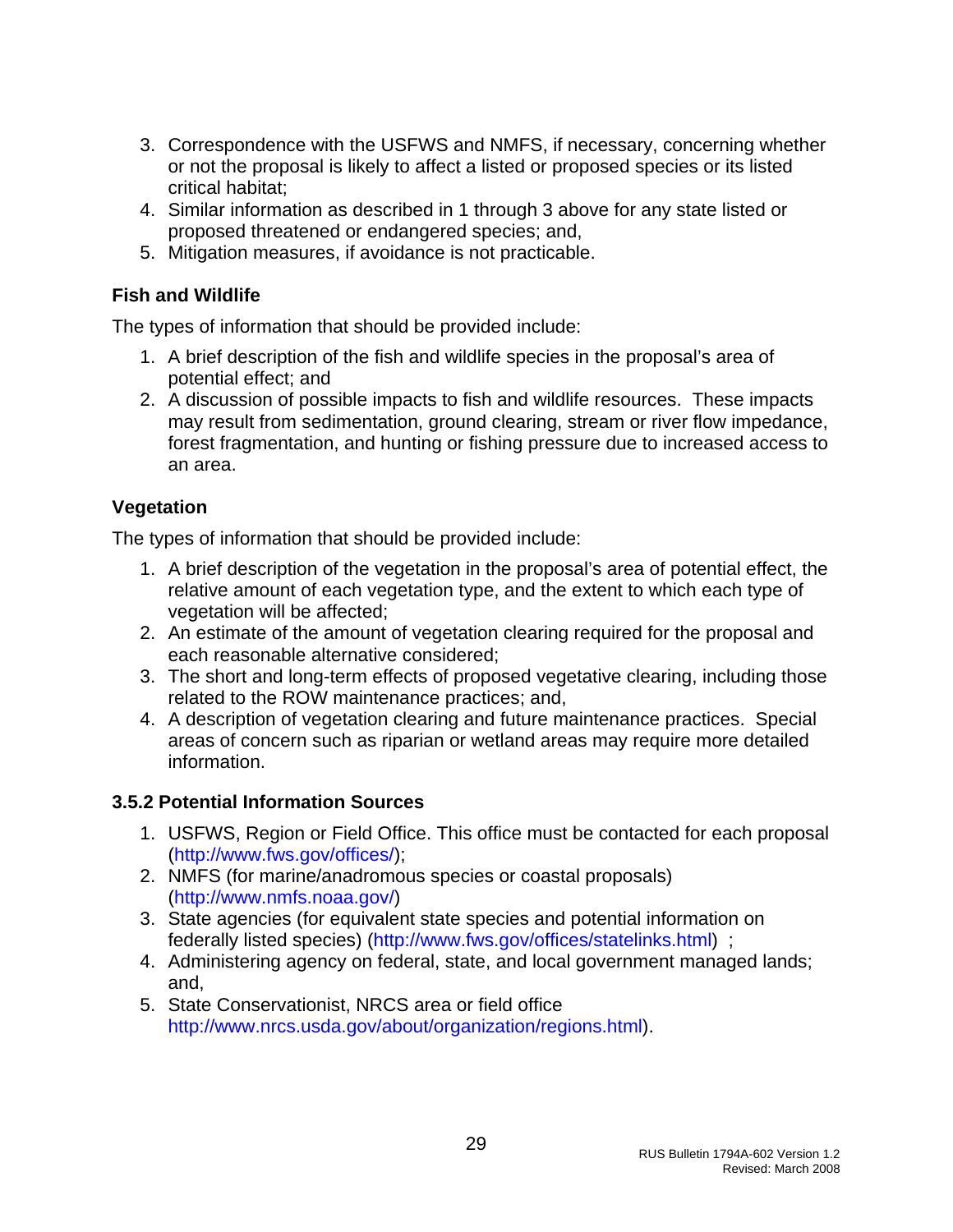# <span id="page-30-0"></span>**3.6 Water Quality Issues**

This section is concerned with water quality issues as they relate to discharges from wastewater treatment or solid water facilities; surface or ground water appropriations for potable water treatment facilities; ground water protection programs - sole source aquifers and recharge areas; and water quality degradation from temporary construction activities. Water quality changes can impact other environmental resources such as wetlands, wildlife populations, and others. These impacts can also reach a considerable distance beyond the proposal's location. The possible effects that the proposal and alternatives considered could have on water quality should be addressed in the ER.

# **3.6.1 Water Quality Information**

The types of information that should be provided include:

- 1. Identification and location of waterways that may be receiving streams for effluent discharges or used for water appropriations for potable water;
- 2. Handling of wastewater disposal for facilities;
- 3. Identification of all aquifers utilized as a supply for potable water or that may be impacted from runoff, infiltration by or any operational activities from wastewater and solid waste facilities;
- 4. Groundwater protection programs for sole source aquifers or recharge areas should be noted;
- 5. If the watershed that the proposal is located in is under a management plan, the plan and the proposal's compliance with the plan should be noted; and
- 6. Potential water quality degradation caused by temporary construction activities and any mitigation measures that are proposed to avoid or minimize any adverse environmental effects.

# **3.6.2 Potential Information Sources**

- 1. National Pollutant Discharge Elimination System (NPDES) state agencies/U.S. Environmental Protection Act (USEPA) - requirements (<http://www.epa.gov/owm/npdes.htm>);
- 2. Non-Point Source Pollution (storm water runoff) USEPA. Under the NPDES storm water program (Phase I), a permit is required for land clearing activities that exceed 5 acres. Proposed Phase II NPDES storm water regulations would expand this national program to construction sites that disturb 1 to 5 acres. (<http://www.epa.gov/OWOW/NPS/>);
- 3. Ground water protection programs/Sole Source Aquifers ([http://www.epa.gov/OGWDW/ssanp.html\)](http://www.epa.gov/OGWDW/ssanp.html); and for sole source aquifers, the information is hosted at the USEPA regional offices. Use the following website ([http://cfpub.epa.gov/safewater/sourcewater/\)](http://cfpub.epa.gov/safewater/sourcewater/) and search under sole source aquifers.
- 4. State agencies Best management practices for erosion and sediment control practices for construction activities ([http://www.waterwebster.com/state\\_framebottom.htm](http://www.waterwebster.com/state_framebottom.htm))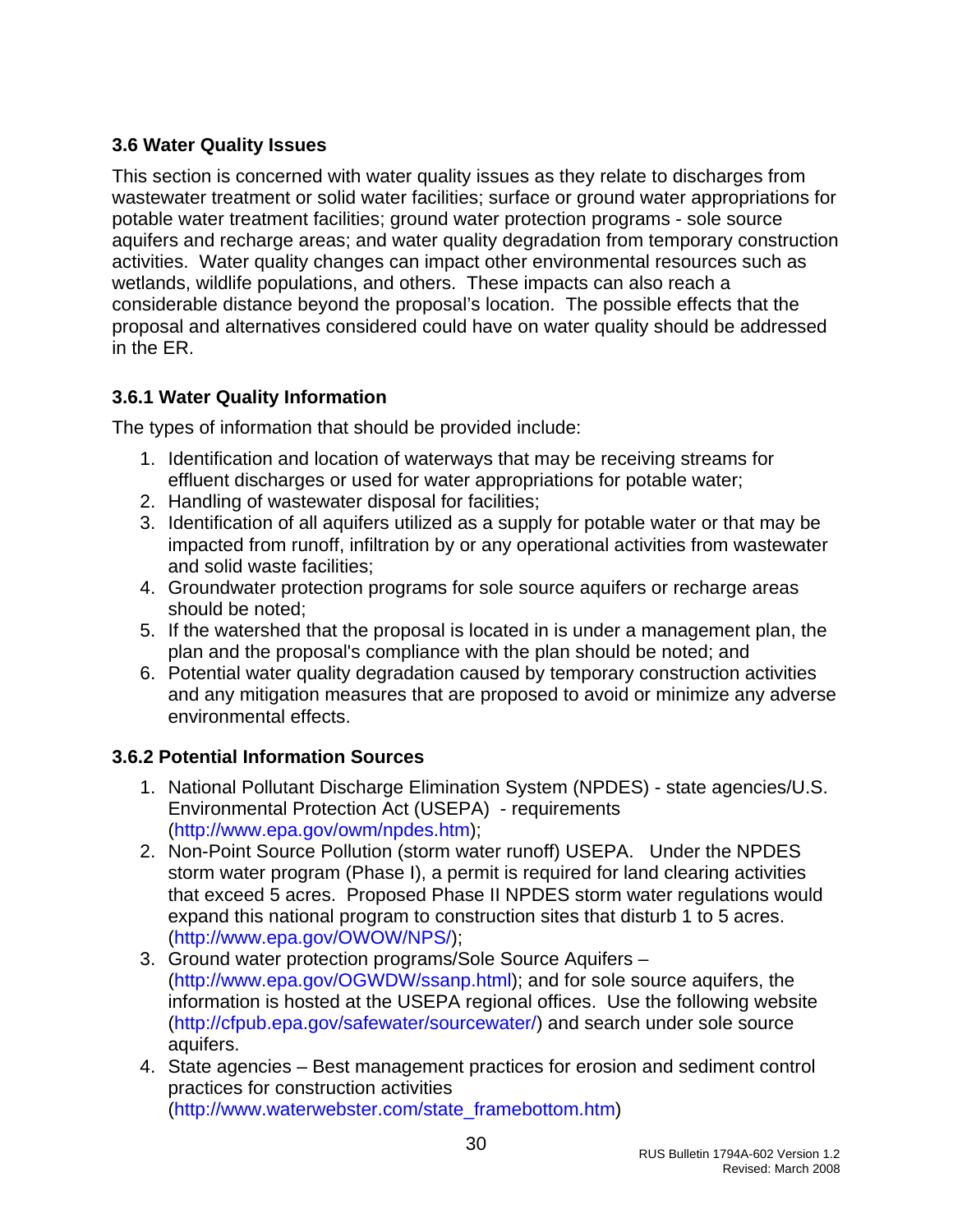#### <span id="page-31-0"></span>**3.7 Coastal Resources**

Coastal areas and barrier systems often provide excellent wildlife habitat and protect inland areas from hurricanes and other storms. Many of this country's coastal areas are experiencing severe developmental pressures for residential, recreational and industrial use. These areas are also prone to storm damage and flooding. To address this condition Congress enacted laws to protect coastal areas.

The CZMA of 1972, as amended applies to all lands on the boundary of any ocean or arm thereof, and the Great Lakes. Applicants should note that the width of the "coastal zone" might vary among the States.

The Coastal Barrier Resources Act (CBRA) and the Coastal Barrier Improvement Act only apply to selected geographic areas designated as "Coastal Barrier Resources System (CBRS) Units." At present such units have been established and delineated along the coasts of the Atlantic Ocean, Gulf of Mexico, and the Great Lakes. Proposed units have been identified but not designated along the coasts of States bordering the Pacific Ocean.

Federal agencies are prohibited from providing financial assistance in CRBS units except for the following activities: the maintenance, replacement, reconstruction, or repair, but not the expansion, of publicly owned or publicly operated roads, structures, or facilities that are essential links in a larger network or system (this does not include financial assistance for the replacement of distribution networks). Prior to approving proposals in CBRS units, applicants and Agency must consult with and gain the approval of the USFWS.

In addition to the prohibitions in the above paragraph, federal law prohibits flood insurance coverage under the National Flood Insurance Program for any new construction or substantial improvements of structures located on any coastal barrier within the CBRS. Agency requires flood insurance under the National Flood Insurance Program for all insurable structures, thereby further limiting financial assistance in CBRS units.

All proposals that are within coastal zone management areas must obtain a "consistency determination" - see

([http://coastalmanagement.noaa.gov/consistency/welcome.html\)](http://coastalmanagement.noaa.gov/consistency/welcome.html). Federal consistency is the CZMA's requirement that federal actions that are reasonably likely to affect any land or water use or natural resource in a coastal zone be consistent with the enforceable policies of a coastal state's or territory's federally approved coastal management program ("state CMP" or "CMP"). Federal actions include:

- 1. Direct federal actions activities and development projects performed by a federal agency, or a contractor for the benefit of a federal agency; and
- 2. Indirect federal actions activities not performed by a federal agency, but requiring federal permits or licenses or other forms of federal approval, and federal financial assistance to states and territories and local governments.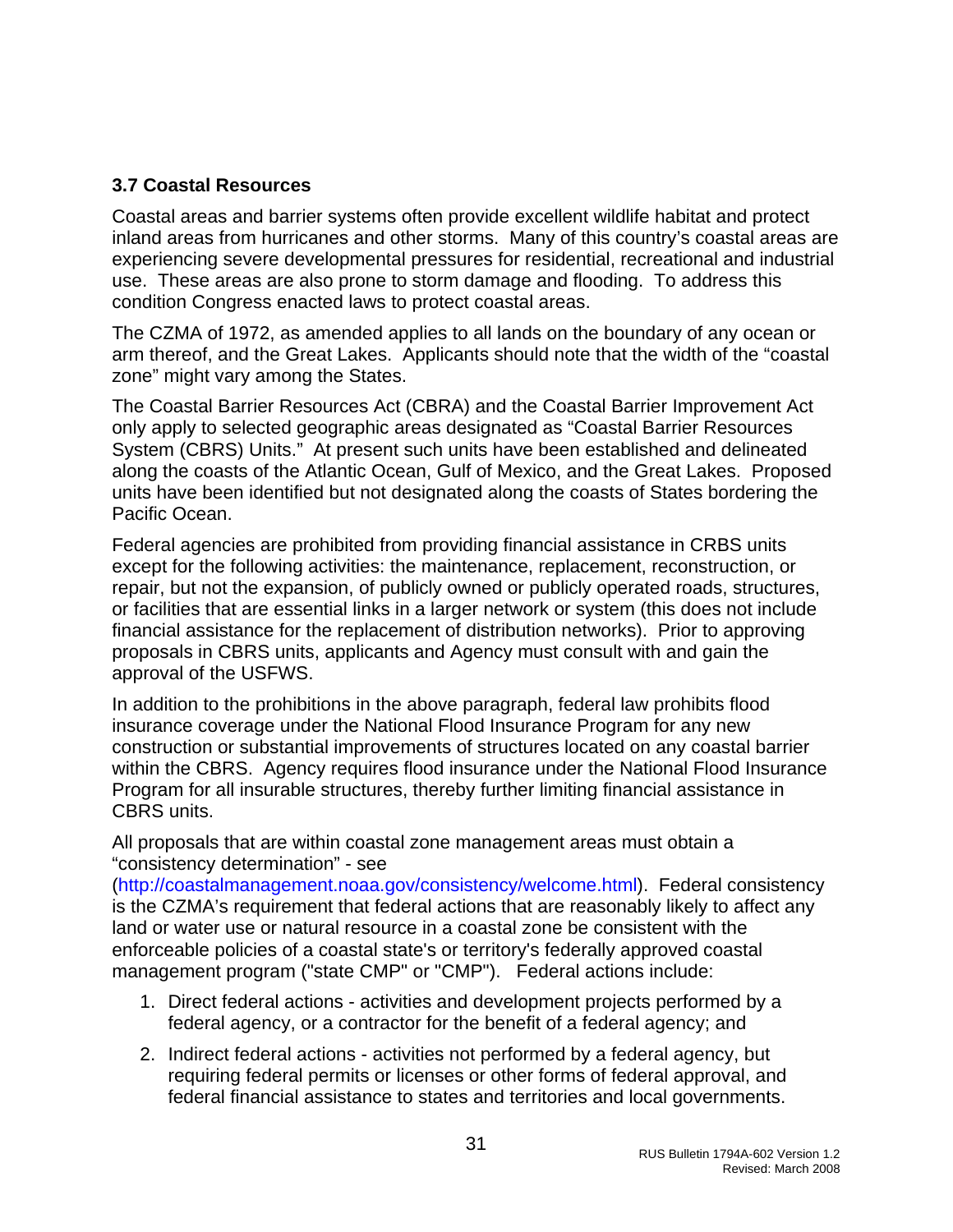<span id="page-32-0"></span>The objective is to ensure that federal agencies and applicants for federal approvals and funding adequately consider and comply with state CMPs. The key to effective and efficient consistency determinations is early coordination and consultation between CMPs, federal agencies, and applicants. It is an important mandatory, but flexible, mechanism to avoid potential conflicts between states, Territories and federal agencies. Federal consistency is more than just a procedural dictate. It is a method of ensuring greater protection of coastal uses and resources through the coastal management policies of states and Territories by assisting states in managing coastal uses and resources.

Federal consistency reviews are the responsibility of the lead state CMP agency. A state CMP reviews the federal action to determine if the proposal will be consistent with the CMP. After working with state CMPs and making any appropriate changes to the proposal, federal agencies and applicants shall provide a consistency statement to the CMP, along with supporting documentation.

# **3.7.1 Coastal Resource Information**

The types of information that should be provided include:

- 1. Identify portions of the proposal which will be located in the coastal zone or CBRS unit or will otherwise affect these areas;
- 2. Correspondence with the state coastal management program office concerning the proposal's consistency determination; and,
- 3. Mitigation measures necessary to achieve consistency with the state's coastal management program, if necessary.

# **3.7.2 Potential Information Sources**

- 1. State CMP Agency; [\(http://coastalmanagement.noaa.gov/mystate/](http://coastalmanagement.noaa.gov/mystate/));
- 2. USFWS CBRS information ([http://www.fws.gov/habitatconservation/coastal\\_barrier.htm](http://www.fws.gov/habitatconservation/coastal_barrier.htm));
- 3. CBRS maps are available from through the website identified in item 2 or <http://projects.dewberry.com/FWS/CBRS%20Maps/Forms/AllItems1.aspx>
- 4. National Oceanic and Atmospheric Administration (NOAA) ([http://www.nos.noaa.gov/\)](http://www.nos.noaa.gov/) see coastal resources.

#### **3.8 Socio-economic Issues/Environmental Justice**

Proposals funded by or in part by Agency have a potential to affect the socio-economic conditions of the areas being served. Applicants should be aware of potential effects to the socio-economic makeup of the area proposed to be served and document these concerns if the effects are determined to be adverse. Effects could be beneficial or adverse. In addition, applicants need to determine if their proposal has or may have a disproportionately high and adverse human health or environmental effects on minority and low-income populations. Executive Order 12898 "Federal Actions to Address Environmental Justice in Minority Populations and Low-Income Populations", dated February 11, 1994, and USDA DR 5600-2 "Environmental Justice", dated December 15,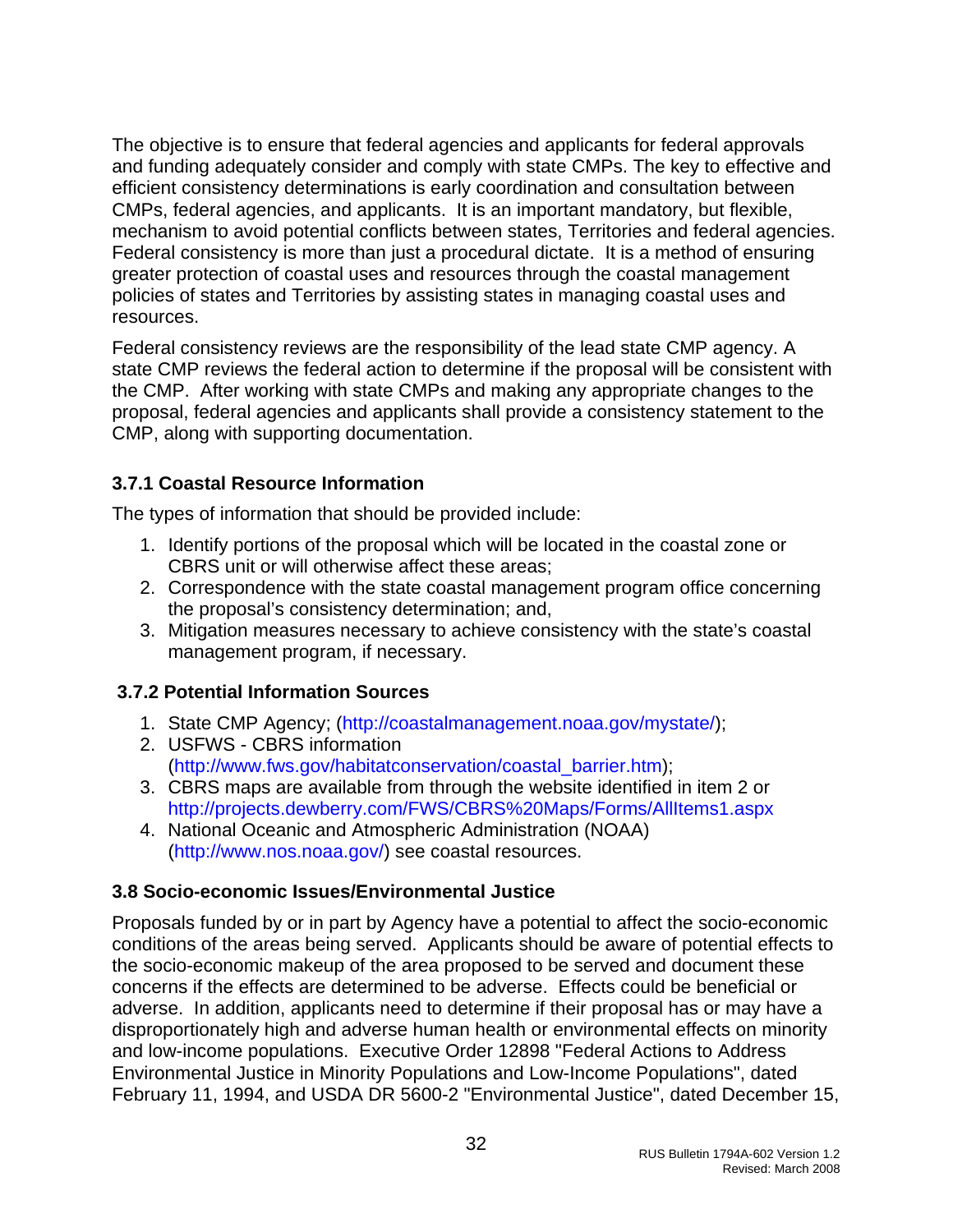<span id="page-33-0"></span>1997, requires the consideration of environmental justice issues into NEPA environmental reviews. These issues include:

- 1. Analyzing for the potential of disproportionately high and adverse human health or environmental effects to minority and low-income populations;
- 2. Providing opportunities for minority and low-income populations to participate in the NEPA process if these populations may be adversely affected; and,
- 3. Identifying mitigation measures that would reduce adverse human health or environmental effects to minority and low-income populations.

### **3.8.1 Socio-economic Issues**

### **3.8.1.1 Socio-economic Information**

Part of the USDA, Rural Development's mission is to support sound development of rural communities and provide economic opportunities for farm and rural residents. This mission may significantly affect the socio-economic make-up of the area to be served. Applicants should, in conjunction with an analysis of existing land uses and any projected land use changes caused by the proposal, be aware of and be prepared to discuss any potential changes to an area's socio-economic make-up.

### **3.8.1.2 Potential Information Sources**

- 1. U.S. Department of Commerce, Census Bureau ([http://www.census.gov\)](http://www.census.gov/); and
- 2. State Census Data Centers [\(http://www.census.gov/sdc/www/](http://www.census.gov/sdc/www/))

# **3.8.2 Environmental Justice Issues**

# **3.8.2.1 Environmental Justice Information**

Applicants must include an analysis of the potential impact of a proposal, or any part thereof, that may pose disproportionately high and adverse human health or environmental effects to minority and low-income populations. The environmental justice analysis in the ER should determine if the proposal will be located in a minority or low-income community and, if so, analyze if the location of the proposal will have, or be perceived to have, disproportionately high adverse human health or environmental effects to the community. If the proposal will have no disproportionate effects, this should be stated. If the proposal is to be located in a minority or low-income community and will have, or may be perceived to have, disproportionately high or adverse human health or environmental effects to the community, the analysis must include a description of the efforts made to include minority and low-income populations into the NEPA process. These efforts may include public notices and special outreach efforts aimed at these populations. When it is determined that there is no practicable alternative to locating a proposal in a minority or low-income community and if there will be disproportionately high human health or environmental effects, the analysis must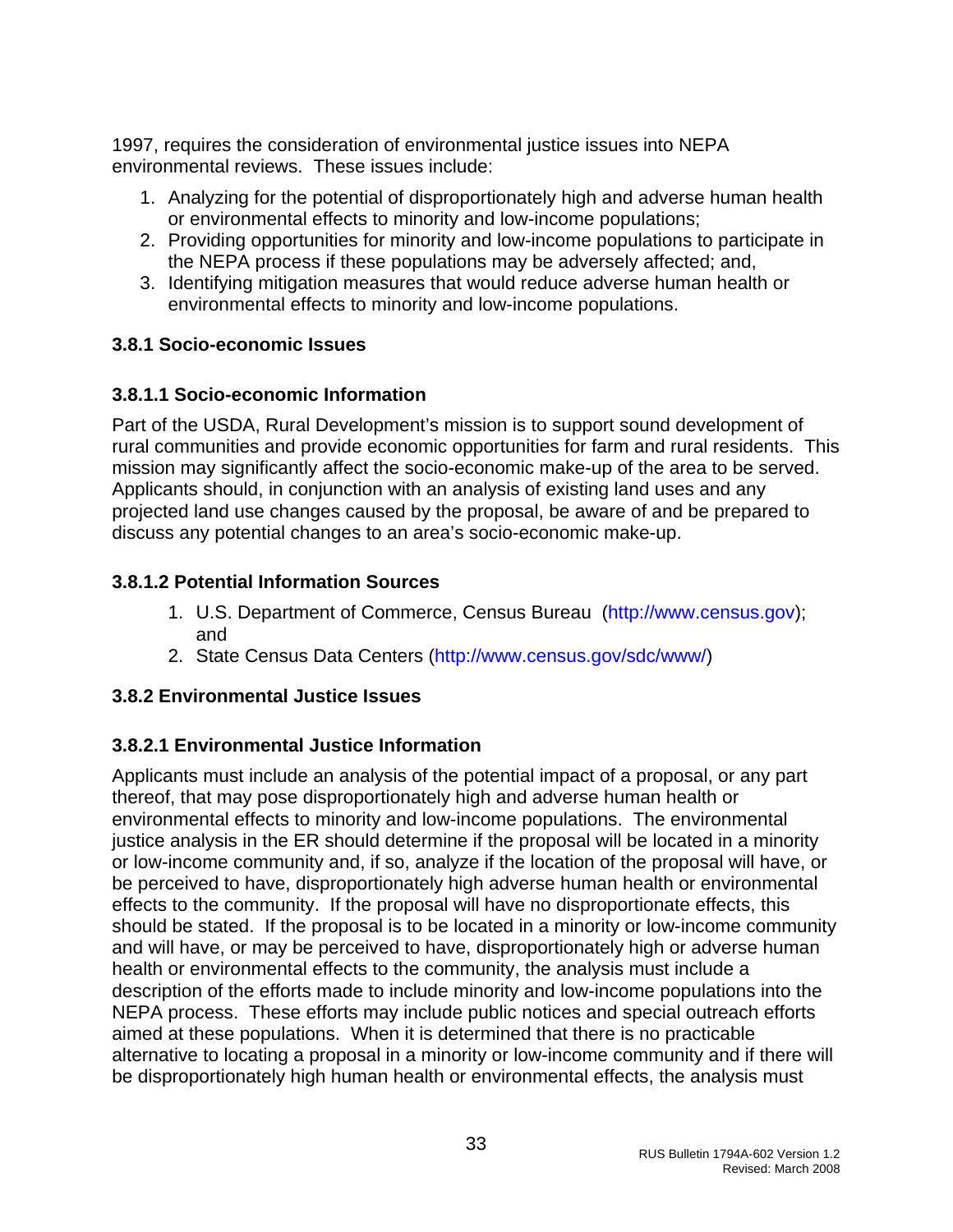<span id="page-34-0"></span>include a discussion of the mitigation measures evaluated that would off-set or minimize these effects.

Applicants should consult with the Rural Development Civil Rights Coordinator to discuss any state-specific issues.

### **3.8.2.2 Potential Information Sources**

- 1. USEPA (<http://www.epa.gov/oswer/ej/index.html>) and Environmental Justice Geographic Assessment Tool (<http://www.epa.gov/compliance/whereyoulive/ejtool.html>).
- 2. Local Elected Officials/agencies;
- 3. Rural Development Civil Rights Coordinators;
- 4. U.S. Department of Commerce, Census Bureau ([http://www.census.gov\)](http://www.census.gov/);
- 5. Minority Business and Trade Groups;
- 6. Civic Organizations;
- 7. Tribal Officials;
- 8. Religious Groups/Churches;
- 9. Civil Rights Organizations; and,
- 10. Senior Citizens Groups.

For more information see Exhibit F-3.

#### **3.9 Miscellaneous Issues**

The types of environmental issues that may be related to a proposal's designs and requirements are complex and highly site-specific. The primary issues to be considered are listed in the above sections, however, applicants need to be aware that other less significant issues may arise during a proposal's planning and design activities. The following subsections are some of the more common miscellaneous issues that may come up but is not meant to be an all-inclusive list.

#### **3.9.1 Air Quality**

Federal government actions must comply with the Clean Air Act, General Conformity Rule. Established under the Clean Air Act (Section 176(c)(4)), the General Conformity Rule and requirements are meant to prevent air quality impacts of federally approved or funded activities from causing or contributing to violations of the nationals ambient air quality standards (NAAQS) in an area working to attain or maintain the standards. Under the General Conformity Rule, federal agencies must work with state, tribal and local governments in nonattainment or maintenance areas to ensure that federal actions conform to the initiatives established in their applicable state or tribal implementation plans, i.e., to ensure that emissions from their actions will not exceed emission budgets established in the state implementation plan (SIP), tribal implementation plan (TIP) or federal implementation plan (FIP) or not otherwise interfere with the state's ability to attain and maintain the NAAQS. Only direct or indirect emissions originating in a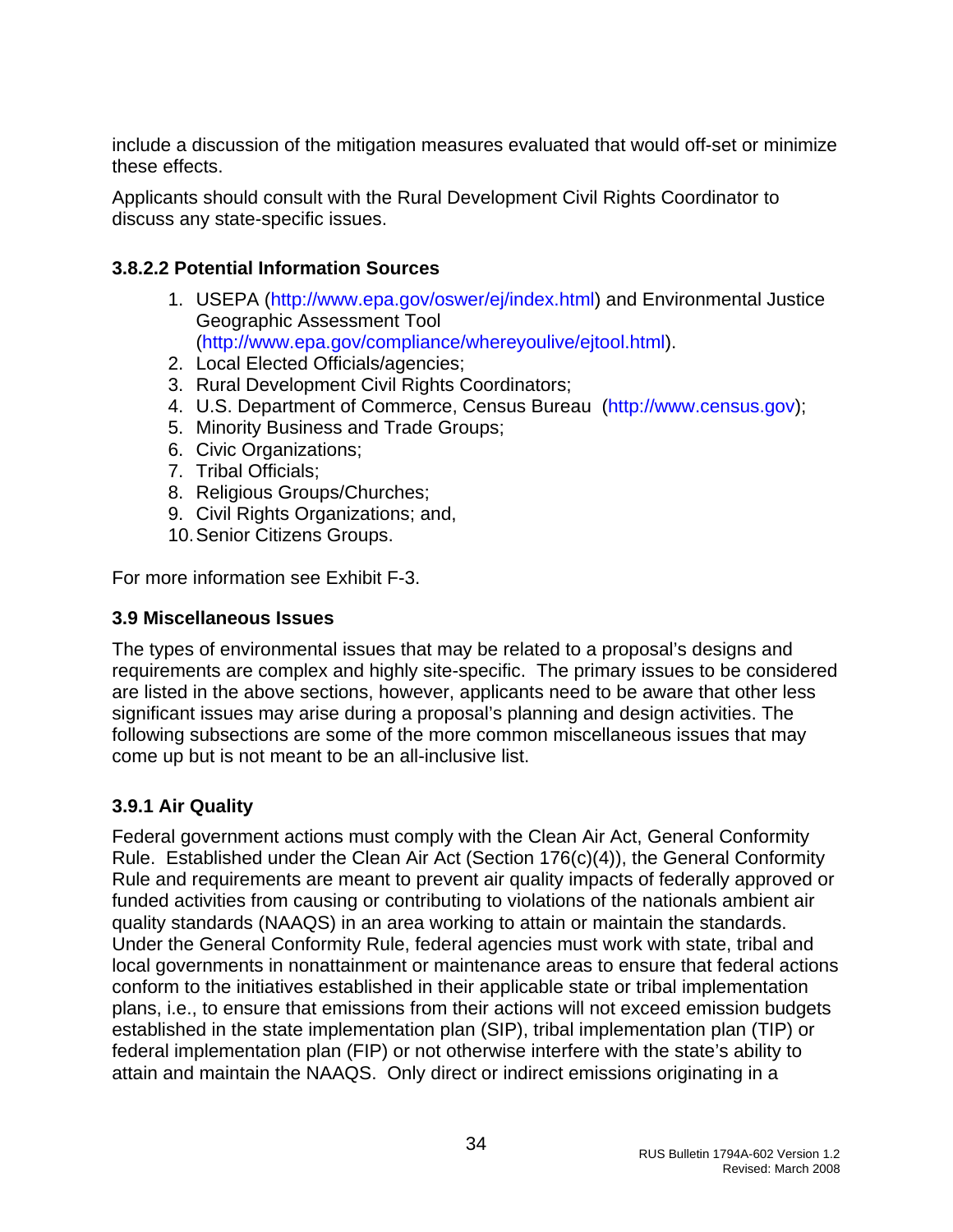nonattainment or maintenance area need to be analyzed for conformity with the applicable implementation plan.

For the purposes of this Bulletin applicable emissions regulated are direct emissions. Direct emissions mean those emissions of a criteria pollutant or its precursors that are caused or initiated by the federal action and originate in a nonattainment or maintenance area and occur at the same time and place as the action and are reasonably foreseeable. Criteria pollutants are: CO - Carbon monoxide, NO2 - Nitrogen dioxide, O3 - Ozone (1-hour), O3 - Ozone (8-hour), SO2 - Sulfur dioxide, PM2.5 - Particulate matter (diameter <2.5 micrometers), PM10 - Particulate matter (diameter <10 micrometers), and Pb – Lead.

For most if not all Water and Environmental Program proposals, the applicability of this issue would be associated with construction activity emissions. If any of the above apply, applicants, in consultation with the State Environmental Coordinator, will evaluate:

1. Whether the proposal occurs in a nonattainment or maintenance area;

2. In accordance with the applicable implementation plan, whether one of the specific exemptions apply to the action; or

3. Whether the total direct and indirect emissions are below or above the [de](http://www.epa.gov/air/genconform/deminimis.htm)  [minimis](http://www.epa.gov/air/genconform/deminimis.htm) levels.

This information can be obtained from the designated state or tribal air pollution program administrators within their states.

If the applicant determines that their proposal meets any of the above emission criteria, the applicant will consult with the Agency and in consultation with the applicant the Agency must:

- 1. Demonstrating that the total direct and indirect emissions are specifically identified and accounted for in the applicable SIP;
- 2. Obtaining a written statement from the state or local agency responsible for the SIP documenting that the total direct and indirect emissions from the action along with all other emissions in the area will not exceed the SIP emission standards;
- 3. Obtaining a written commitment from the state to revise the SIP to include the emissions from the action;
- 4. Obtaining a statement from the metropolitan planning organization (MPO) for the area documenting that any on-road motor vehicle emissions are included in the current regional emission analysis for the area's transportation plan or transportation improvement program;
- 5. Fully offset the total direct and indirect emissions by reducing emissions of the same pollutant or precursor in the same nonattainment or maintenance area; or
- 6. Conducting air quality modeling that demonstrates that the emissions will not cause or contribute to new violations of the standards, or increase the frequency or severity of any existing violations of the standards.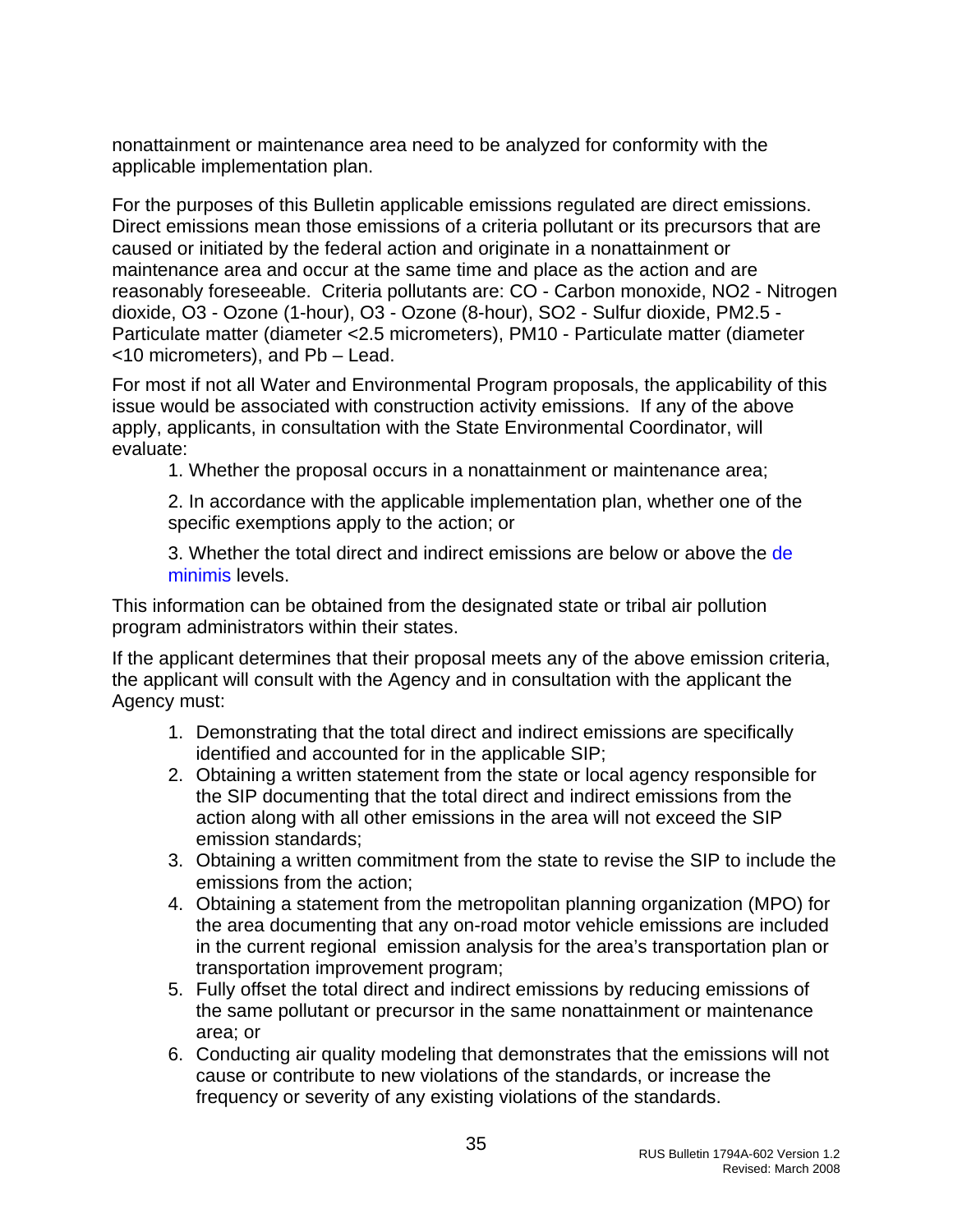<span id="page-36-0"></span>Another air quality issue that may apply to Water and Environmental Program proposals would be off-site nuisance or annoyance odors associated with waste water and solid waste facilities. If applicable, this issue must be evaluated with regard to effects on the surrounding and potentially affected public. Ambient standards for odor causing compounds are normally regulated by state air quality permitting agencies.

# **3.9.1.1 Air Quality Information**

The types of information that should be provided include:

- 1. Sources and types of any air emissions from the proposal;
- 2. Location of proposal to any nonattainment or maintenance or Class I areas;
- 3. Compliance with the SIP, either through agency exemption or proposal review;
- 4. Anticipated effects (including duration) on air quality from construction activities, especially if the enforcement agency has not provided an exemption or project review;
- 5. Analysis of Best Available Control Technologies, if required for air quality permit application;
- 6. Anticipated effects on air quality from operation of the facility; and,
- 7. Sources of odors and mitigation measures necessary to minimize off-site migration of odors.

#### **3.9.1.2 Potential Information Sources**

- 1. State and Local Air Pollution Program Administrators (<http://www.4cleanair.org/>); and
- 2. USEPA air quality operating permits (<http://www.epa.gov/oar/oaqps/permits/>)
- 3. USEPA air quality planning and standards (<http://www.epa.gov/oar/oaqps/emission.html>)
- 4. Attainment/Nonattainment areas (<http://www.epa.gov/air/oaqps/greenbk/index.html>)
- 5. USEPA Air Quality Datasets including maps (<http://www.epa.gov/air/data/>)

# **3.9.2 Transportation**

Information concerning this issue may be required if the proposal proposes the construction of highway crossings or elevated water storage facilities especially where these facilities are located adjacent to airports (including airport clearance or accident zones), roads, highways, railroads, and navigable waterways. Permits may be required from the applicable agencies prior to construction.

# **3.9.2.1 Transportation Information**

The types of information that should be provided include: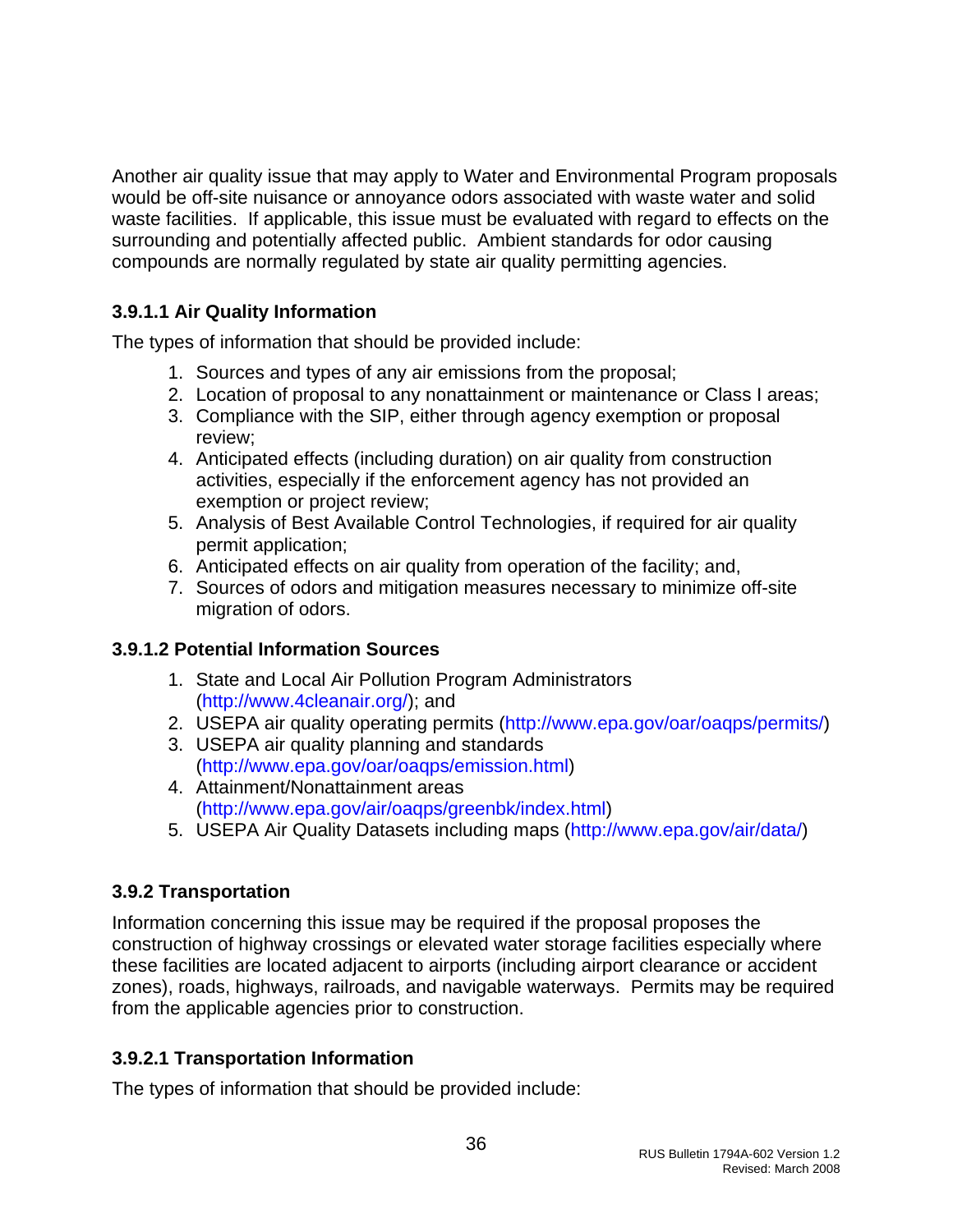- <span id="page-37-0"></span>1. Changes or modification of traffic patterns as a result of the proposal;
- 2. Fuel and chemical delivery requirements for treatment facilities;
- 3. Potential impairment of highway safety or navigable waterways; and
- 4. Location of any airports that could be close to proposed water tanks or other potential obstacles. Specify any airport clearance or accident zones.

#### **3.9.2.2 Potential Information Sources**

- 1. U. S. Department of Transportation (USDOT), Federal Highway Administration (<http://www.fhwa.dot.gov/>or<http://www.fhwa.dot.gov/environment/index.htm>);
- 2. State transportation agencies; see [\(http://www.fhwa.dot.gov/webstate.htm\)](http://www.fhwa.dot.gov/webstate.htm); and
- 3. Federal Aviation Administration (FAA) offices ([http://www.faa.gov/about/office\\_org/](http://www.faa.gov/about/office_org/).
- 4. For any military facilities, contact the FAA ([http://www.faa.gov/airports\\_airtraffic/airports/aip/military\\_airport\\_program/\)](http://www.faa.gov/airports_airtraffic/airports/aip/military_airport_program/) or the DOD facilities' Public Affairs Office.

### **3.9.3 Noise**

Information concerning this issue may be required for the construction and operation of facilities, especially those facilities that may be located in or near noise sensitive developments such as residential areas. The most current noise assessment methodology is contained in the ["Noise Guidebook](http://www.hud.gov/offices/cpd/energyenviron/environment/resources/guidebooks/noise/)", published by the U.S. Department of Housing and Urban Development, Office of Community and Development.

# **3.9.3.1 Noise Information**

The types of information that should be provided include:

- 1. Noise levels from construction and operation of facilities at nearby noise sensitive development; and,
- 2. Sound attenuation or any other mitigation measures to be taken to reduce or eliminate adverse effects from unacceptable noise levels.

#### **3.9.3.2 Potential Information Sources**

- 1. State and local planning or environmental agencies (<http://www.nonoise.org/lawlib/cities/cities.htm>);
- 2. Noise Pollution Clearinghouse [\(http://www.nonoise.org/index.htm\)](http://www.nonoise.org/index.htm)
- 3. USEPA Noise Issues [\(http://www.epa.gov/history/topics/noise/index.htm](http://www.epa.gov/history/topics/noise/index.htm) and [http://publicaccess.custhelp.com/cgi](http://publicaccess.custhelp.com/cgi-bin/publicaccess.cfg/php/enduser/std_adp.php?p_faqid=1765)[bin/publicaccess.cfg/php/enduser/std\\_adp.php?p\\_faqid=1765](http://publicaccess.custhelp.com/cgi-bin/publicaccess.cfg/php/enduser/std_adp.php?p_faqid=1765)); and
- 4. U. S. Department of Housing and Urban Development, Office of Community and Development, Washington D.C. ([http://www.hud.gov/offices/cpd/energyenviron/environment/resources/guidebook](http://www.hud.gov/offices/cpd/energyenviron/environment/resources/guidebooks/noise/) [s/noise/](http://www.hud.gov/offices/cpd/energyenviron/environment/resources/guidebooks/noise/));
- 5. Federal Aviation Administration noise control information ([http://www.faa.gov/about/office\\_org/headquarters\\_offices/aep/aircraft\\_noise/](http://www.faa.gov/about/office_org/headquarters_offices/aep/aircraft_noise/))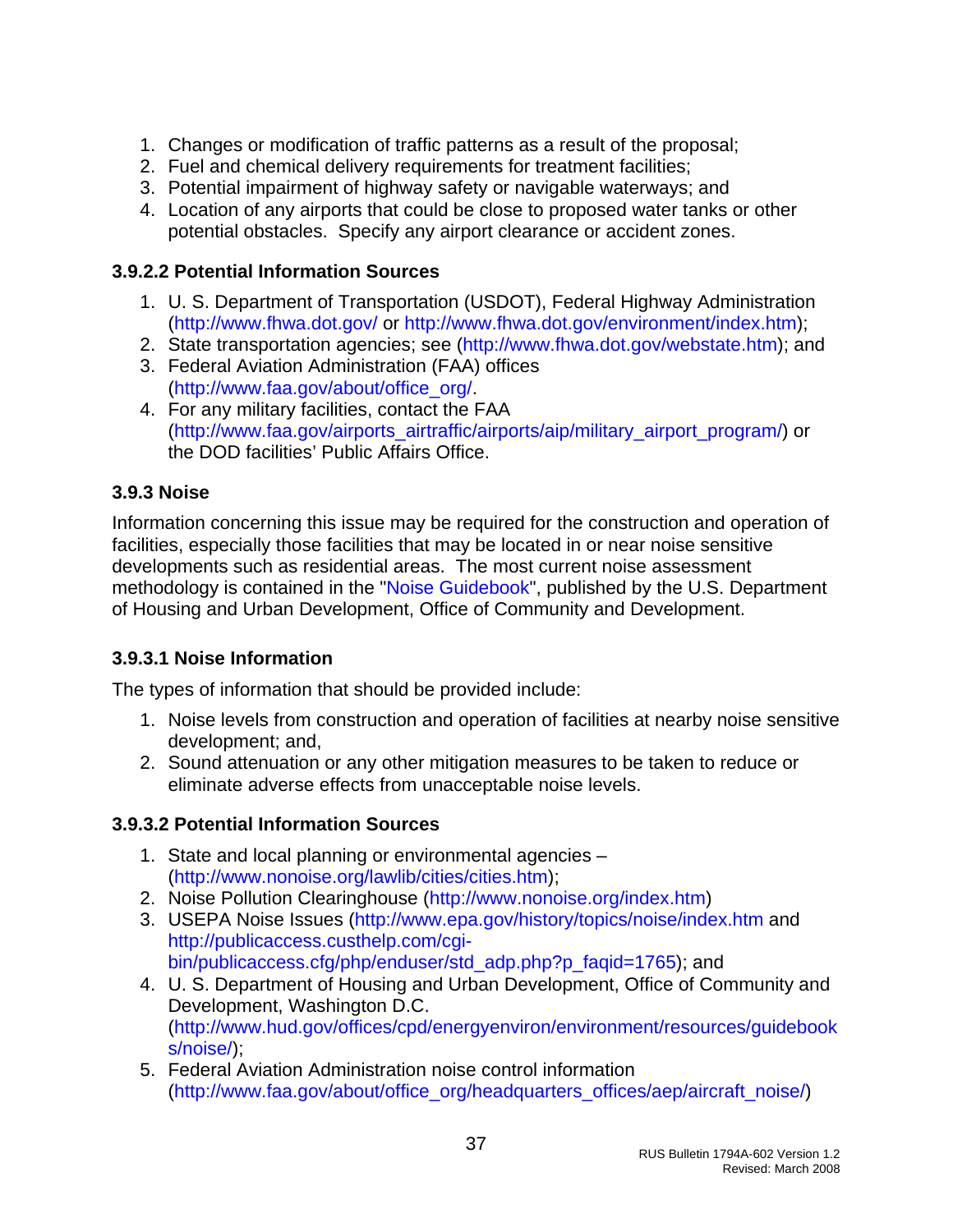# <span id="page-38-0"></span>**4.0 AGENCY CORRESPONDENCE**

In completing an ER, coordination with appropriate environmental regulatory agencies may require two interactions. The first interaction may involve basic data collection, however much of this effort can be completed using the various Internet websites offered by applicable agencies. The second interaction may be required in order to obtain the concurrence of or agreement with any determinations made from the evaluation of this data for potential environmental effects of the proposal and any reasonable alternatives considered. For example, if the applicant, based on data collected from the USFWS concludes that no threatened and endangered species will be affected by the proposal, the applicant needs to obtain the concurrence in writing from these agencies. If the proposal will affect an endangered species, all documentation regarding coordination with USFWS must be included in the ER.

The applicant should make a reasonable effort to obtain written responses from agencies and others that have specialized information about or regulatory oversight concerning an environmental resource or issue (**copies of emails may be used**). Normally, they should be given a minimum of 30 days to respond to a written request for comments. If no written response is received within the requested time period, the applicant should re-contact the agency by telephone concerning whether it intends to comment on the proposal in writing. In certain cases where time is of the essence, it may be prudent to telephone the agency a few days after sending the written request to determine whether the information has been received. Written documentation of followup telephone conversations or meetings with agencies must be included in the ER.

It is recognized that applicants cannot force an agency to comment and that unreasonable requests for time extensions may unduly delay a proposal. It is not intended that an ER be stymied under such circumstances. When an applicant has made reasonable efforts to obtain an agency response and has not received one, the applicant should document its efforts in the ER.

# **4.1 Reaction to Agency Comments**

When an agency raises concerns about a proposal, recommends further studies, or suggests mitigation measures to offset environmental impacts, the applicant should consult with the Rural Development State Environmental Coordinator or Processing Office for advice. **IT IS ESSENTIAL THAT THE APPLICANT ADDRESS ALL SUCH COMMENTS, RECOMMENDATIONS, OR SUGGESTIONS IN THE ER.** 

The applicant shall seek to resolve all outstanding concerns with regulatory agencies prior to submitting the ER to Agency. If, subsequent to contacting regulatory agencies, an applicant has unresolved concerns about a particular issue, they shall contact the Rural Development State Environmental Coordinator or Processing Office for assistance. The Rural Development State Environmental Coordinator and Processing Office shall assist the applicant in resolving all concerns with regulatory agencies.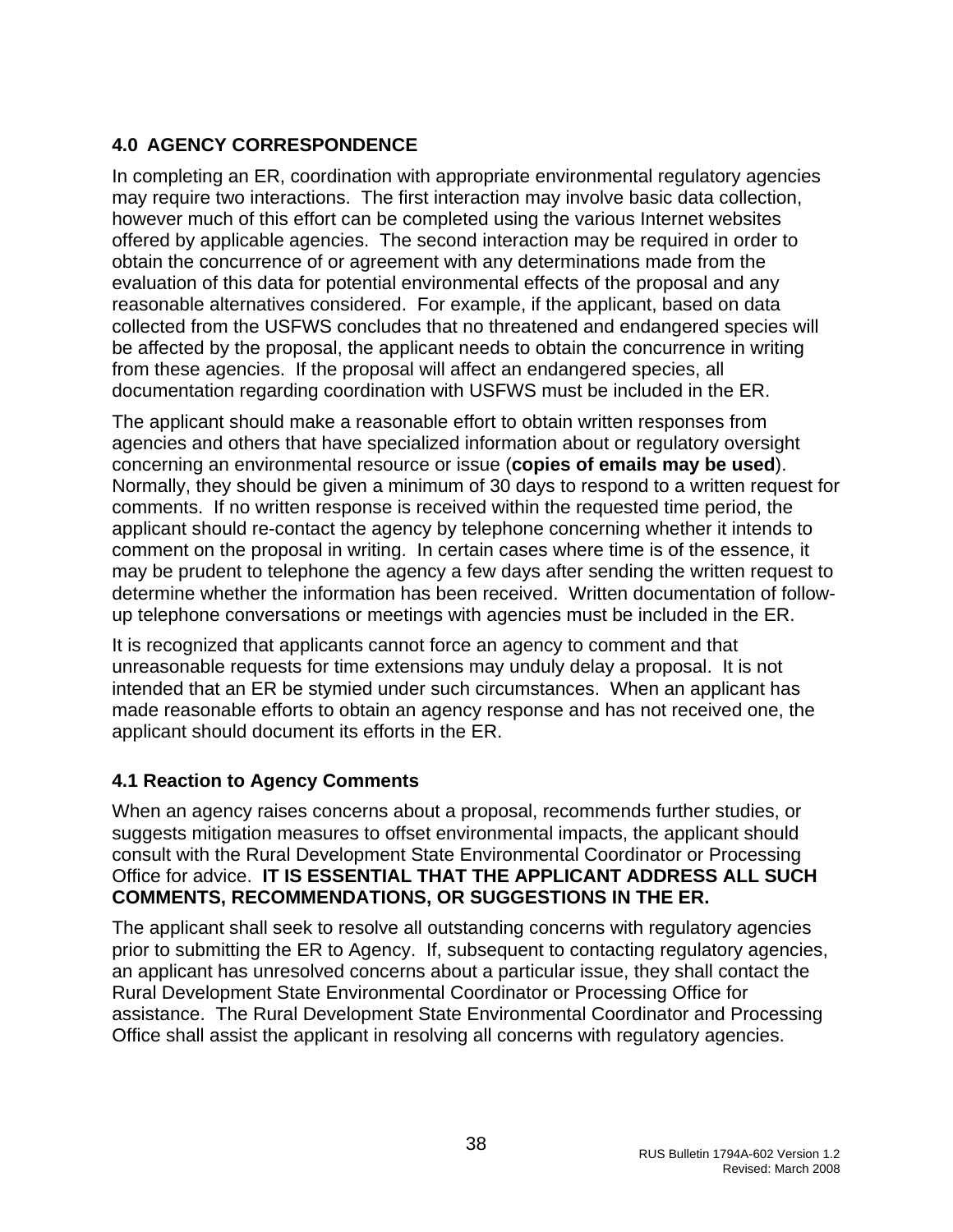| <b>Common Contacts</b>                                         |                                                                                                                                        |                                                                                                              |  |  |  |
|----------------------------------------------------------------|----------------------------------------------------------------------------------------------------------------------------------------|--------------------------------------------------------------------------------------------------------------|--|--|--|
|                                                                | <b>Environmental Resource Information</b>                                                                                              |                                                                                                              |  |  |  |
| <b>Contact</b>                                                 | <b>Primary</b>                                                                                                                         | <b>Secondary</b>                                                                                             |  |  |  |
| Local/Regional/State<br><b>Planners</b>                        | Land Use<br>$\bullet$<br>Noise<br>$\bullet$<br>Floodplains (local<br>Floodplain Mgmt.<br>Coordinators)<br><b>Environmental Justice</b> |                                                                                                              |  |  |  |
| <b>State Environmental/Natural</b><br><b>Resource Agencies</b> | <b>Water Quality</b><br>$\bullet$<br>Air Pollution<br>$\bullet$<br><b>Biological Resources</b><br>$\bullet$                            | • Formally Classified Land<br>• Wetlands<br>Aesthetics<br>$\bullet$<br>• Important Farmland<br>• Floodplains |  |  |  |
| <b>State Coastal Mgmt.</b><br><b>Program Agency</b>            | <b>Coastal Resources</b><br>$\bullet$                                                                                                  |                                                                                                              |  |  |  |
| <b>SHPO</b>                                                    | <b>Historic Properties</b><br>$\bullet$<br>Visual/Aesthetics<br>$\bullet$                                                              |                                                                                                              |  |  |  |
| <b>THPO</b>                                                    | <b>Historic Properties</b><br>$\bullet$<br><b>Environmental Justice</b><br>$\bullet$<br><b>Visual/Aesthetics</b><br>$\bullet$          |                                                                                                              |  |  |  |
| <b>Local/State historic groups</b>                             |                                                                                                                                        | • Historic Properties                                                                                        |  |  |  |
| <b>BLM</b>                                                     | Formally Classified Land<br>$\bullet$<br>Visual/Aesthetics<br>$\bullet$                                                                |                                                                                                              |  |  |  |
| <b>FEMA</b>                                                    | Floodplains<br>$\bullet$                                                                                                               |                                                                                                              |  |  |  |
| <b>NRCS</b>                                                    | Important Farmland<br>$\bullet$<br>Wetlands (Soil Surveys)                                                                             | • Biological Resources<br>• Water Quality<br>• Floodplains (Soil Surveys)                                    |  |  |  |
| <b>NPS</b>                                                     | Formally Classified Land<br>$\bullet$<br><b>Visual/Aesthetics</b><br>$\bullet$                                                         | • Historic Properties                                                                                        |  |  |  |
| <b>NMFS</b>                                                    | <b>Biological Resources</b><br>$\bullet$                                                                                               |                                                                                                              |  |  |  |
| <b>NOAA</b>                                                    | <b>Coastal Resources</b><br>$\bullet$                                                                                                  |                                                                                                              |  |  |  |
| <b>FAA</b>                                                     | Transportation<br>$\bullet$                                                                                                            |                                                                                                              |  |  |  |
| <b>USDOT, FHA</b>                                              | Transportation<br>$\bullet$                                                                                                            |                                                                                                              |  |  |  |
| <b>State DOT</b>                                               | Transportation<br>$\bullet$                                                                                                            |                                                                                                              |  |  |  |
| <b>USEPA</b>                                                   | <b>Water Quality (Sole Source</b><br>$\bullet$<br>Aquifers)                                                                            | • Water Quality (NPDES)<br>• Air Quality                                                                     |  |  |  |
| <b>USFWS</b>                                                   | <b>Coastal Barrier Resources</b><br>$\bullet$<br><b>Biological Resources</b><br>$\bullet$                                              | • Wetlands                                                                                                   |  |  |  |
| <b>USFS</b>                                                    | Formally Classified Land<br>$\bullet$                                                                                                  |                                                                                                              |  |  |  |
| <b>USACE</b>                                                   | Wetlands<br>$\bullet$                                                                                                                  | • Formally Classified Land                                                                                   |  |  |  |

In certain instances, comments from federal, state, or local agencies may raise environmental issues of concern to state agencies which are not afforded specific protection under federal laws and regulations (*e.g.*, a state listed endangered species which is not on the federal list). Such comments on state and local environmental issues should also be discussed in the ER. Taking such matters into account may be essential in securing state and local permits and approvals. Moreover, in considering the effect of a proposal on the quality of the human environment, NEPA and the CEQ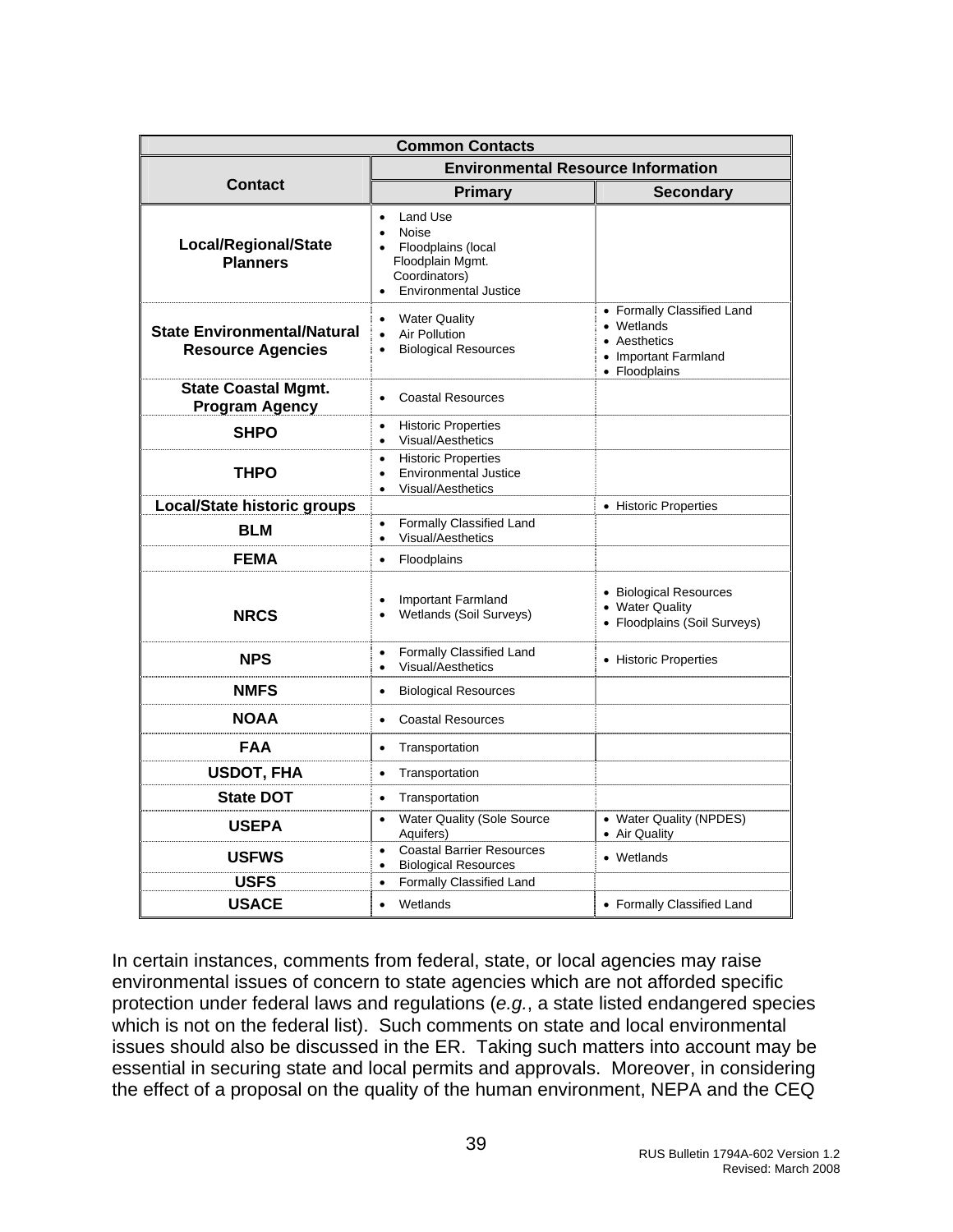<span id="page-40-0"></span>regulations require federal agencies to consider overall environmental impacts, not merely those environmental resources specifically protected by federal laws, regulations, or Executive Orders.

# **5.0 PUBLIC NOTICES**

Public notices may be required on two occasions for certain proposals. A proposal classified as a CE will require a preliminary notice and a final notice if certain resources

will be directly converted (important farmland, wetlands or floodplains) or adversely affected (historic properties) otherwise no public notices are required. A proposal classified as an EA will always require a public notice announcing the availability of the EA for public review and a notice announcing the Agency's environmental decision or a FONSI. To enable the public in easily locating proposals all public notices must include location maps. Templates for public notices are in Exhibit B.



# **5.1 Categorical Exclusion**

Where a proposal proposes to convert important farmland, locate facilities in wetlands or floodplains, or adversely affect a historic property, the public will be provided an opportunity to review and comment on the proposal's effects. In accordance with the applicable Executive Orders, this notice is done in two stages, a preliminary notice announcing the proposal and a final notice where the Agency has considered input from the public and states its decision regarding the proposal.

The purpose of the preliminary notice, as required by specific Executive Orders, is to inform the public of the proposed conversion and request their comments as to alternate sites or actions that could avoid or minimize the conversion (see Exhibit B.1). The preliminary notice is issued after the Agency accepts the ER and has determined the proposal is properly classified as a CE. The public is provided a 30-day period to submit comments. The Agency and applicant will review the comments and make any appropriate changes to the ER.

The purpose of the final notice is a follow-up to the preliminary notice and is intended to inform the public of the Agency's decision on the conversion (see Exhibit B.2). When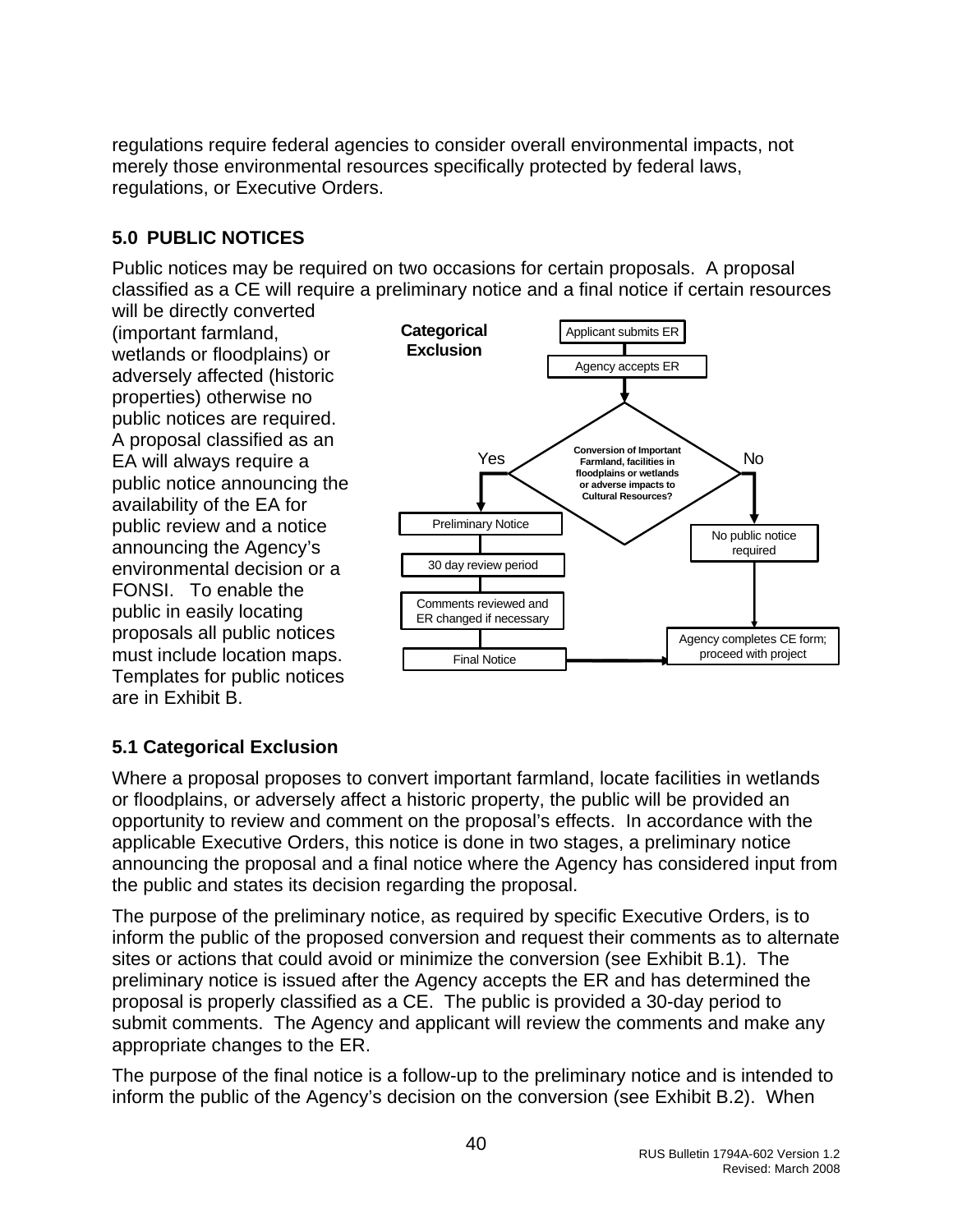<span id="page-41-0"></span>the Agency has determined that that there is no practicable alternative to avoiding the conversion, the final notice will inform the public of the Agency's determination and document all pertinent reasons.

| <b>Categorical Exclusion Public Notice Requirements</b>                                                                                                                                                                                                |                                     |                                                |                               |                                          |  |
|--------------------------------------------------------------------------------------------------------------------------------------------------------------------------------------------------------------------------------------------------------|-------------------------------------|------------------------------------------------|-------------------------------|------------------------------------------|--|
| <b>Proposed Conversion</b><br>of Resource                                                                                                                                                                                                              | <b>Preliminary</b><br><b>Notice</b> | <b>Review</b><br>Period <sup>3</sup><br>(days) | <b>Final</b><br><b>Notice</b> | <b>Review</b><br><b>Period</b><br>(days) |  |
| None                                                                                                                                                                                                                                                   | N/A                                 | N/A                                            | N/A                           | N/A                                      |  |
| Important Farmland <sup>1</sup>                                                                                                                                                                                                                        | Yes                                 | 30                                             | Yes                           |                                          |  |
| Wetlands                                                                                                                                                                                                                                               | Yes                                 | 30                                             | Yes                           | 0                                        |  |
| Floodplains                                                                                                                                                                                                                                            | Yes                                 | 30                                             | Yes                           |                                          |  |
| Historic Properties <sup>2</sup>                                                                                                                                                                                                                       | Yes                                 | 30                                             | Yes                           |                                          |  |
| Includes Important Farmland (as defined by DR 9500-3)<br>For historic properties in the context of the NHPA, the term "converted" refers to an "adverse effect."<br>2.<br>Comment periods are calculated from the date of the first publication.<br>3. |                                     |                                                |                               |                                          |  |

The table below summarizes the CE public notice requirements.

### **5.2 Environmental Assessment**

When the Agency accepts the ER as its EA, publishing two public notices will be required. The first informs the public of the availability of the EA. The second, a FONSI, informs the public of the Agency's determination that the proposal poses no

significant environmental impacts.

The purpose of the first notice is to announce the availability of the EA for a 30-day public comment period. After the Agency has accepted the ER and determined that it will serve as its EA, the Agency will authorize the applicant to publish the public notice in local newspapers of general circulation in the area where the

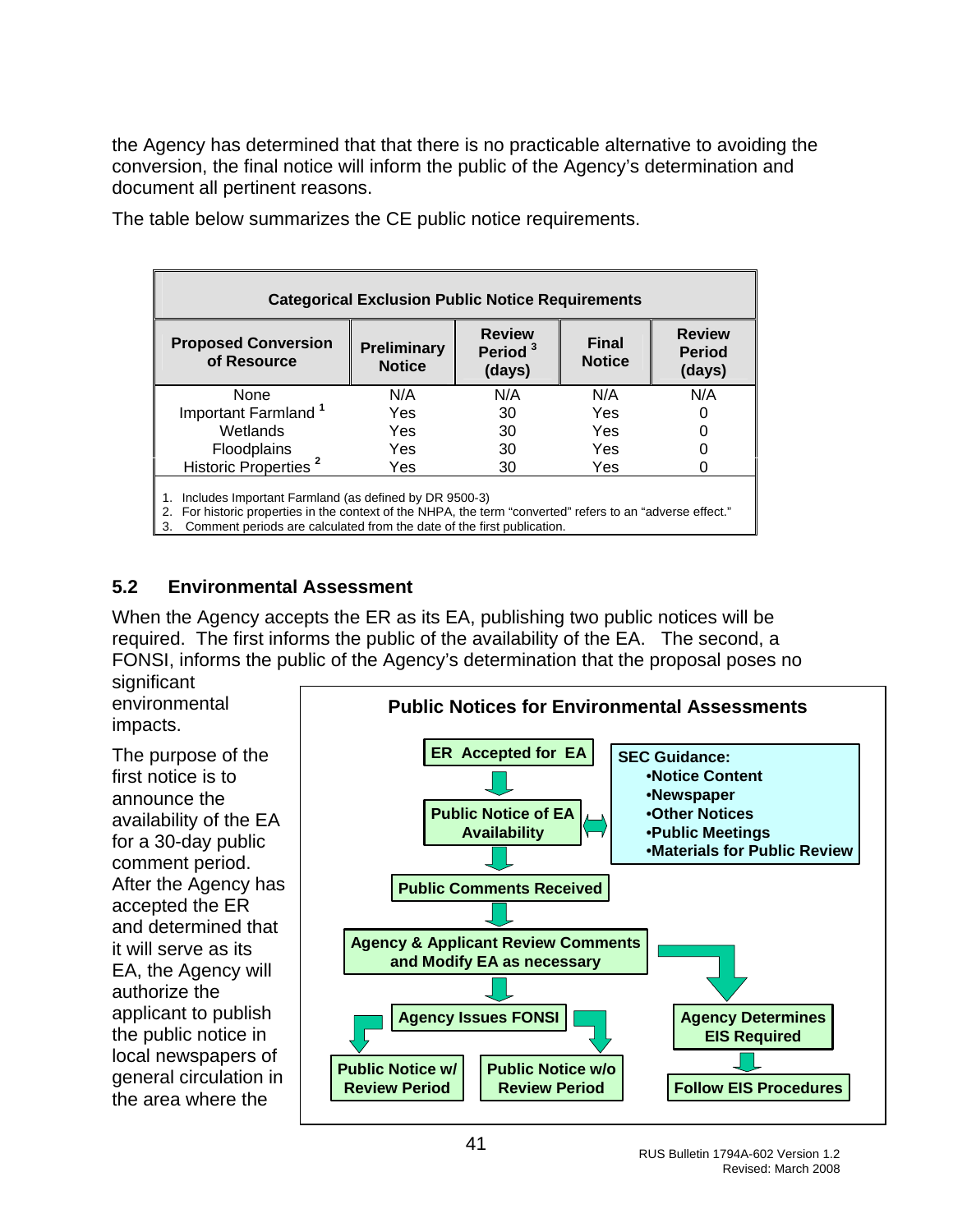<span id="page-42-0"></span>proposal is located (see B.3). If the proposal proposes to convert important farmland, construct facilities in floodplains or wetlands, or adversely affect a historic property, the information required in Preliminary Notice listed in Exhibit B.1 needs to be integrated in the EA notice. The public is provided a 30-day period to submit comments. The Agency and the applicant will review the comments and make any appropriate changes to the EA.

The purpose of the second notice is to announce that the Agency has reached a FONSI (see B.4). The Agency will authorize the applicant to publish the finding including any project-specific requirements. FONSI notices must summarize whether any public comments were received and if comments were received brief summaries of the Agency's responses to the comments. Normally there are no public comment periods after the FONSI is published. However, where substantive comments are received on or substantive changes have been made to the EA, the Agency may require an additional period (15 days) for public review following the publication of its FONSI determination. Substantive comments and any changes to the EA must be summarized in the FONSI.

This table explains the EA public notice requirements.

| <b>Environmental Assessment Public Notice Requirements</b> |                                        |                                                               |                                                |                                                  |                                   |                                       |
|------------------------------------------------------------|----------------------------------------|---------------------------------------------------------------|------------------------------------------------|--------------------------------------------------|-----------------------------------|---------------------------------------|
| Conversion of,<br><b>Locating Facilities in,</b>           | <b>Environmental Assessment Notice</b> |                                                               |                                                | <b>FONSI Notice</b>                              |                                   |                                       |
| or Adverse Impact to<br>the Listed Resource                | <b>Standard EA</b><br><b>Notice</b>    | Include<br>Preliminary<br><b>Notice</b><br><b>Information</b> | <b>Review</b><br>Period <sup>3</sup><br>(days) | <b>Standard</b><br><b>FONSI</b><br><b>Notice</b> | Include<br>Final<br><b>Notice</b> | <b>Review Period</b><br>4.5<br>(days) |
| None of the below                                          | Yes                                    | No                                                            | 30                                             | Yes                                              | No                                | 0 or 15                               |
| Important Farmland <sup>1</sup>                            | Yes                                    | Yes                                                           | 30                                             | Yes                                              | Yes                               | 0 or 15                               |
| Wetlands $2$                                               | Yes                                    | Yes                                                           | 30                                             | Yes                                              | Yes                               | 0 or 15                               |
| $F$ loodplains $^2$                                        | Yes.                                   | Yes                                                           | 30                                             | Yes                                              | Yes                               | 0 or 15                               |
| Historic Properties <sup>3</sup>                           | Yes                                    | Yes                                                           | 30                                             | Yes                                              | Yes                               | 0 or 15                               |

1 Includes conversion of Important Farmland (as defined by DR 9500-3)

2 Refers to a proposal to locate a facility in a wetland or floodplain.

3 An adverse affect on historic properties is defined in the context of the NHPA.

4 Comment periods are calculated from the date of the first publication.

5 An additional 15-day review is only necessary if substantive comments have been received and the EA has been significantly amended. This determination is made by the Rural Development State Environmental Coordinator.

#### **5.3 Notifying the Public**

It is Agency's responsibility to ensure the adequacy of all public notices. Therefore, prior to publishing public notices applicants should ask the Rural Development Processing Office to review and concur with all notices. When publishing public notices, the applicant should ensure that the notice has a reasonable likelihood of attracting the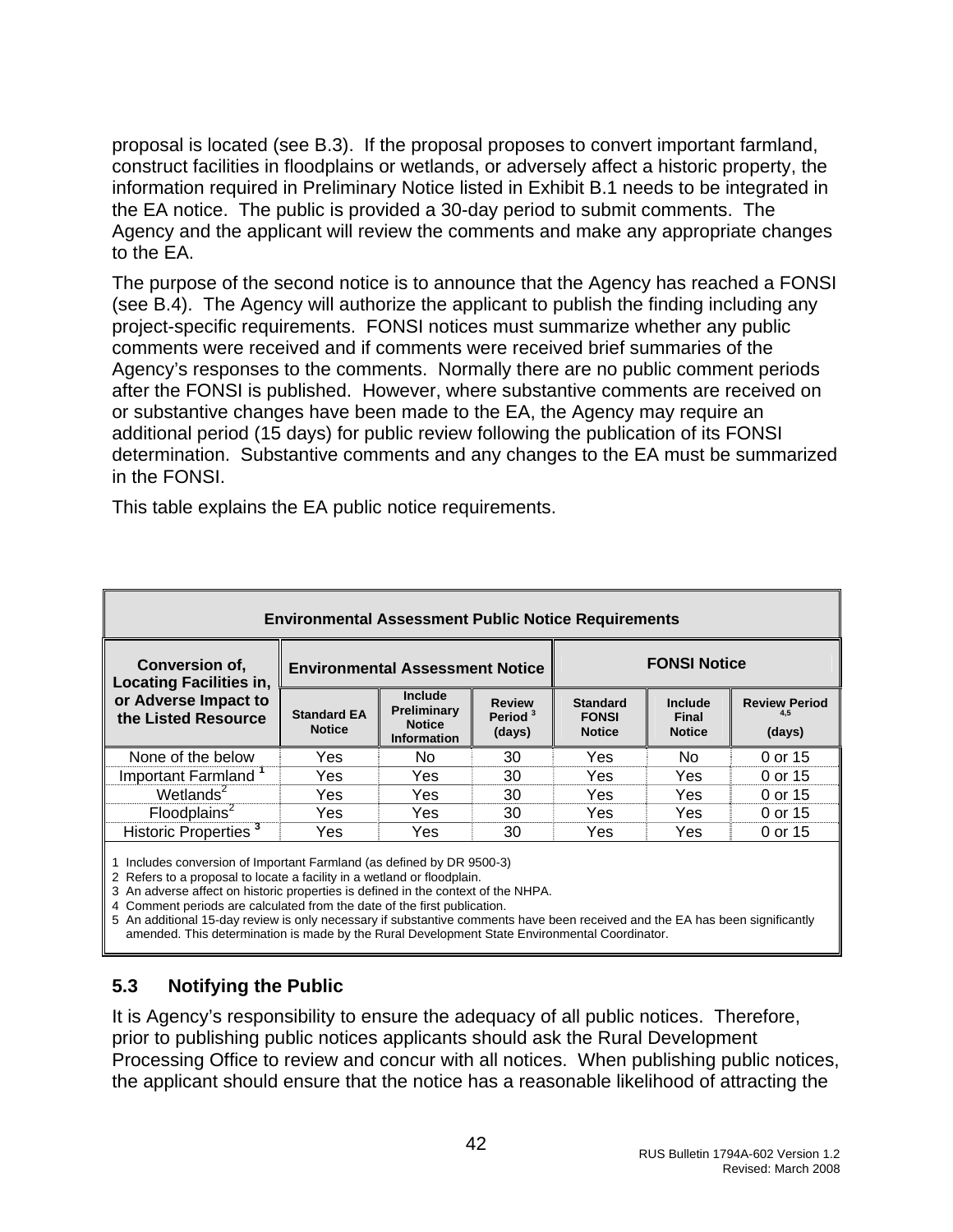attention of individuals or organizations that may be interested in or affected by the proposal.

Normally newspaper advertisements are used to notify the public of applicant and Agency actions. However, other forms of notice may be appropriate depending on the nature of the proposal's potential impacts and the nature of the target audience. The following methods may be appropriate:

- Individual notices mailed to landowners or residents who live or own property adjacent to facilities or are directly affected by the proposed construction of the facilities;
- Radio and television announcements;
- Inserts into utility bills;
- Notices posted in areas frequented by the target audience;
- Public meetings; or,
- Announcements at public activities (schools, place of worship, town meeting, etc.)

Newspaper notices should be of reasonable size and prominence and not be placed in the classified or legal section or an obscure portion of the newspaper. Notices may be placed in sections of the newspaper that are specifically set aside for public notices. All public notices will be published in newspaper(s) of local circulation in the area affected by the proposal. The publication frequency shall be 3 consecutive days for daily newspapers and 2 consecutive weeks in weekly newspapers. **Public review dates shall be computed from the initial publication date of the notice**. Proof of publication shall be provided to Agency either as a copy of the notice or the publisher's affidavit.

Upon approval and acceptance of the ER, the Rural Development State Environmental Coordinator will determine if any unique public notice requirements (beyond the standard public notice language - see Exhibit B) for the proposal are necessary. These may include:

- Content of the notice;
- Public review period;
- Frequency of newspaper advertisements;
- Other forms of public notice;
- Public meeting;
- Materials and information to be made available to the public; or,
- Other actions necessary to obtain sufficient public involvement in the environmental review process.

Copies of all comments received by the applicant, including unsolicited comments, must be submitted to Agency as soon as possible for consideration. The Agency and the applicant will review the comments, address each comment, and make any appropriate changes to the EA. Again summaries of all public comments received during the public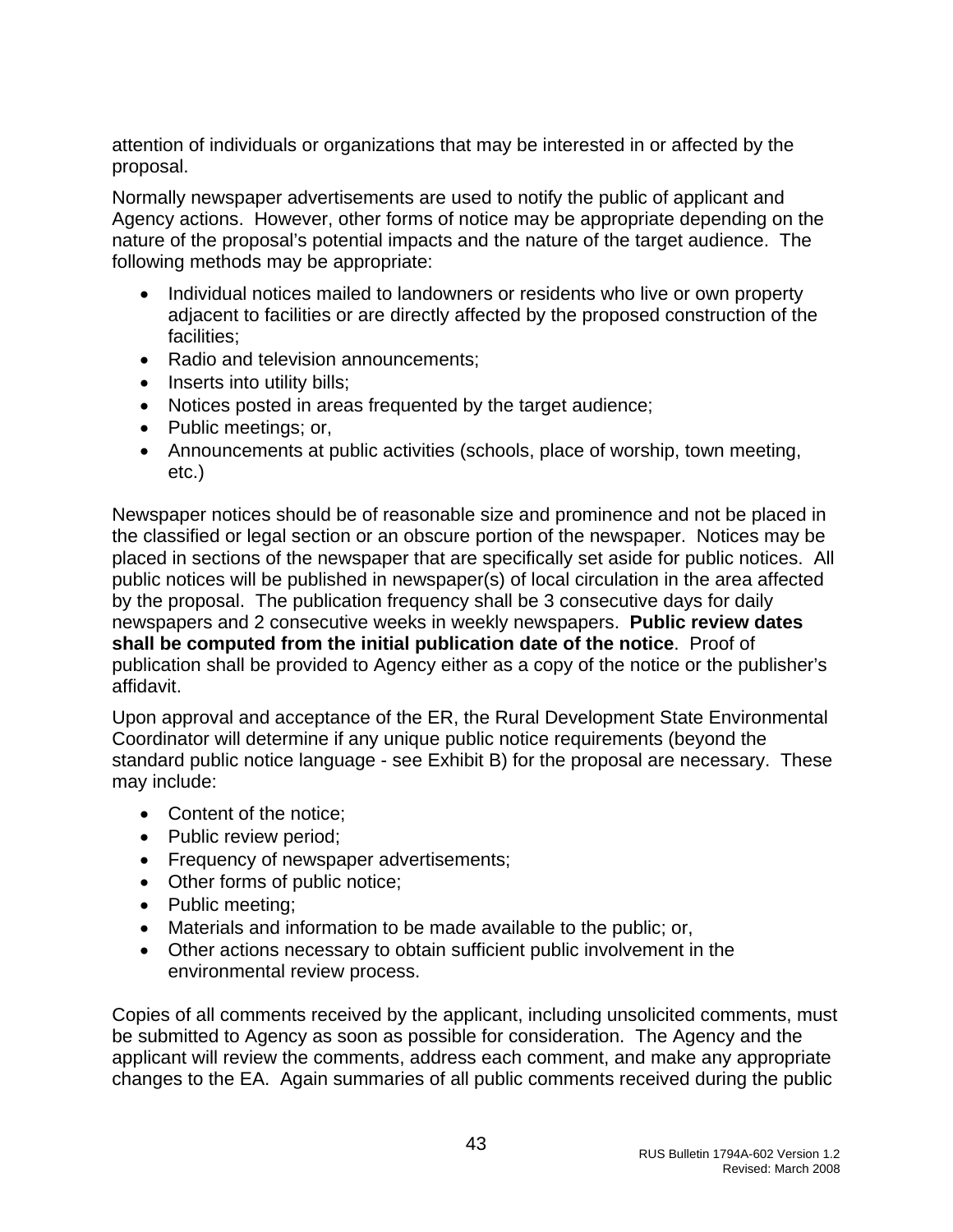<span id="page-44-0"></span>review period and Agency responses must be briefly summarized in either Final Notices or FONSI notices.

# **5.4 Environmental Justice**

If the proposal is to be located in a minority or low-income community and will have, or may be perceived to have, disproportionately high and adverse human health or environmental effects to that community, special efforts may be necessary to include these populations into the public involvement process. These efforts may include public notices, community outreach meetings, and publishing public notices in languages other than English and in non-English newspapers or publications. All special outreach efforts must be fully described in the ER.

Nothing in the foregoing discussion is meant to restrict the applicant's use of other media in publishing public notices. Agency's requirements for public notices are merely establishing a minimum. Other means of communication may be particularly effective in reaching the public in appropriate situations.

# **6.0 Exhibit A - Agency Correspondence for Information Gathering**

Included in this exhibit are sample letters directed to a variety of federal and state agencies that are normally contacted during the preparation of an ER. These examples are designed to provide guidance to applicants in preparing information requests to environmental regulatory or natural resource agencies. Individual letters should be tailored to the nature of the specific proposal and the issues involved. At times a briefer format may be reasonable, while in other instances a more detailed explanation may be necessary. The Rural Development State Environmental Coordinator or Processing Office can provide the appropriate names and addresses of the appropriate agencies to contact.

It is not the intent of this section to require written correspondence with applicable environmental regulatory or natural resource agencies. Applicants are required to gather the appropriate resource data in order to adequately evaluate and document a proposal's potential to affect any of the resources listed in this Bulletin. The gathering of data may be accomplished by any appropriate means but whatever process is used, i.e., telephone inquiries, email, website searches, etc, all data gathering or consultation processes **must** be thoroughly documented in the ER. This will enable the Agency to determine whether proper and adequate consultation processes with applicable agencies have been followed. Copies of websites or email can be copied and provided in the ER as well as the documenting the date, time and the title and name of agency staff consulted via the telephone. As stated in Section 1.2, it is the Agency's responsibility to independently evaluate and verify the accuracy of the information provided in the ER In addition, the Agency is ultimately responsible for the scope and content of the resulting environmental document. Providing clear and concise documentation as to the data gathering and consultation process used by applicants will enable the Agency to efficiently review the ER.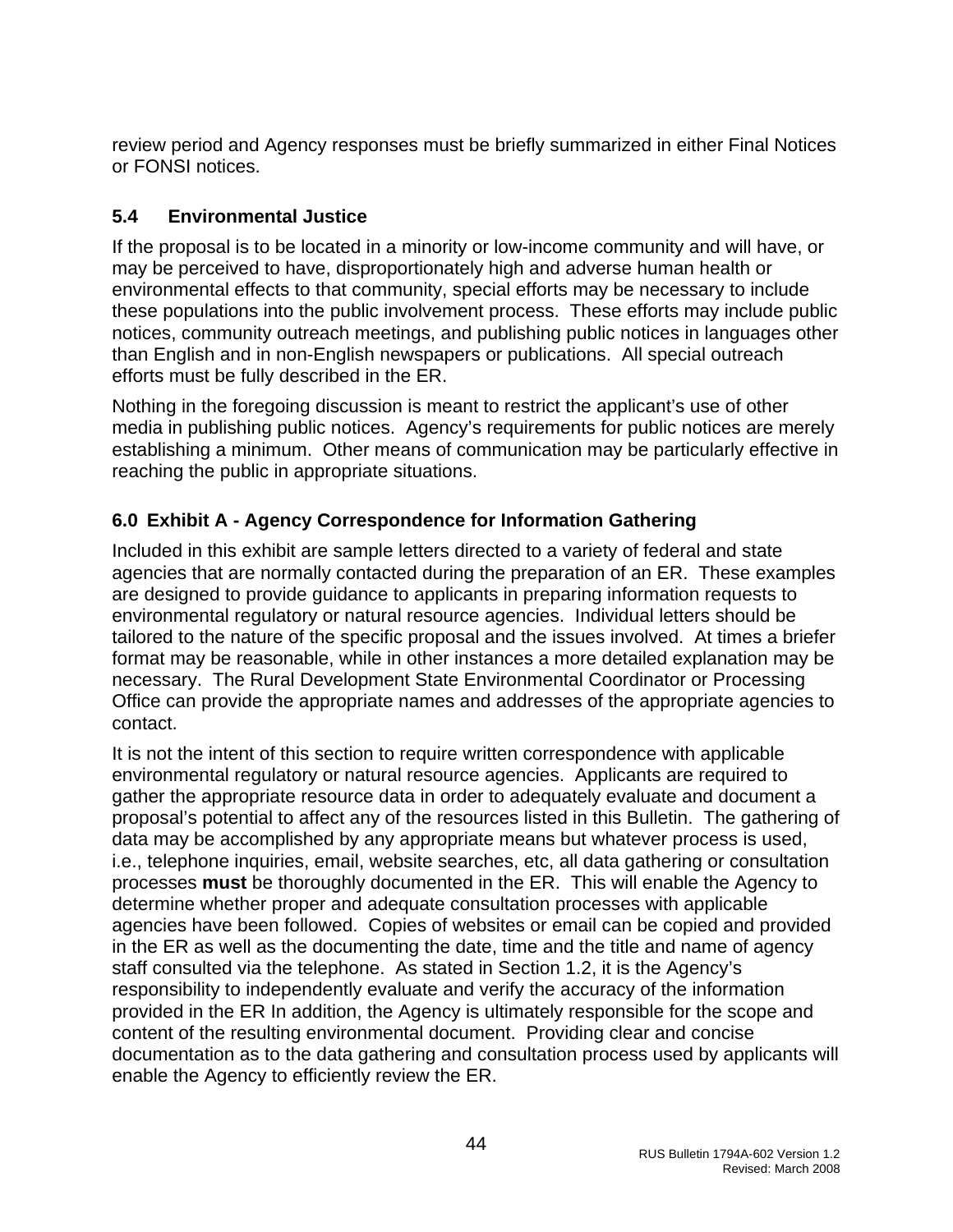#### <span id="page-45-0"></span>**A.1 State Historic Preservation Office Letter Requesting Information Regarding Historic Properties**

In accordance with Section 3.4, applicant should contact the Rural Development State Environmental Coordinator to inquire into any state-specific procedures or protocols for initiating consultation with the State Historic Preservation Office and any tribal interests. In addition applicants must establish an area of potential effect consistent with the Section 106 regulations, i.e., "Area of potential effects means the geographic area or areas within which an undertaking may directly or indirectly cause alterations in the character or use of historic properties, if any such properties exist. The area of potential effects is influenced by the scale and nature of an undertaking and may be different for different kinds of effects caused by the undertaking (see 36 CFR 800.16(d))" and provide this information to the SHPO. Under the Section 106 regulations, applicants may initiate consultation with these parties and request information but it is the Agency's responsibility to submit any findings of effect to the SHPO or tribe.

The (*Applicant's name*) is in the process of performing an environmental review pursuant to the National Environmental Policy Act for the USDA, Rural Utilities Service in order that it may assess the environmental impacts of (*description of the proposa*/)<sup>1</sup> in (*county*), (*State*). The project is being proposed to (*give a brief statement supporting project need*). Enclosed is an U.S. Geological Survey map(s) that depicts the proposal's area of potential effect for all  $\alpha$  construction activities and a description of the work involved<sup>2</sup>.

(*Applicant's name*) requests the assistance of your office in identifying historic properties that are listed or eligible for listing on the National Register of Historic Places and that may be affected by the project. Please provide any recommendations you may have to mitigate or avoid these impacts, to properties that may be affected.

We would appreciate a response within 30 days. If you need any further information or wish to discuss the project, please contact (*name*) at (*telephone number*).

<sup>1</sup>Applicants should provide a complete proposal description as an attachment to this letter. In order for the SHPO to provide appropriate feedback as to historic properties in the area of potential of effect, the proposal descriptions submitted need to be

explicit in the types and locations of all construction activities being proposed (see footnote 2).<br><sup>2</sup> In order to expedite SHPO request for information, applicant should submit maps of an appropriate scale that will show proposal's area of potential effect. These areas should cover all proposed construction including easements, staging areas, etc.. Applicants should consider submitting photographs of any suspected historic properties with letters.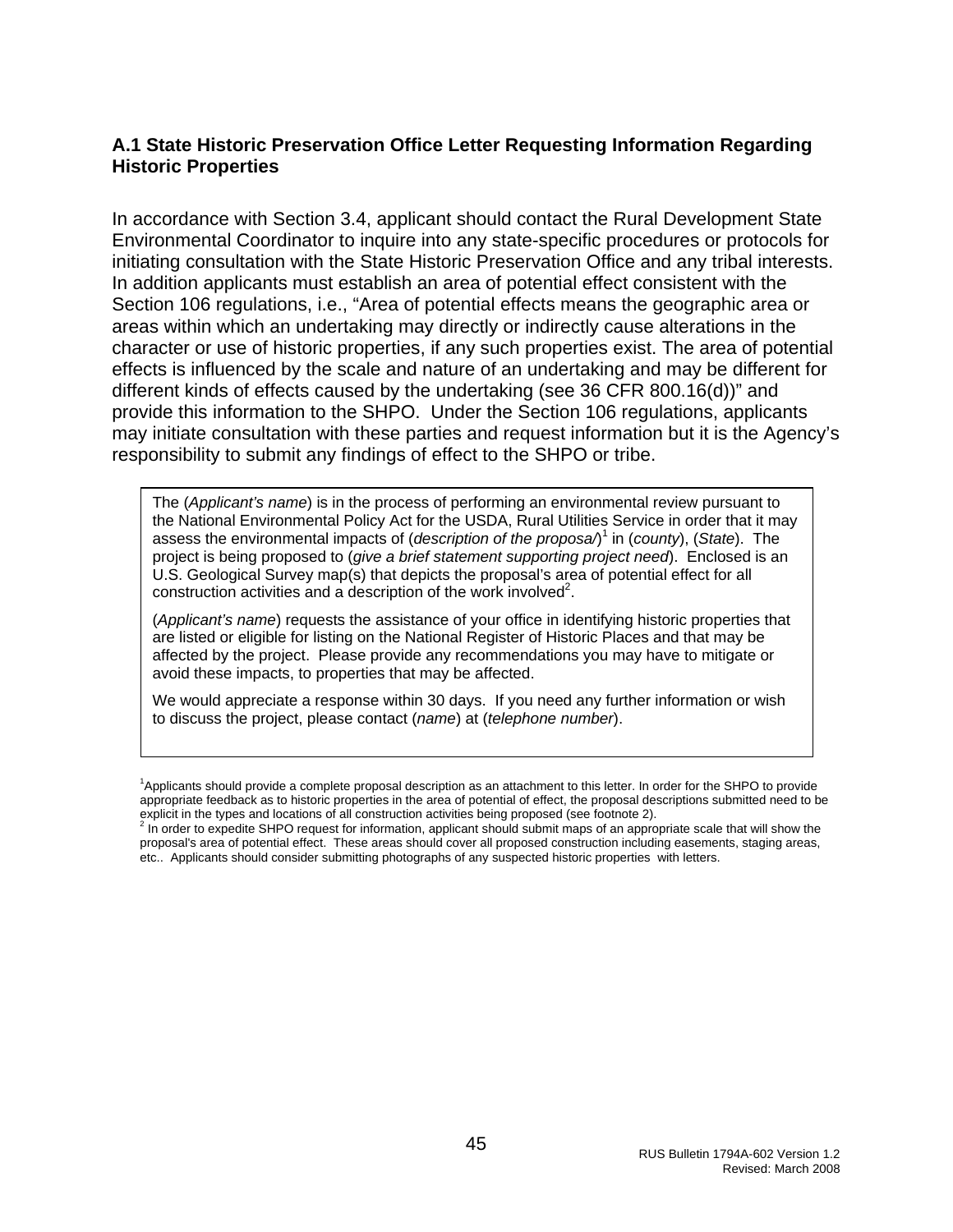#### <span id="page-46-0"></span>**A.2 U.S. Fish and Wildlife Service or National Marine Fisheries Service Letter Concerning Endangered Species**

The (*Applicant's name*) is in the process of performing an environmental review pursuant to the National Environmental Policy Act for the USDA, Rural Utilities Service in order that it may assess the environmental impacts of (*description of the project*)<sup>1</sup> in (*county*), (*State*). The project is being proposed to (*give a brief statement supporting project need*). Enclosed is an U.S. Geological Survey map(s) that depicts the proposal's construction activities and a description of the work involved.

The proposal should not represent a "major construction activity" as defined in 50 CFR 402.02. We request a list of any Federally-listed or proposed threatened or endangered species and designated or proposed critical habitat that may be present in the project area. In addition, please advise us of any present concerns you may have related to possible effects of the project listed above on such species or critical habitat, as well as any other wildlife concerns.

We would appreciate a response within 30 days. If you need any further information or wish to discuss our project, please contact (*name*) at (*telephone number*).

<sup>1</sup>Applicants could provide a complete proposal description as an attachment to this letter. In order for the USFWS to provide appropriate proposal reviews, the proposal descriptions submitted need to be explicit in the types and locations of all construction activities that are being proposed.

#### **A.3 Natural Resources Conservation Service (state or field office) Letter Concerning Important Farmland**

Check Exhibit F for the process of submitting NRCS Form AD-1006 with this request; for copies of the form see -

[http://www.nrcs.usda.gov/programs/fppa/pdf\\_files/AD1006.PDF](http://www.nrcs.usda.gov/programs/fppa/pdf_files/AD1006.PDF)

The (*Applicant's name*) is in the process of performing an environmental review pursuant to the National Environmental Policy Act for the USDA, Rural Utilities Service in order that it may assess the environmental impacts of (*description of the project*)<sup>1</sup> in (*county*), (*State*). The project is being proposed to (*give a brief statement supporting project need*). Enclosed is an U.S. Geological Survey map(s) that depicts the proposal's construction activities and a description of the work involved.

We are requesting information on the possible effects of the proposal on important farmland and any recommendations you have to minimize or avoid these effects. We also seek your assessment of the compatibility of the proposal with State and local government or any private programs and policies to protect important farmland.

We would appreciate a response within 30 days. If you need any further information or wish to discuss our project, please contact (*name*) at (*telephone number*).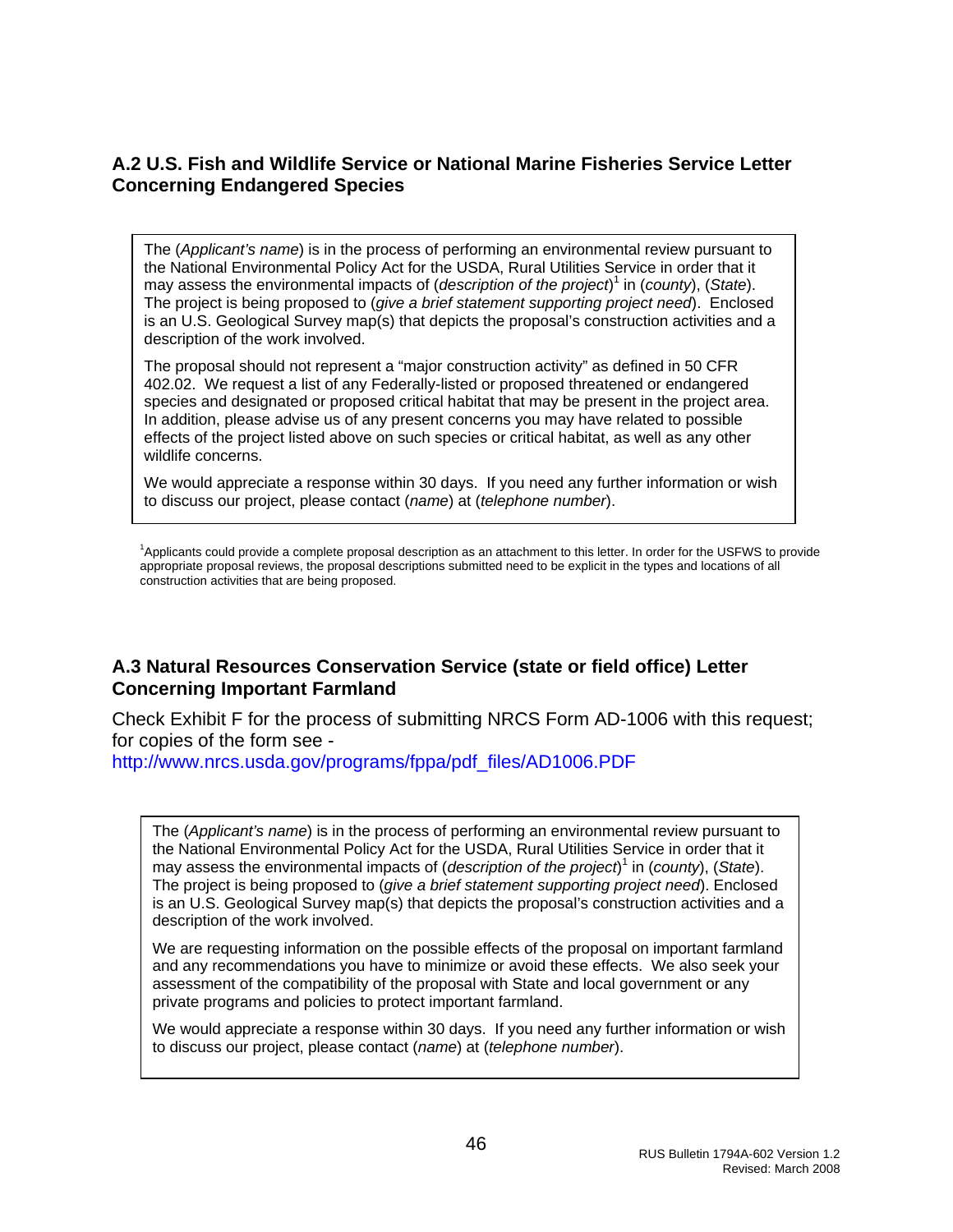<span id="page-47-0"></span><sup>1</sup>Applicants could provide a complete proposal description as an attachment to this letter. In order for NRCS to provide appropriate proposal reviews, the proposal descriptions submitted need to be explicit in the types and locations of construction activities that are being proposed.

#### **A.4 Letter to Federal Land Manager**

The (*Applicant's name*) is in the process of performing an environmental review pursuant to the National Environmental Policy Act for the USDA, Rural Utilities Service in order that it may access the environmental impacts of (*description of the project*) 1 in (*county*), (*State*). The project is being proposed to (*give a brief statement supporting project need*). Enclosed is an U.S. Geological Survey map(s) that depicts the proposal's construction activities and a description of the work involved.

As is shown on the enclosed map, some of the construction may take place in the (*name of unit*). Although the submittal of a special use permit application at this time would be premature, we are seeking information on environmental effects from the projects as an input to the Rural Utilities Service's decision-making process. We request your review of this project for potential impacts to officially designated areas within the (*name of unit*), and any recommendations you may have to mitigate or avoid these effects. We would also appreciate receiving any information regarding additional review requirements that your agency may have.

We would appreciate a response within 30 days. If you need any further information or wish to discuss the project, please contact (*name*) at (*telephone number*).

<sup>1</sup>Applicants could provide a complete proposal description as an attachment to this letter. In order for the agency to provide appropriate proposal reviews, the proposal descriptions submitted need to be explicit in the types and locations of all construction activities that are being proposed.

#### **A.5 State Natural Resource or Environmental Agency Letter**

The (*Applicant's name*) is in the process of performing an environmental review pursuant to the National Environmental Policy Act for the USDA, Rural Utilities Service in order that it may access the environmental impacts of (*description of the project*) 1 in (*county*), (*State*). The project is being proposed to (*give a brief statement supporting project need*). Enclosed is an U.S. Geological Survey map(s) that depicts the proposal's construction activities and a description of the work involved.

(Applicant's name) requests that your office review the proposal for any State and Federally-listed threatened and endangered species and any other important State natural resources that may occur in the project area. Please provide any recommendations you may have to mitigate or avoid these impacts.

We would appreciate a response within 30 days. If you need any further information or wish to discuss the project, please contact (*name*) at (*telephone number*).

<sup>&</sup>lt;sup>1</sup>Applicants could provide a complete proposal description as an attachment to this letter. In order for the agency to provide appropriate proposal reviews, the proposal descriptions submitted need to be explicit in the types and locations of all construction activities that are being proposed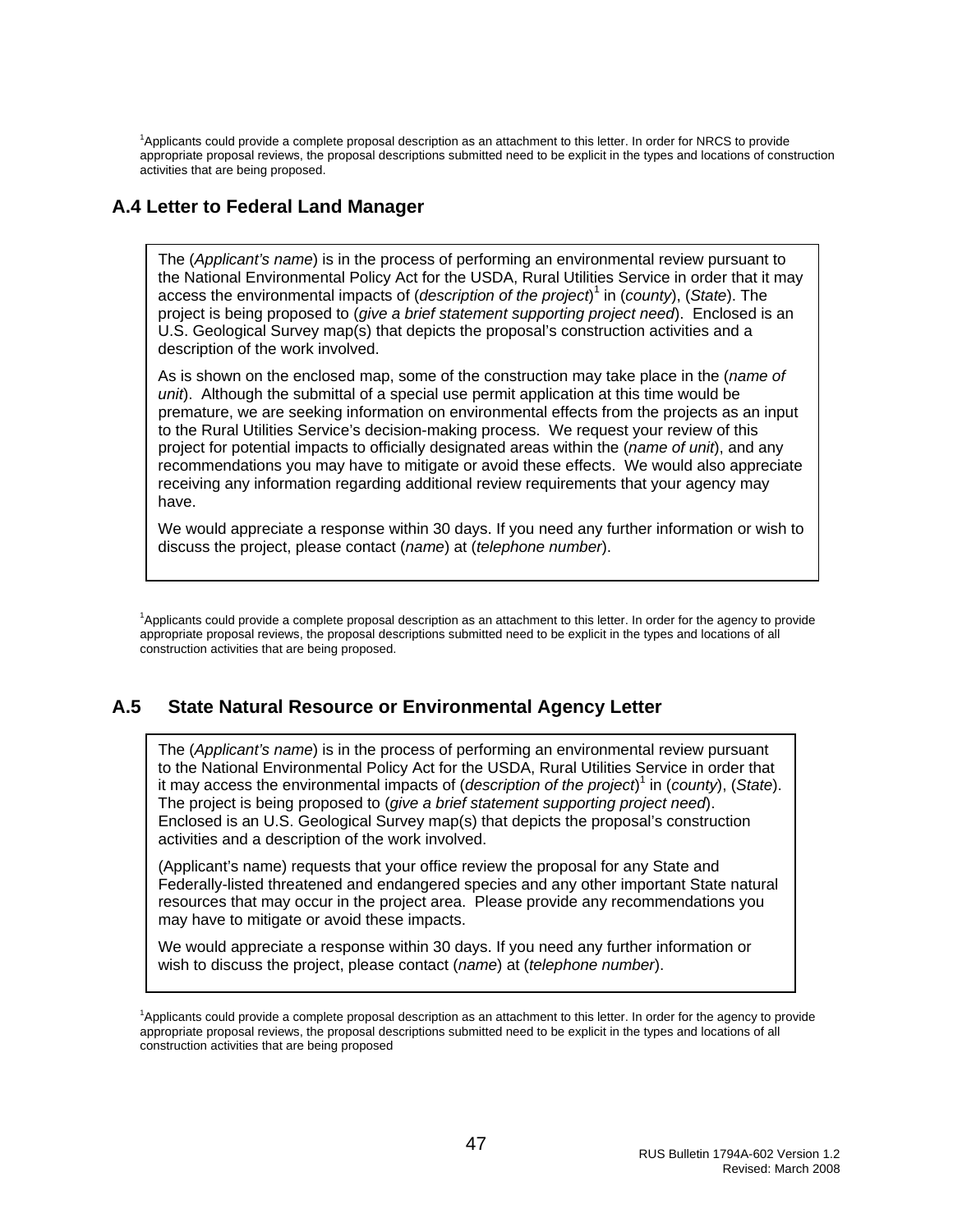#### <span id="page-48-0"></span>**A.6 State Coastal Management Program Agency Letter Concerning Coastal Zone Management Issues**

The (*Applicant's name*) is in the process of performing an environmental review pursuant to the National Environmental Policy Act for the USDA, Rural Utilities Service in order that it may assess the environmental impacts of (*description of the project*) 1 in (*county*), (*State*). The project is being proposed to (*give a brief statement supporting project need*). Enclosed is an U.S. Geological Survey map(s) that depicts the proposal's construction activities and a description of the work involved.

Please advise us if the proposal is within areas of the State's Coastal Management Program and if so performs a federal consistency reviews We request your review of this project so that you may assist us in ensuring that our construction activities will be consistent with program goals. Any other information you may wish to provide regarding environmental impacts or suggestions for mitigating impacts will be appreciated and taken into consideration.

We would appreciate a response within 30 days. If you need any further information or wish to discuss our project, please contact (*name*) at (*telephone number*).

<sup>1</sup> Applicants could provide a complete proposal description as an attachment to this letter. In order for the state CMP agency to provide appropriate proposal reviews, the proposal descriptions submitted need to be explicit in the types and locations of construction activities that are being proposed.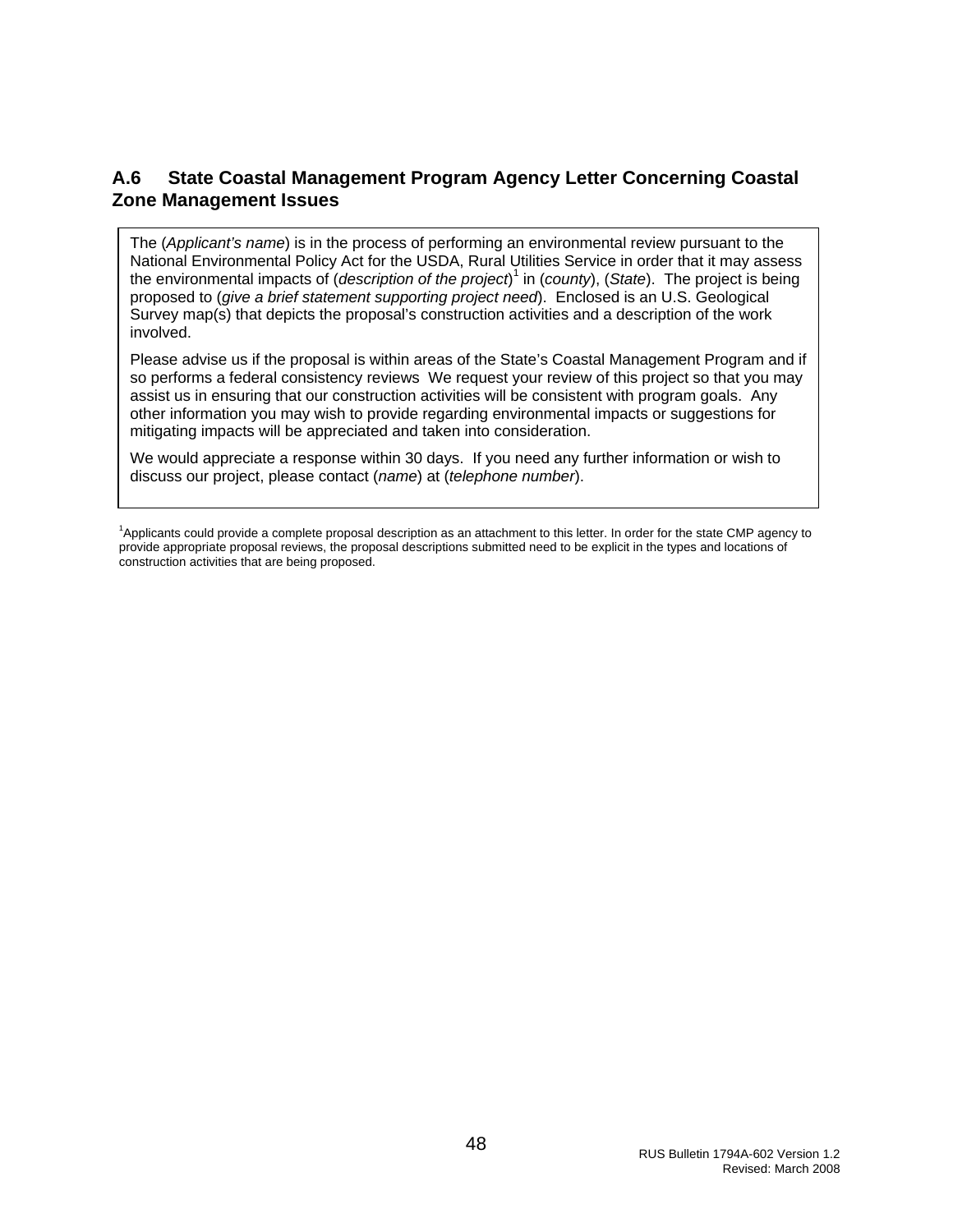## <span id="page-49-0"></span>**7.0 Exhibit B - Sample Public Notices**

#### **B.1 Preliminary Notices for Categorical Exclusions**

These notices are required for proposals classified as CEs that propose to convert important farmland, construct facilities in a wetland or floodplain, or adversely affect a historic property.

# **Preliminary Notice of Potential Conversion of [insert issue(s)]1**

The USDA, Rural Utilities Service has received an application for financial assistance from [*insert applicant's name*]. The proposal consists of [*itemize the project's construction activities and locations*]. If implemented, the proposal will convert [*insert issue(s)<sup>1</sup> – include acreage, locations*]. The purpose of this notice is to inform the public of this proposed conversion or effect and request comments concerning the proposal, alternative sites or actions that would avoid these impacts, and methods that could be used to minimize these impacts.

The environmental documentation regarding this proposal is available for review at [*insert Rural Development office location or applicant locations*]. For questions regarding this proposal contact [*insert name and telephone number of Rural Development official*].

Any person interested in commenting on this proposal should submit comments to the address above by [*have newspaper insert a date that is 30 days from the date the notice is first published*].

A general location map of the proposal is shown below. [*Insert map*].

**1** Important Farmland, Wetland, Floodplain, or an adverse effect to a historic property

# **B.2 Final Notices for Categorical Exclusions**

Whenever a preliminary notice is published, the publication of a final notice is required. Below is a sample of a Final Notice.

# **Final Notice of Potential Conversion of [insert issue(s) <sup>1</sup> ]**

The USDA, Rural Utilities Service has received an application for financial assistance from [*insert applicant's name*]. The proposal consists of [*itemize the project's construction elements and locations*]. Rural Development has assessed the environmental impacts of this proposal and determined that the location of [*insert construction activity or facility*] will convert or effect [*insert issue(s)<sup>1</sup>* ]. It has been determined that there is no practicable alternative to avoiding this conversion or effect. The basis of this determination is [*summarize the justification and reasons for the conversion or effect*].

For information regarding this notice contact [*insert Rural Development official's name and telephone number*].

A general location map of the proposal is shown below. [*Insert map*].

<sup>1</sup> Important Farmland, Wetland, Floodplain, or an adverse effect to a historic property.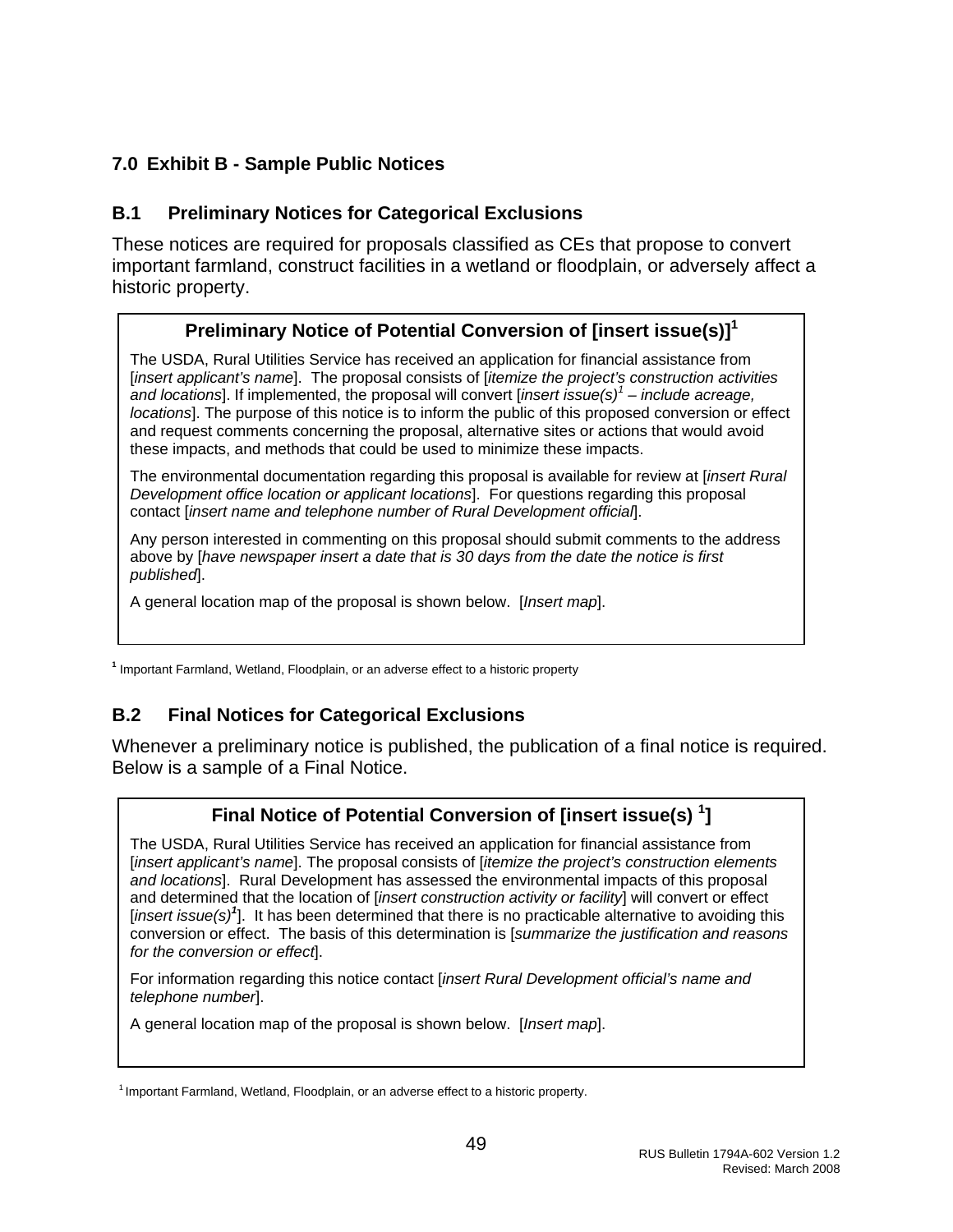#### <span id="page-50-0"></span>**B.3 Notice of Availability of Environmental Assessment**

Upon review and acceptance of the applicant's ER, the ER will serve as Agency's EA and shall be made available for public review and comment for a 30-day review period. If the proposal proposes a conversion of important farmland, construct a facility in a wetland or floodplain, or adversely affect a historic property, the contents of the Preliminary Notice as specified in B.1 need to be integrated into the notice below.

#### **Notice of the Availability of an Environmental Assessment**

The USDA, Rural Utilities Service has received an application for financial assistance from [*insert applicant's name*]. As required by the National Environmental Policy Act and agency regulations, the Rural Utilities Service has prepared an Environmental Assessment that evaluated the potential environmental effects and consequences of the proposal. This notice announces the availability of the Environmental Assessment for pubic review and comment.

The proposal consists of [*itemize the project's construction activities and locations; include information regarding any conversion(s) of [insert issue<sup>1</sup>* ]*; and summarize all proposed mitigation measures and locations used to minimize any adverse environmental effects*]. The alternatives considered to the proposal include: [*insert a summary of the alternatives and locations (if applicable) considered and discussed in the Environmental Assessment*].

Copies of the Environmental Assessment are available for review at [*insert Rural Development and applicant office locations; if the EA is available at any other location(s) give address and telephone number*]. For further information contact [*insert name and telephone number of Rural Development official*]. Any person interested in commenting on this proposal should submit comments to the address above by [*have newspaper insert a date that is 30 days from the first publication date*].

A general location map of the proposal is shown below [*Insert general location map of the proposal*].

 $1$  Important Farmland, Wetland, Floodplain, or an adverse effect to a historic property.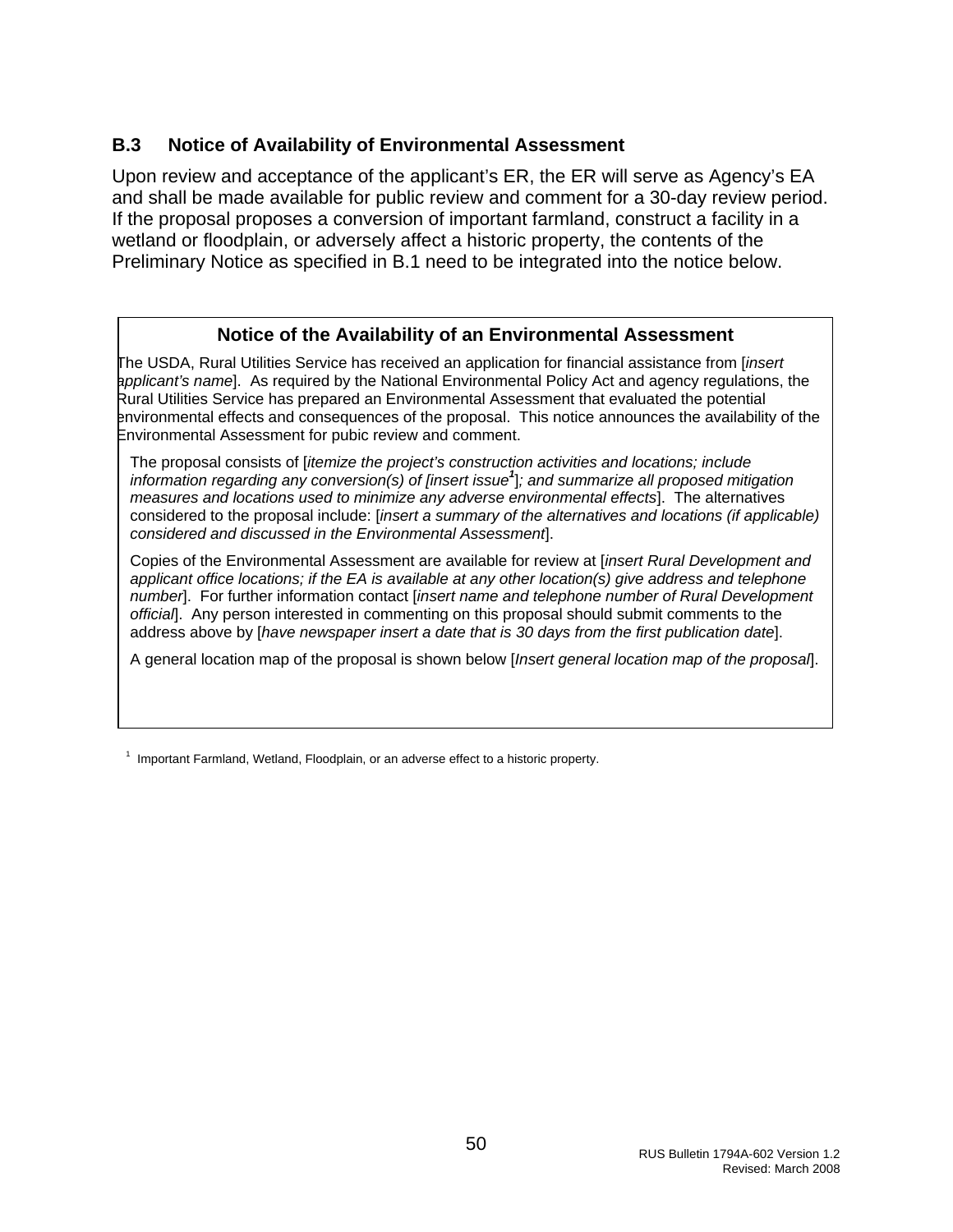#### <span id="page-51-0"></span>**B.4 Finding of No Significant Impact Notice**

Subsequent to the notice announcing the availability of an EA and Agency approval, the applicant shall publish a public notice informing the public of Agency's determination of a FONSI for the proposal. Where the proposal proposes to convert important farmland, wetlands, or floodplains or adversely affects a historic property, the content of a Final Notice as specified in B.2 will be integrated in the FONSI notice.

#### **Notice of a Finding of No Significant Impact**

The USDA, Rural Utilities Service has received an application for financial assistance from [*insert applicant's name*]. The proposal consists of [*itemize the project's construction activities and locations; include information regarding any conversion(s) of [insert issue<sup>1</sup>* ].

As required by the National Environmental Policy Act and agency regulations, the Rural Utilities Service prepared an Environmental Assessment of the proposal that assessed the potential environmental effects of the proposal and the effect of the proposal may have on historic properties. The Environmental Assessment was published on [*insert date*] for a 30-day public comment period. [*Insert a brief summary of the numbers of and content of the comments including brief responses to the pertinent comments]* Upon consideration of the applicant's proposal, federal and state environmental regulatory and natural resource agencies, [*insert all effect determinations to historic properties]* and public input the agency has determined that the proposal will not have a significant effect on the human environment and for which an Environment Impact Statement will not be prepared. The basis of this determination is [*briefly summarize reasons*].

[Add if necessary] In order to avoid or minimize any adverse environmental impacts, the Rural Utilities Service will require the applicant to incorporate the following mitigation measures into the proposal's design [*briefly summarize all proposed mitigation measures and locations*].

Copies of the Environmental Assessment can be reviewed or obtained at [*insert the Rural Development and applicant office locations and telephone numbers*]. For further information, please contact [*insert Rural Development official's name and telephone number*].

[*If additional public review period is required have newspaper insert a date 15 day after the date of the first publication*] *<sup>2</sup>*A general location map of the proposal is shown below. [*insert general location map of the proposal*].

<sup>1</sup> Important Farmland, Wetland, Floodplain, or an adverse effect to a historic property.<br><sup>2</sup> Any person interested in commenting on this FONSI may submit comments to the address above by [have newspaper insert date that is 15 days from the publication of this notice].

Normally, there is no comment period associated with a FONSI Notice; however, where the proposal is controversial or Agency has received substantive environmental comments that required a significant modification of the EA, the FONSI notice may be published with an additional 15-day comment period. Applicants will be informed by the Rural Development State Environmental Coordinator or Processing Office whether this requirement is applicable. If this is the case, information regarding the additional comment period needs to be included in the public notice - see note 2 above.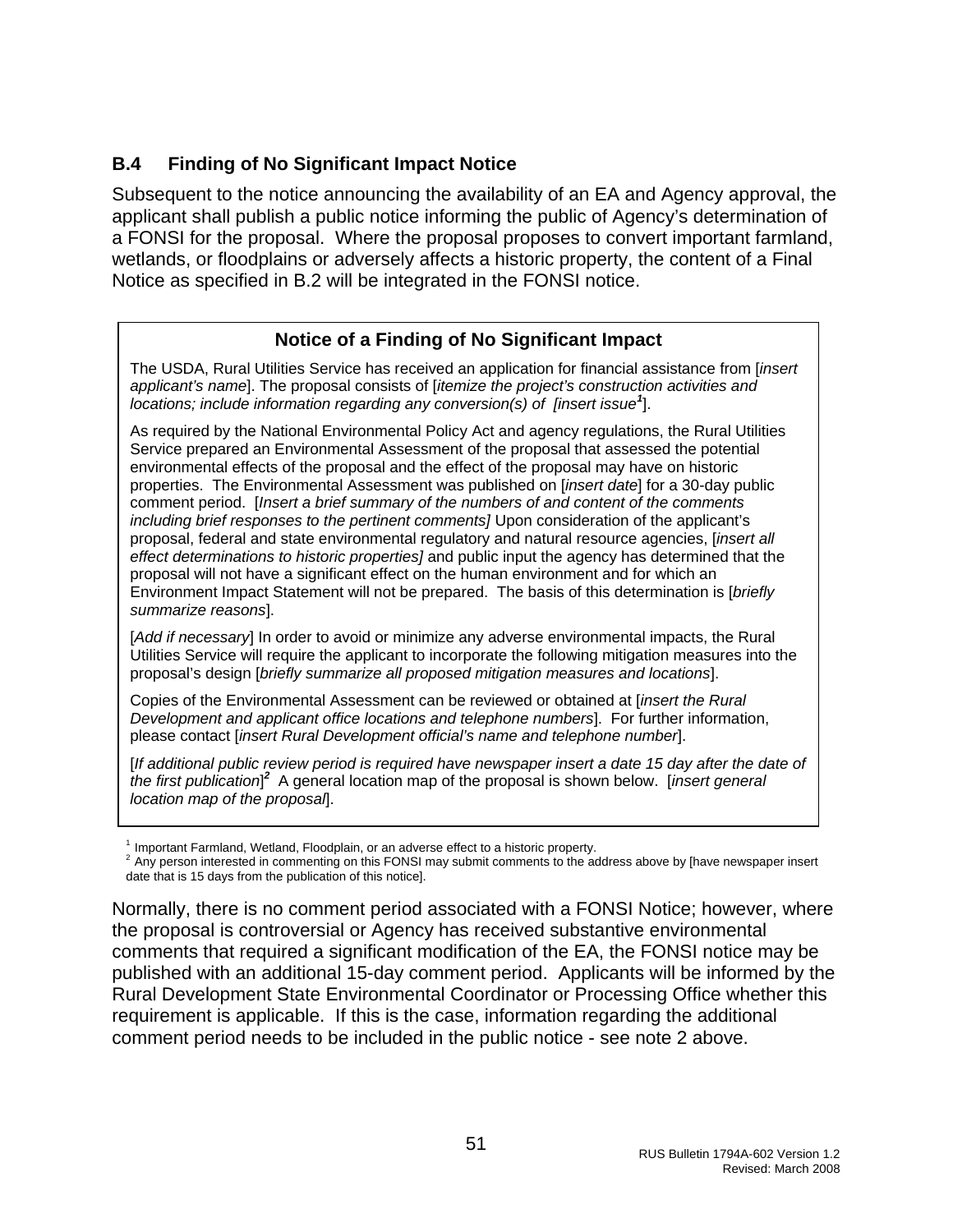## <span id="page-52-0"></span>**8.0 Exhibit C - Mitigation**

The purpose of mitigation measures is to avoid or minimize adverse environmental impacts of a proposal. When developed as part of an ER, properly applied mitigation measures will allow Agency to determine that its financial support for a proposal will not have a significant effect on the human environment and is therefore not required to prepare an EIS.

#### **Mitigation measures can be characterized as:**

**Structural.** These measures are usually associated with planning, construction, and development activities. For example:

- Limit line sizes to serve only current population in a floodplain or to limit development in areas of important farmland;
- Provide a vegetative buffer zone along creeks, streams, etc.;
- Route construction away from sensitive areas historic properties, critical habitat, etc.; or,
- Use of existing previously disturbed ROWs.

**Restrictive.** These measures are usually associated with development and operation. For example:

- Limit construction to certain times of the year winter for wetland crossings, periods of low wildlife activity – after breeding season or spawning run;
- Halt work if an archaeological resource is uncovered;
- Limit access to utility lines in protected or sensitive resource areas; or,
- Minimize vegetative clearing in a riparian zone.

**Regulatory.** These measures rely on a third party to monitor for compliance. For example:

- Require USACE individual permit or notification of construction for nationwide permit in wetland areas;
- Evidence of approvals from land management agencies BLM, USFS, etc.; or,
- Memorandum of agreement with SHPO.

**Awareness.** These measures rely on a third party to provide evidence of compliance. For example:

- Consultation with expert agencies when a resource may be impacted NRCS for important farmland or USFWS for critical habitat for threatened and endangered species; or,
- Compatibility with local comprehensive land use plans.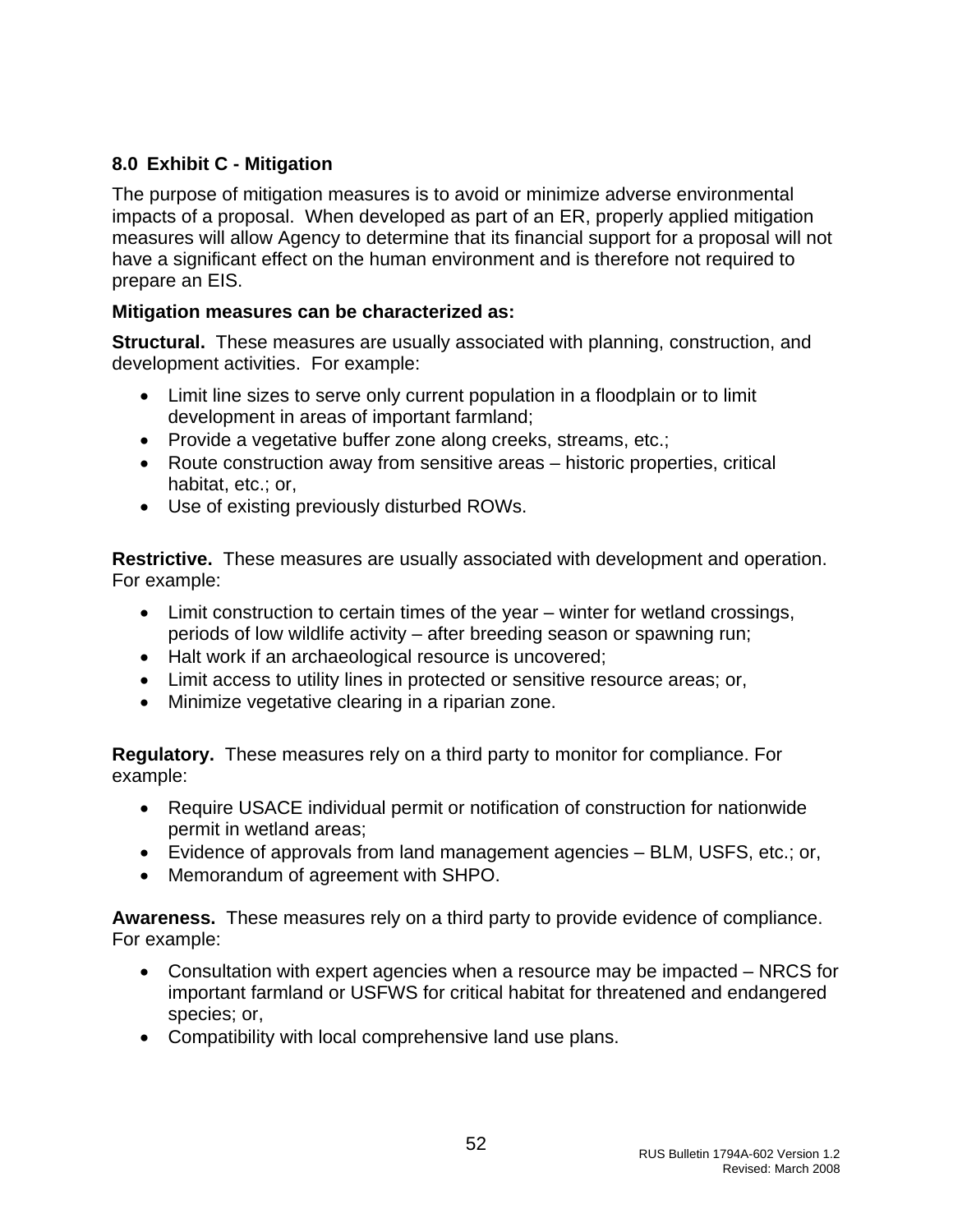<span id="page-53-0"></span>**Institutional.** These measures rely on local zoning restrictions or applying deed restrictions to parcels of land due to releases of hazardous substances or residual contamination from hazardous wastes.

Mitigation measures can be very effective when applied properly. In reviewing potential mitigation measures give consideration to the following:

- The adverse effect must have a reasonable chance of occurring in the foreseeable future. Mitigation measures are only useful when there is a compelling reason to avoid or minimize adverse effects that have a reasonable expectation of occurring. If an adverse effect has a low expectancy in the foreseeable future, mitigation may not be necessary;
- Mitigation measures must be practicable. There must be a reasonable expectation that the measure can be applied and when applied, will have the desired outcome;
- There must be some motivation behind the mitigation measure. In other words, there must be some assurance that the measure will be implemented. Rural Development often relies on third parties to monitor and enforce implementation. Regulatory agencies are generally in the best position to accomplish this. It should also be expected that when the reason for the mitigation no longer exists, the mitigation would be discontinued;
- A mitigation measure should be in balance with both the potentials for impact on the environmental resource and the resource's relative environmental value. High potential impacts on critical resources would require a strong mitigation measure (e.g. restrictive measure). An awareness type measure would be more appropriate where there is a low potential for impact on a less critical environmental resource;
- Mitigation measures must be tailored to the specific condition of a proposal and its owner's capabilities. Customs and traditions in an area can often determine if a mitigation measure can be carried out to achieve its desired results; and,
- Developing and applying successful mitigation measures is more of an art then a science. There is no "one best solution" to avoiding or minimizing adverse impacts for all proposals. The language of mitigation implies subjective determinations – reasonable, foreseeable, practicable, value, etc. The applicant and Agency must evaluate and balance all of these elements.

# **C.1 Examples of Mitigation Measures**

A list of typical mitigation and monitoring commitments that may be appropriate for certain types of applicant projects has been provided below. The list is by no means complete and is for illustrative purposes only.

#### **Land Use**

- Select ROW which supports present and planned land use; or
- Share an established corridor with other utilities.

# **Formally Classified Lands**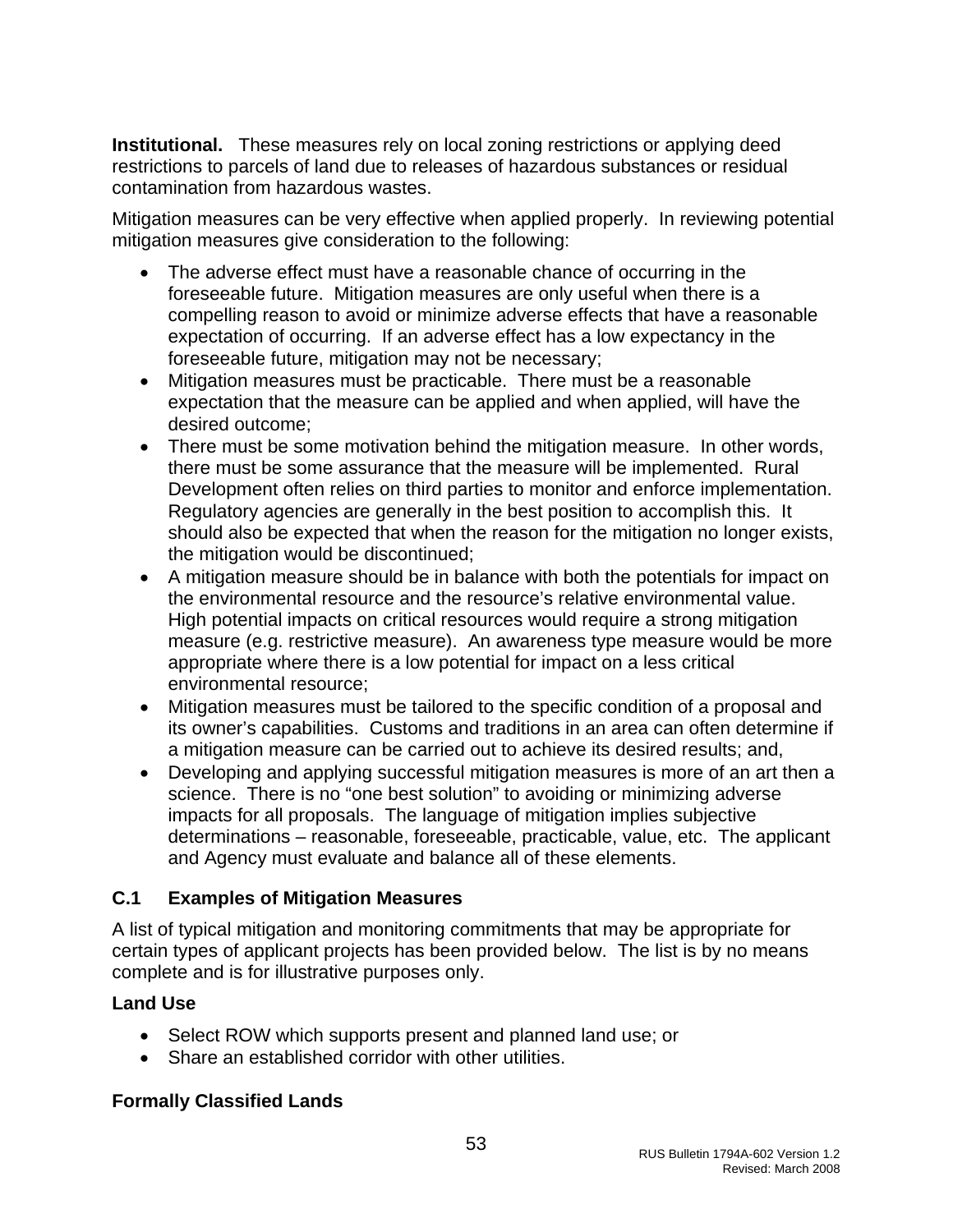• Avoid impacting properties that are owned and administered by federal, state, and local agencies or have been accorded special protection through formal designation.

#### **Floodplains**

- Minimize the extent of floodplains to be crossed or impacted by the construction of facilities;
- Locate support structures and facilities to allow for adequate flow of flood waters in the event of flooding;
- Design support structures to minimize accumulation of flood borne debris; and,
- Minimize clearing of riparian vegetation.

#### **Wetlands**

- Avoid crossing wetlands where practicable, or minimize the extent of wetlands crossed;
- Consider the purchase of wetlands outside the proposal's corridor to compensate for impacts to wetland resources;
- Avoid routing a permanent access road through wetlands;
- Perform certain construction activities in wetlands during dry conditions or when the ground is frozen; and,
- Minimize clearing of riparian vegetation.

#### **Historic Properties**

- Plan to route the utility lines away from historical properties;
- Consider restoration, if avoidance is not practical;
- Use vegetative screens to minimize visual intrusion;
- In consultation with Agency and SHPO, alter proposal if a "no effect" determination can not be readily achieved;
- Halt work if archaeological resources are uncovered and immediately contact SHPO and Agency. Do not resume work in the affected area until clearance has been received from SHPO and Agency; and,
- State that stipulations or agreements developed, as a result of the Section 106 process will be met.

#### **Visual Aesthetics**

- Avoid scenic areas, if possible; and
- Commit to thorough cleanup and revegetation of the ROW after project completion.

#### **Threatened and Endangered Species**

• Avoid threatened and endangered species and critical habitat;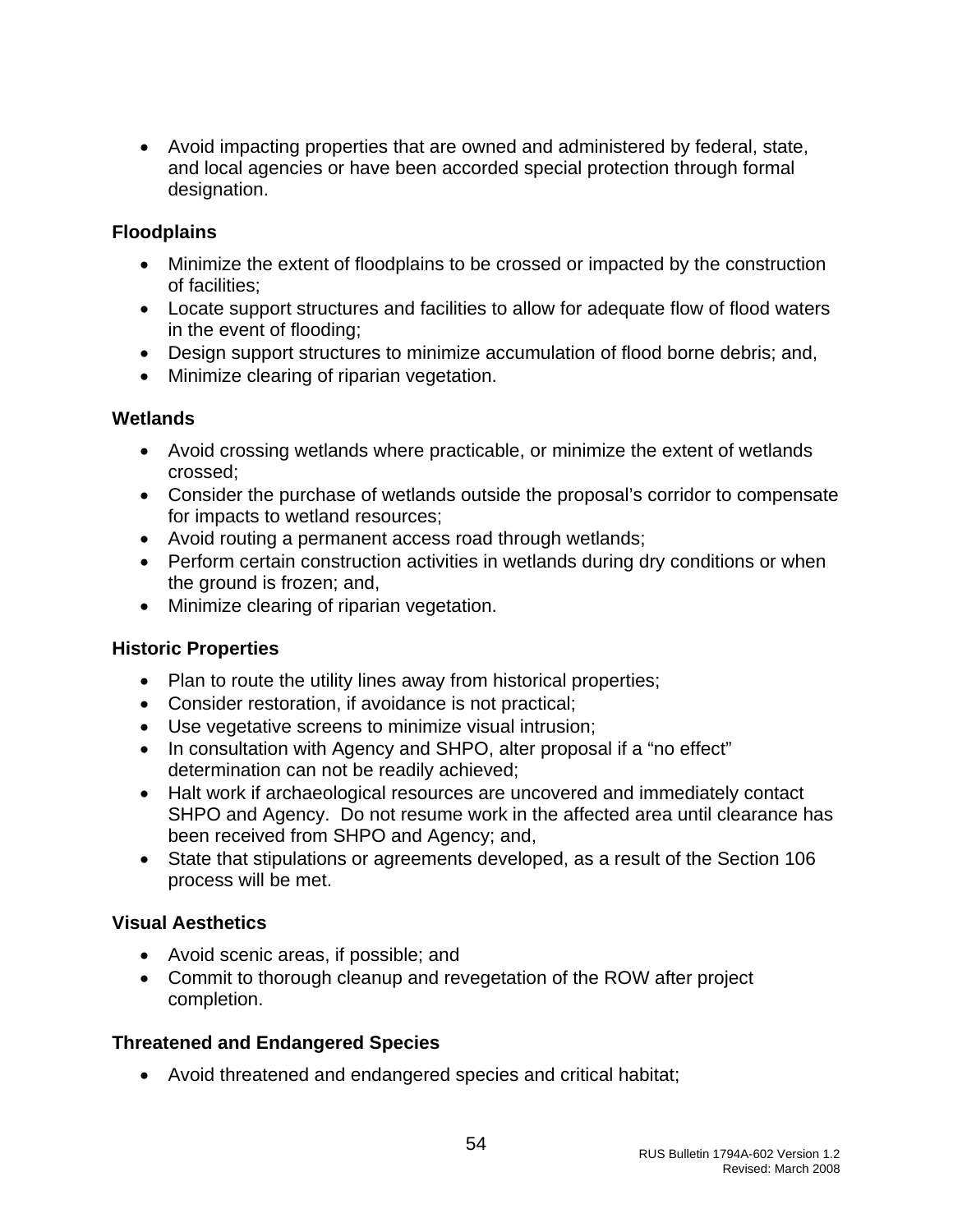- Perform construction outside the breeding season or when the species have migrated out of the area; and,
- If critical habitat cannot be avoided, state that stipulations resulting from consultation with the USFWS or NMFS will be met.

#### **Wildlife**

- Avoid open expanses of water or wetlands used as flight paths by migrating waterfowl;
- Avoid waterfowl nesting or rearing areas; and,
- Perform construction activities during seasons of low wildlife activity (*e.g.*, after breeding period or spawning run).

### **Vegetation**

- Use an existing ROW to minimize new clearing;
- Use brush blades instead of dirt blades when clearing ROW;
- Coordinate new planting with the NRCS, USFS, BLM, appropriate state agencies, or individual landowners; and,
- Schedule construction in order to minimize earth disturbance during wet seasons.

## **Water Quality Issues**

- Avoid placing utility lines within streambeds;
- Avoid use of herbicides near waterways;
- Avoid storing petroleum products, chemicals, toxic substances or hazardous materials within a floodplain;
- Avoid groundwater contamination through proper handling and storage of petroleum products, chemicals, toxic substances, and hazardous materials;
- Require sedimentation controls when working on water intake or discharge facilities in lakes and stream banks; and,
- Avoid crossing streambeds or waterways except at designated fords, crossing points, or bridges.

# **Soils**

- Minimize soil erosion by mulching, seeding, and replanting or implementing erosion and sedimentation control (if available, include samples of best management practices into the construction contractors' obligations that are part of construction contractual specifications); and
- Describe efforts to restore or replace topsoil that may be disturbed.

# **Air Pollution**

- During construction, dampen access roads to minimize fugitive dust; and
- Avoid burning of slash and debris or burn only within applicable regulations.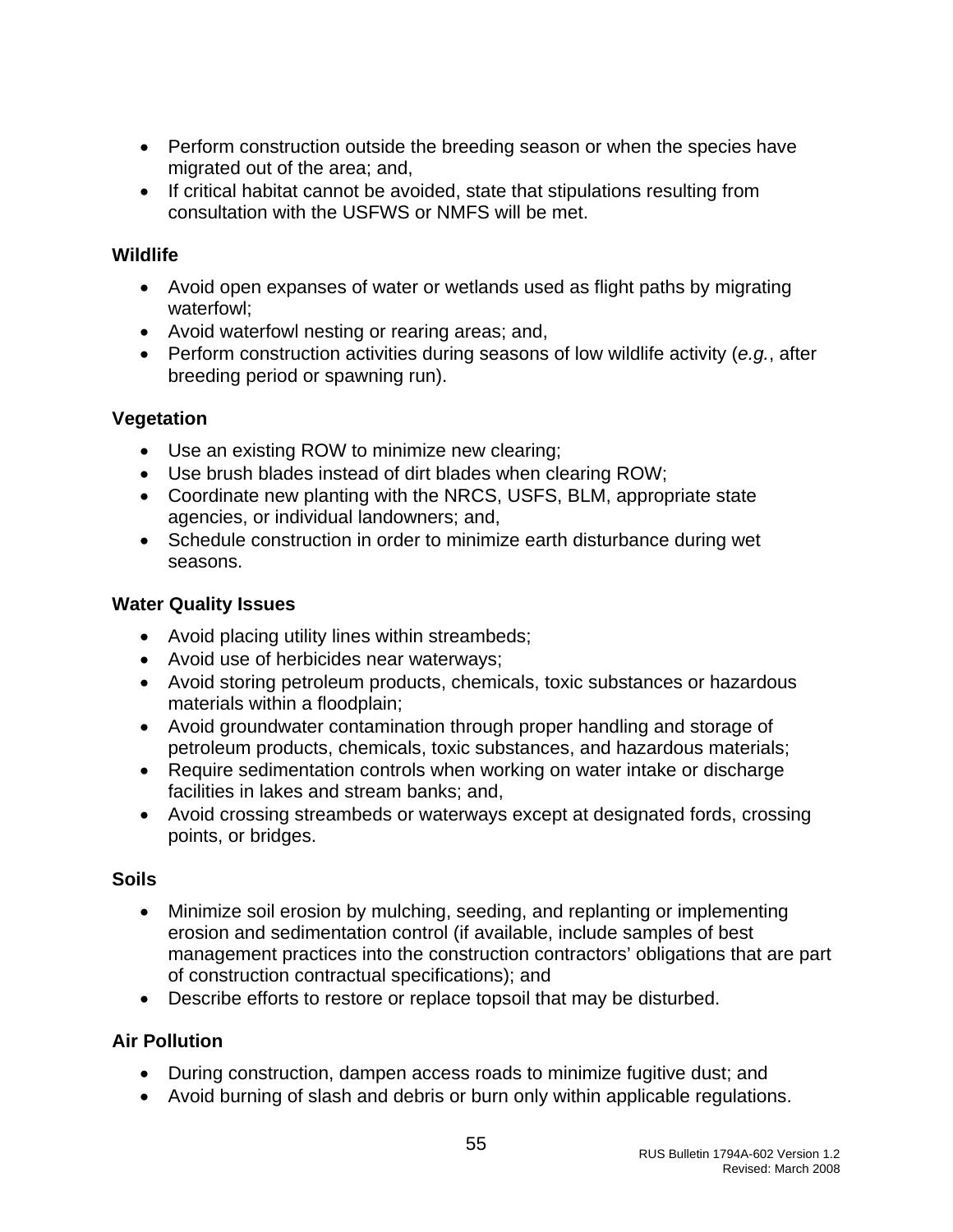#### **Transportation**

• Avoid placing structures near airfield runways, approaches and flight paths.

#### **Noise**

• Schedule work to avoid evening or weekend shifts that might annoy local residents.

### **Monitoring**

- Schedule periodic inspections of project area (aerial or ground surveillance of facility for damage, fatigue, failure, vandalism, etc.); and,
- Immediately after project is completed and during regular monitoring, inspect for effectiveness of the mitigation program and ensure permit conditions have been met.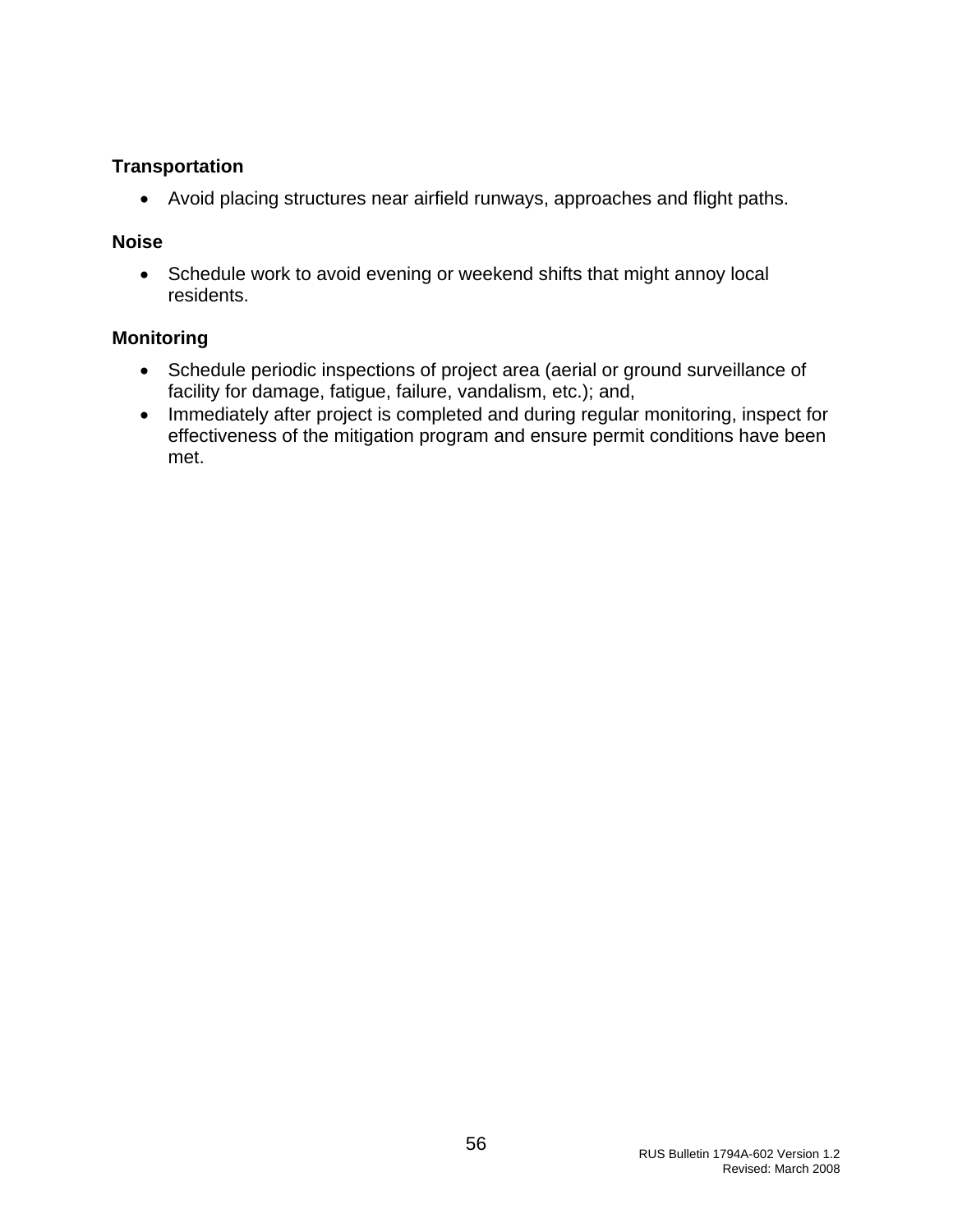# <span id="page-57-0"></span>**9.0 Exhibit D - Regulations, Statutes, and Executive Orders**

| <b>LISTING</b>                                                                                              | <b>CITATION</b>           |
|-------------------------------------------------------------------------------------------------------------|---------------------------|
| Archaeological & Historical Preservation Act                                                                | 16 U.S.C. 461             |
| Clean Air Act                                                                                               | 42 U.S.C. 7401            |
| Clean Water Act                                                                                             | 32 U.S.C. 1251            |
| Section 401 Water Quality Certifications                                                                    |                           |
| Section 404 Permits for Discharging Dredged or Fill Material into the<br><b>Waters of the United States</b> | 33 CFR Part 330           |
| Coastal Barrier Improvement Act                                                                             | 42 U.S.C. 4028            |
| <b>Coastal Barrier Resources Act</b>                                                                        | 16 U.S.C. 3501            |
| Coastal Zone Management Act                                                                                 | 16 U.S.C. 1451            |
| Comprehensive Environmental Response, Compensation, & Liability Act                                         | 42 U.S.C. 9601            |
| Council on Environmental Quality Regulations                                                                | 40 CFR parts 1500-1508    |
| <b>Endangered Species Act</b>                                                                               | 16 U.S.C. 1531 et seq.    |
| Farmland Protection Policy Act                                                                              | 7 U.S.C. 4201 et seq.     |
| Marine Protection, Research, & Sanctuaries Act                                                              | 33 U.S.C. 1401            |
| National Environmental Policy Act                                                                           | 42 U.S.C. 4321-4346       |
| <b>National Historic Preservation Act</b>                                                                   | 16 U.S.C. 470 et seq.     |
| National Trails System Act                                                                                  | 16 U.S.C. 1241            |
| Native American Graves & Repatriation Act                                                                   | 25 U.S.C. 3001            |
| Noise Control Act                                                                                           | 42 U.S.C. 7901            |
| Resource Conservation & Recovery Act                                                                        | 42 U.S.C. 3251            |
| Safe Drinking Water Act                                                                                     | 42 U.S.C. 300             |
| <b>Toxic Substances Control Act</b>                                                                         | 15 U.S.C. 2601            |
| Wild and Scenic Rivers Act                                                                                  | 16 U.S.C 1271             |
| Wilderness Act                                                                                              | 16 U.S.C 1131             |
| Executive Order 11514, Protection and Enhancement of Environmental Quality                                  | 3 CFR 1970 Comp., pg. 104 |
| Executive Order 11593, Protection and Enhancement of the Cultural Environment                               | 3 CFR 1971 Comp., pg. 154 |
| Executive Order 11988, Floodplain Management                                                                | 3 CFR 1977 Comp., pg. 117 |
| Executive Order 11990, Protection of Wetlands                                                               | 3 CFR 1977 Comp., pg. 121 |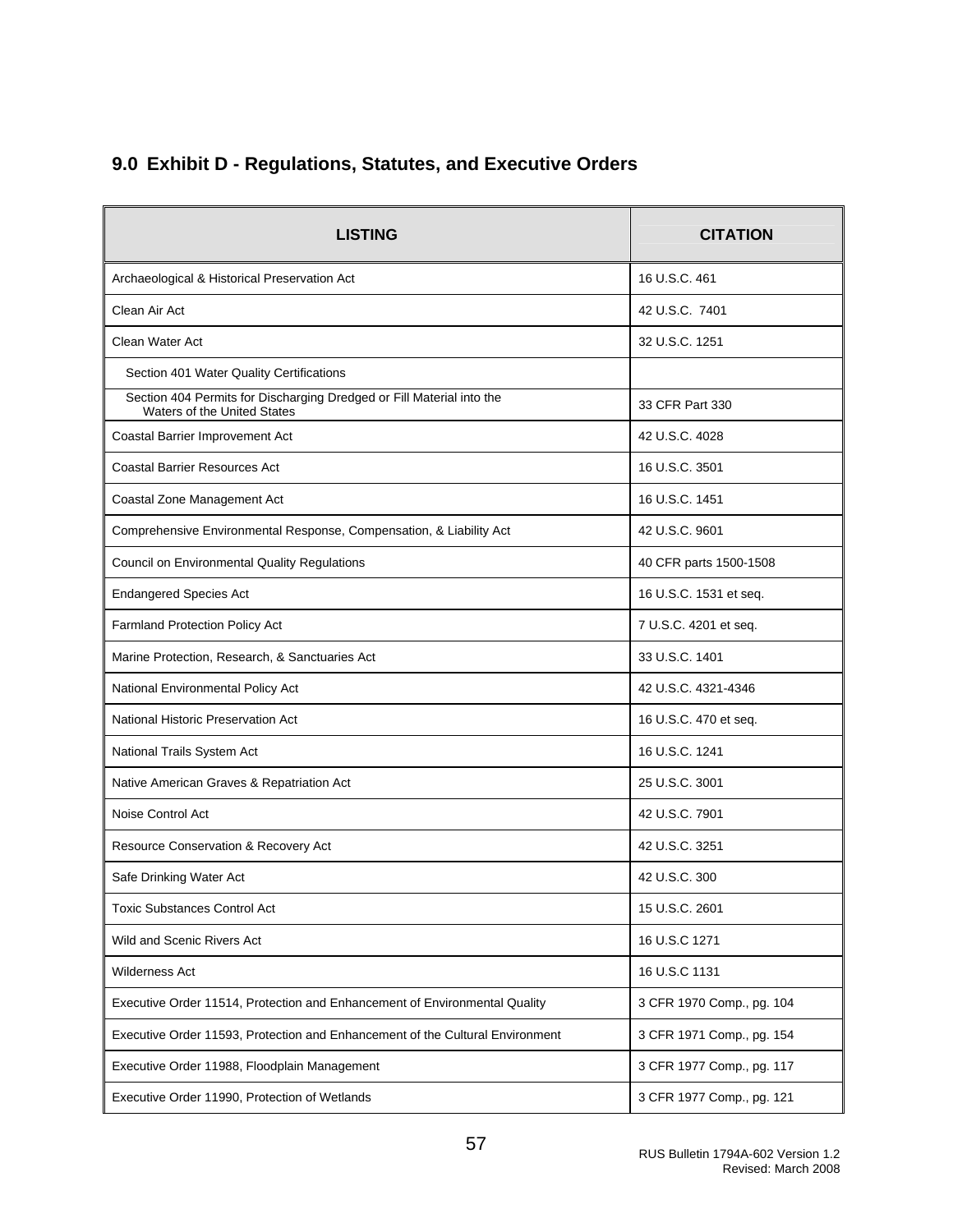| Executive Order 12898, Environmental Justice                          | 3 CFR 1994 Comp., pg. 859 |
|-----------------------------------------------------------------------|---------------------------|
| Departmental Regulation, Land Use Policy                              | DR 9500-3                 |
| Departmental Regulation, Fish & Wildlife Policy                       | DR 9500-4                 |
| Departmental Regulation, Policy on Range                              | DR 9500-5                 |
| USDA's National Environmental Policy Act; Final Policies & Procedures | 7 CFR Part 1b             |
| USDA, NRCS, Farmland Protection Policy                                | 7 CFR Part 658            |
| USDA's Enhancement, Protection, and Mgmt of the Cultural Environment  | 7 CFR Part 3100           |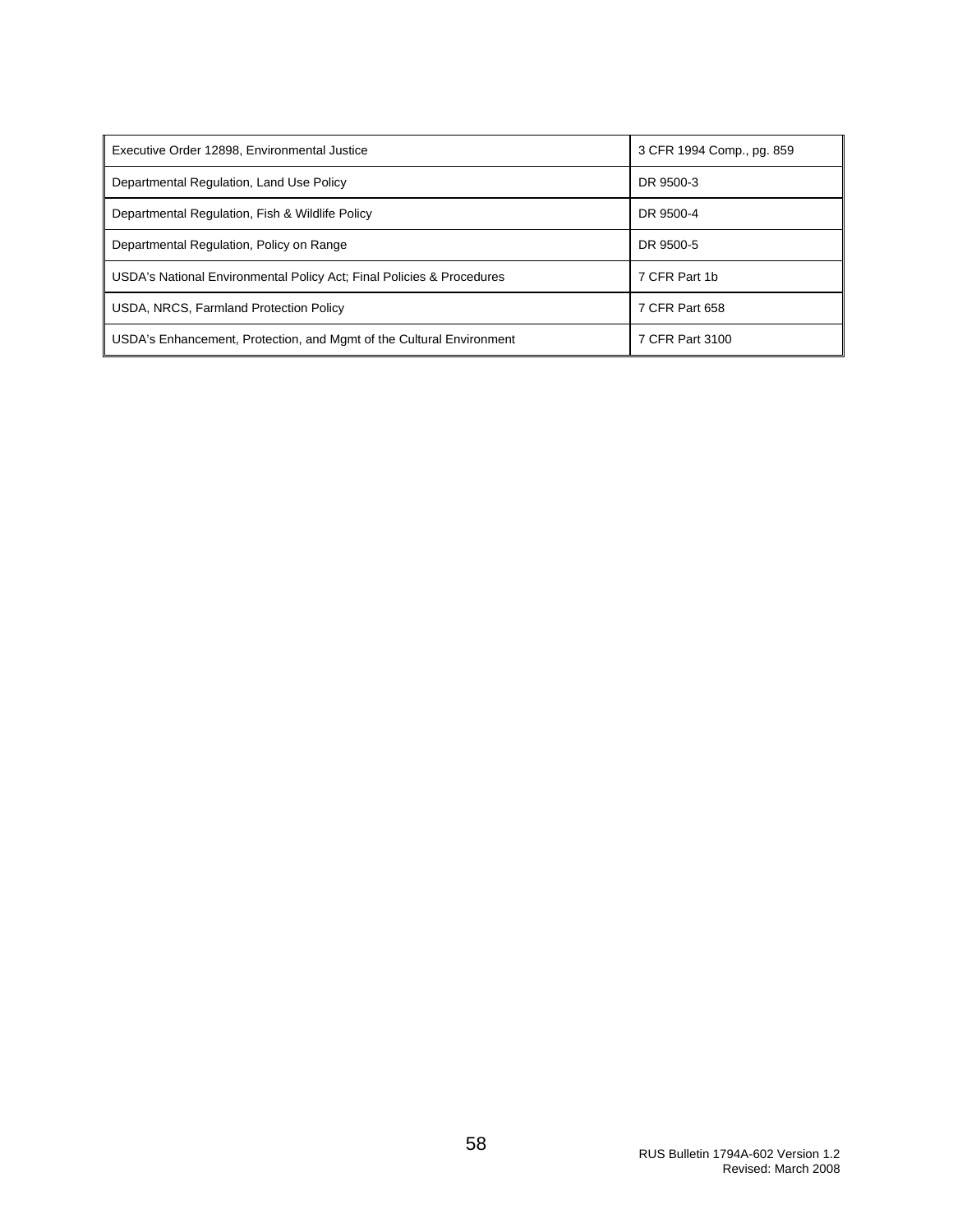### <span id="page-59-0"></span>**10.0 Exhibit E – Example of the Table of Contents for an Environmental Report**

## **Executive Summary (for Environmental Assessments)**

### **1.0 Purpose and Need of Proposal**

- 1.1 Project Description (Proposed Action)
- 1.2 Purpose and Need of the Proposal

### **2.0 Alternatives to the Proposed Action**

### **3.0 Affected Environment/Environmental Consequences**

- 3.1 Land Use/Important Farmland/Formally Classified Lands
	- 3.1.1 Affected Environment\*
	- 3.1.2 Environmental Consequences\*
	- 3.1.3 Mitigation\*
- 3.2 Floodplains
- 3.3 Wetlands
- 3.4 Historic Properties
- 3.5 Biological Resources
- 3.6 Water Quality Issues
- 3.7 Coastal Resources
- 3.8 Socio-Economic/Environmental Justice Issues
- 3.9 Miscellaneous Issues

\* Sections repeated through all Section 3.0 subsections.

#### **4.0 Summary of Mitigation**

- **5.0 Correspondence**
- **6.0 Exhibits/Maps**
- **7.0 List of Preparers**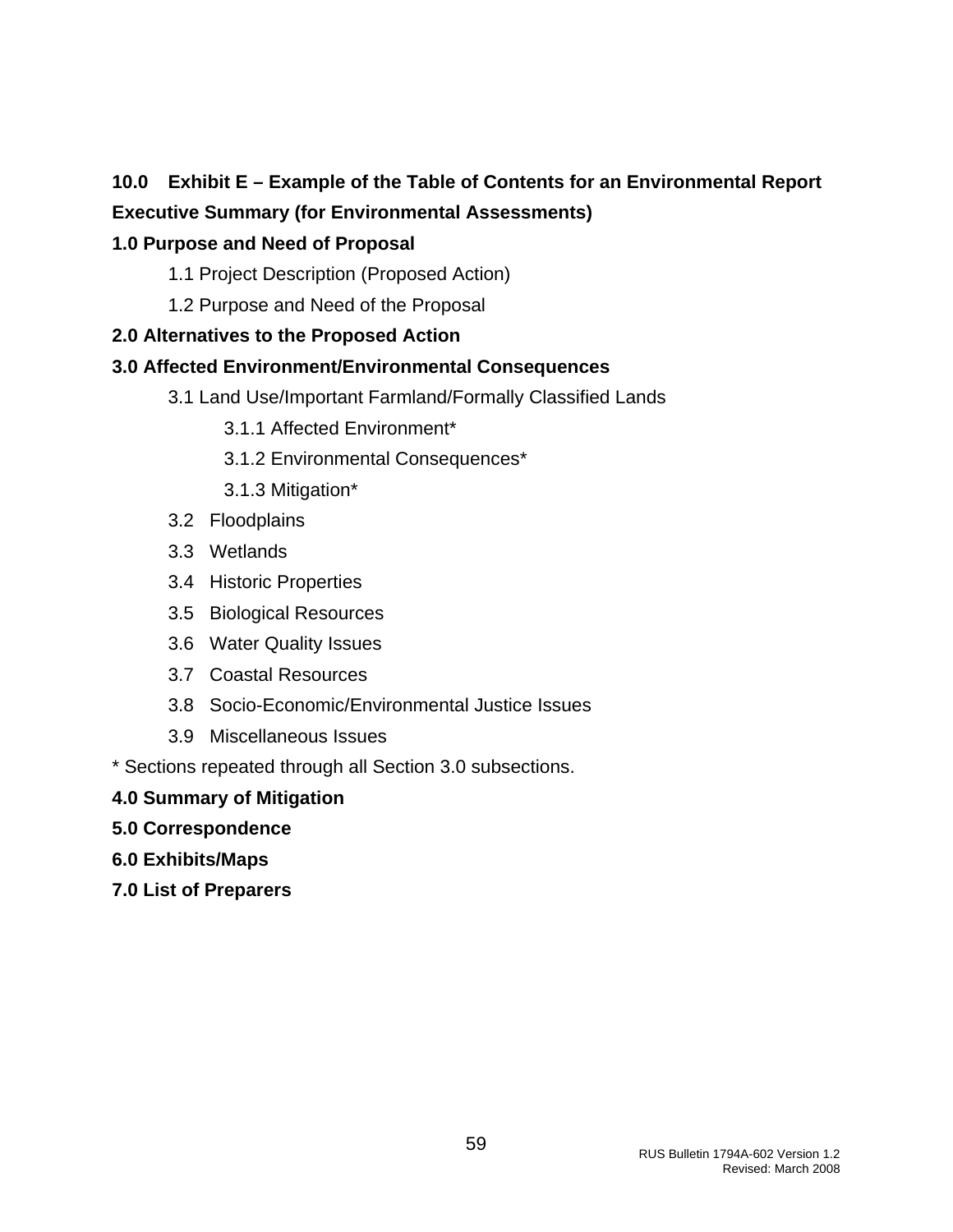#### <span id="page-60-0"></span>**11.0 Exhibit F - Regulatory Compliance Flowcharts**

#### **F-1 Farmland Protection Policy Act Flowchart (7 CFR Part 658)**



**Farmland Conversion Impact Rating Form (Form AD-1006) Designed for Site Specific Facility Locations**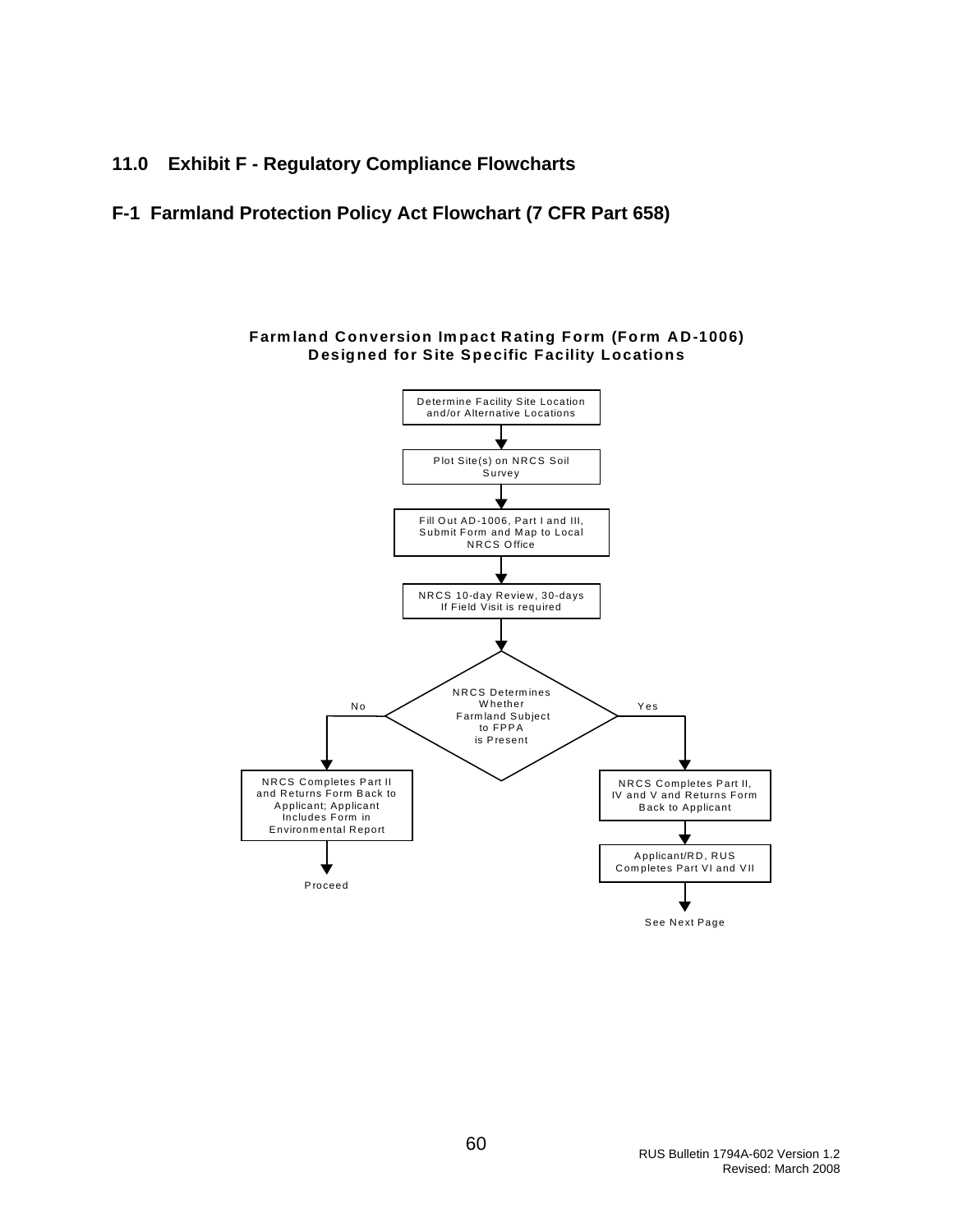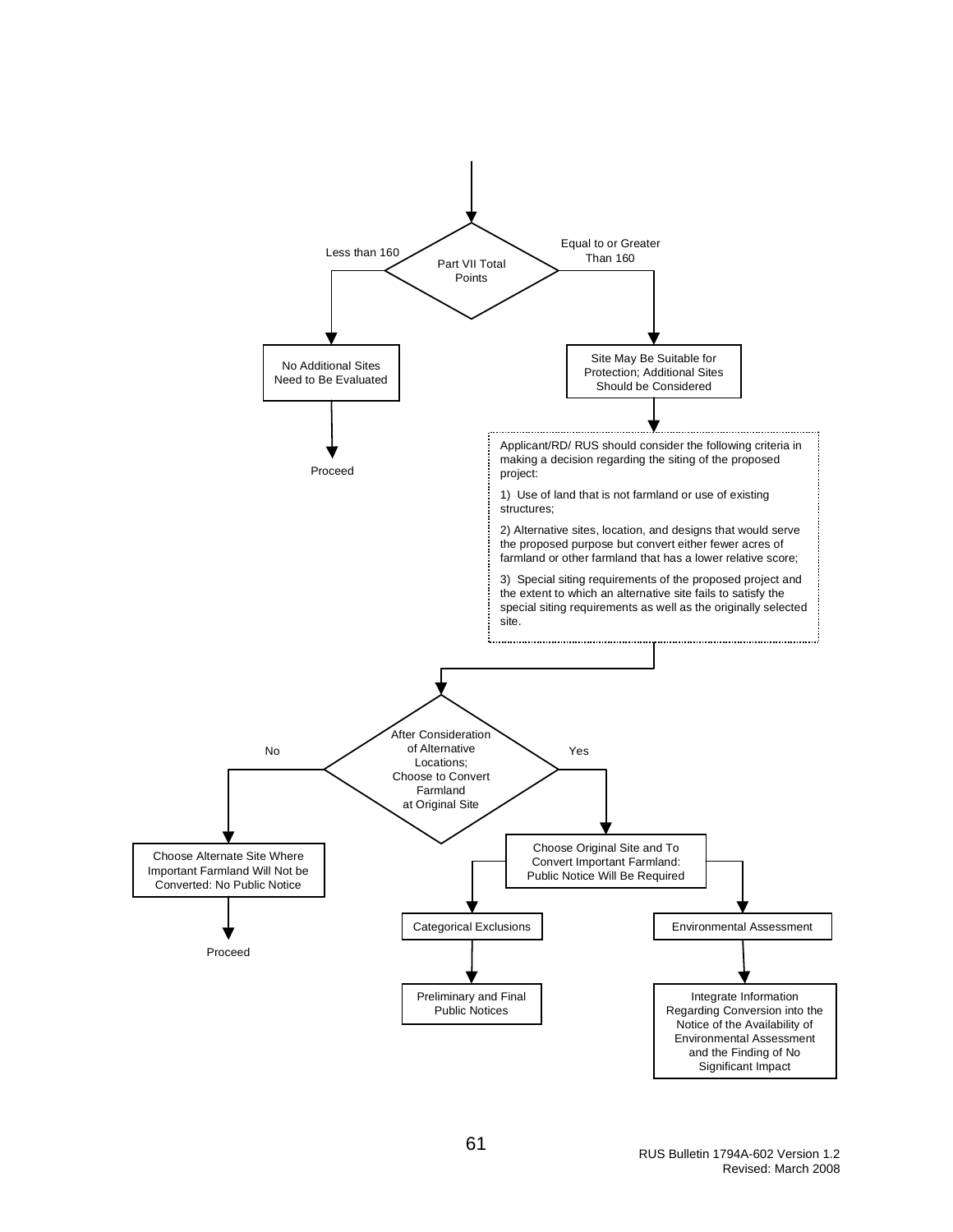#### <span id="page-62-0"></span>**F-2 National Historic Preservation Act - Section 106 Regulations Flowchart**



**Overview of the Section 106 (36 CFR Part 800) Review Process** 

SHPO - State Historic Preservation Officer ACHP- Advisory Council on Historic Preservation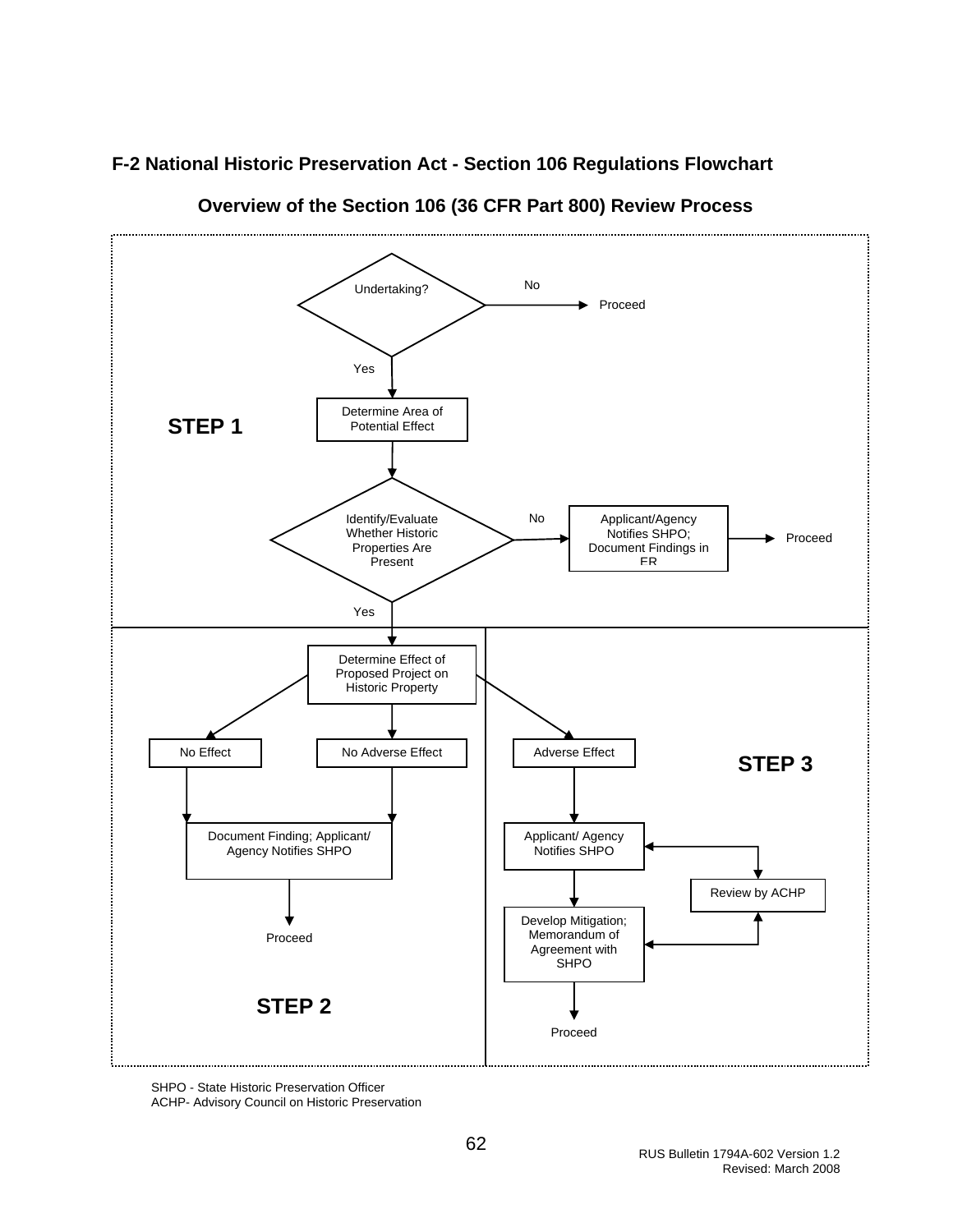#### **Step 1 - Identify/Evaluate Whether Historic Properties are Present**



Historic Properties - means any prehistoric or historic district, site, building, structure, or object included in, or eligible for inclusion in, the National Register. This term includes, for the purposes of these regulations, artifacts, records, and remains that are related to and located within such properties. The term "eligible for inclusion in the National Register" includes both properties formally determined as such by the Secretary of the Interior and all other properties that meet National Register listing criteria.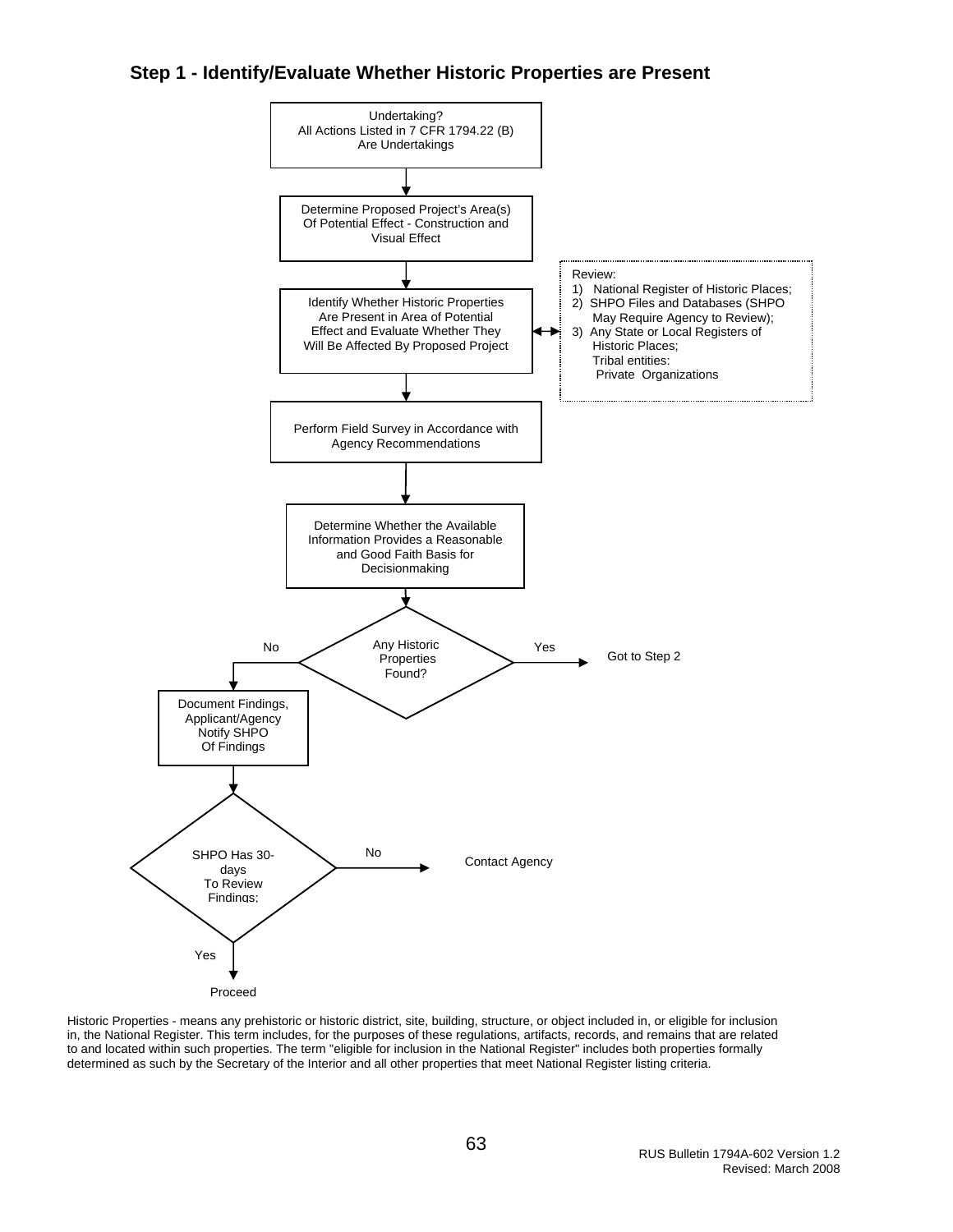#### **Step 2 - Assess Effect of Proposed Project to Historic Properties**

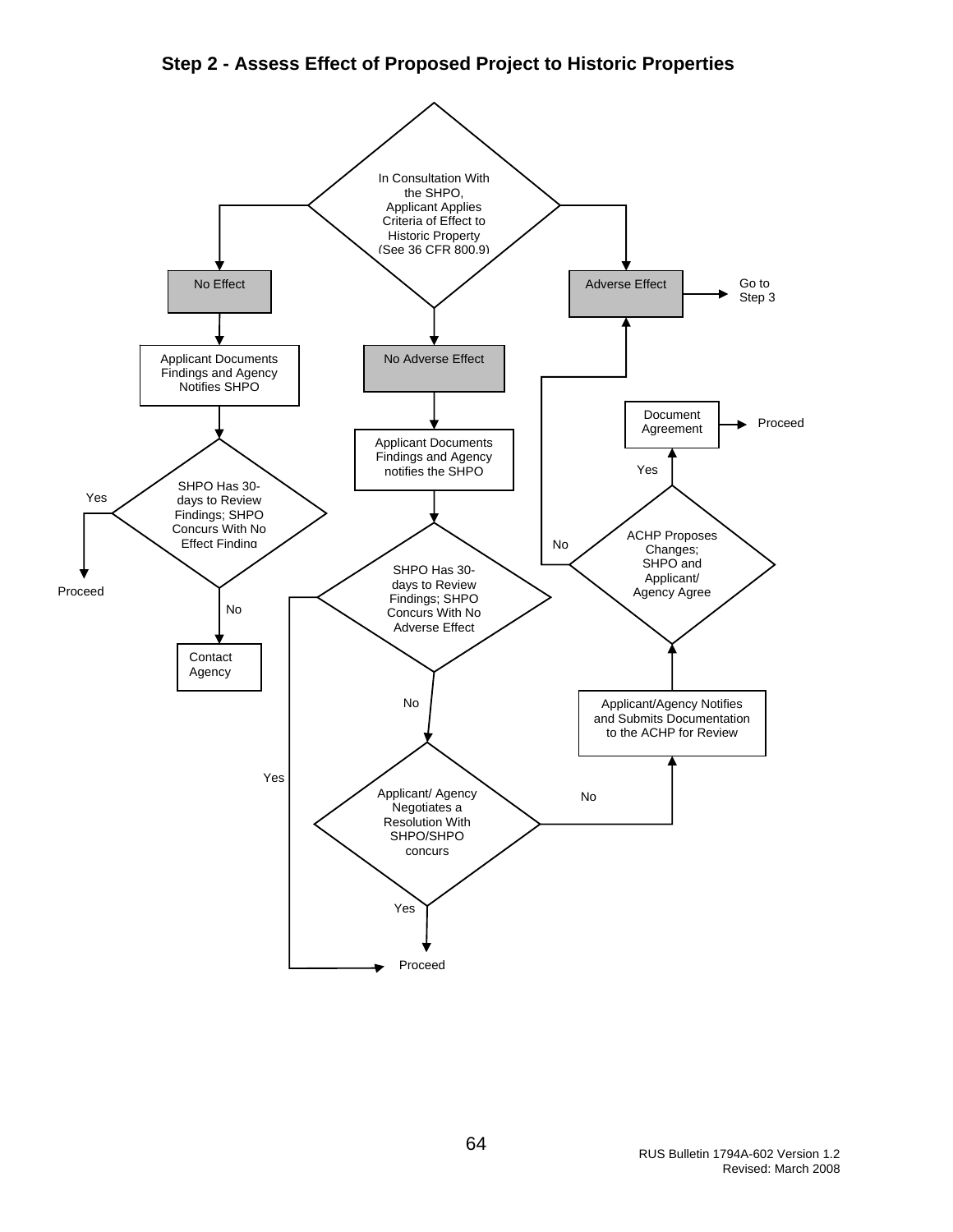#### **Step 3 - Consultation for Adverse Effects to Historic Properties**



This flowchart represents a simplified version of the consultation process between Agency/Applicant and the SHPO and ACHP. The consultation process can be dynamic involving numerous parties and negotiations. In all cases, Agency will take the lead for Step 3 consultations.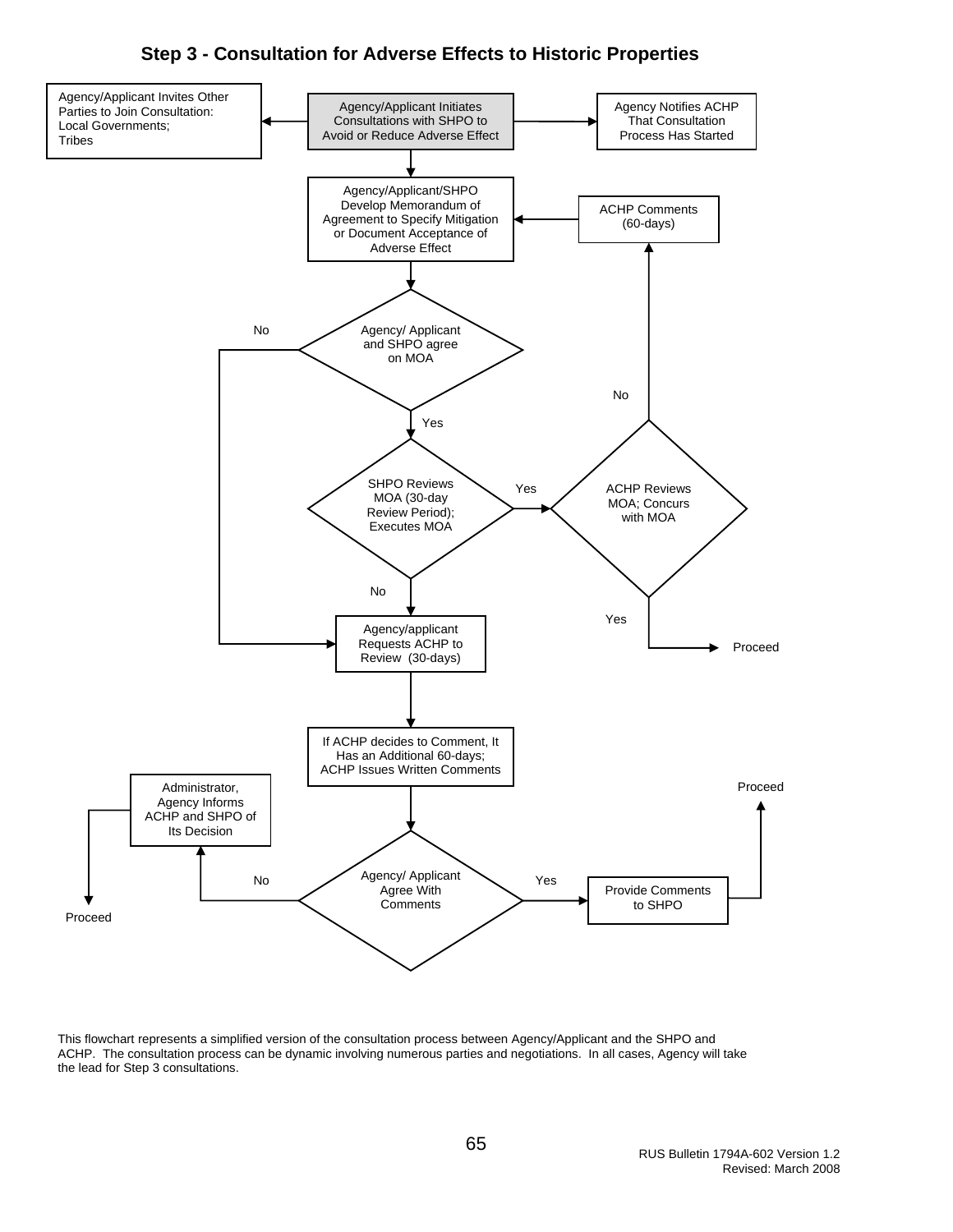# <span id="page-66-0"></span>**F-3 Environmental Justice**

# **NARRATIVE FOR ENVIRONMENTAL JUSTICE AND NEPA FLOWCHART**

The Environmental Justice and NEPA Flowchart has been prepared to identify where and how environmental justice issues can be addressed in the NEPA process, if applicable. The draft CEQ's "Guidance for Environmental Justice under NEPA" (April 4, 1997) contains additional suggestions and should also be consulted.

Note that the flowchart portrays a typical EIS process. Some USDA agencies use this same process in the preparation of EAs and should therefore use this flowchart when conducting these documents.

#### **1. Define the purpose and need and area of potential effect of the proposal**

The proposal should be clearly defined so that interested parties understand what is being proposed. The NEPA document should clearly identify the purpose of the proposal and provide justification as to its need. The proposal's area of potential effect should be defined (i.e., physical boundary of area reasonably expected to be affected by the action) so that the applicant and Agency can include the minority and low-come populations within this area in all of its outreach efforts.

#### **2. Initiate scoping.**

Consideration of potential environmental justice concerns should begin with this step of the NEPA process. Any minority populations and low-income populations located within the area of potential effects should be identified.

When identifying minority and low-income populations, the following definitions used in the Departmental Regulation on Environmental Justice should be used:

**Environmental Justice** means that, to the greatest extent practicable and permitted by law, all populations are provided the opportunity to comment before decisions are rendered on, are allowed to share in the benefits of, are not excluded from, and are not disproportionately or adversely affected by, government programs and activities relating to human health or the environment

**Minority -** A person who is a member of the following population groups: American Indian or Alaskan Native; Asian or Pacific Islander; Black, not of Hispanic Origin; or Hispanic.

**Minority population -** Any readily identifiable group of minority persons who live in geographic proximity, and, if circumstances warrant, migrant farm workers and other geographically dispersed/transient persons who will be similarly affected by USDA programs or activities.

**Low-income population -** Any readily identifiable group of low-income persons who live in geographic proximity, and, if circumstances warrant, migrant farm workers and other geographically dispersed/transient persons who will be similarly affected by USDA programs or activities. Low-income populations may be may be identified using data collected, maintained, and analyzed by an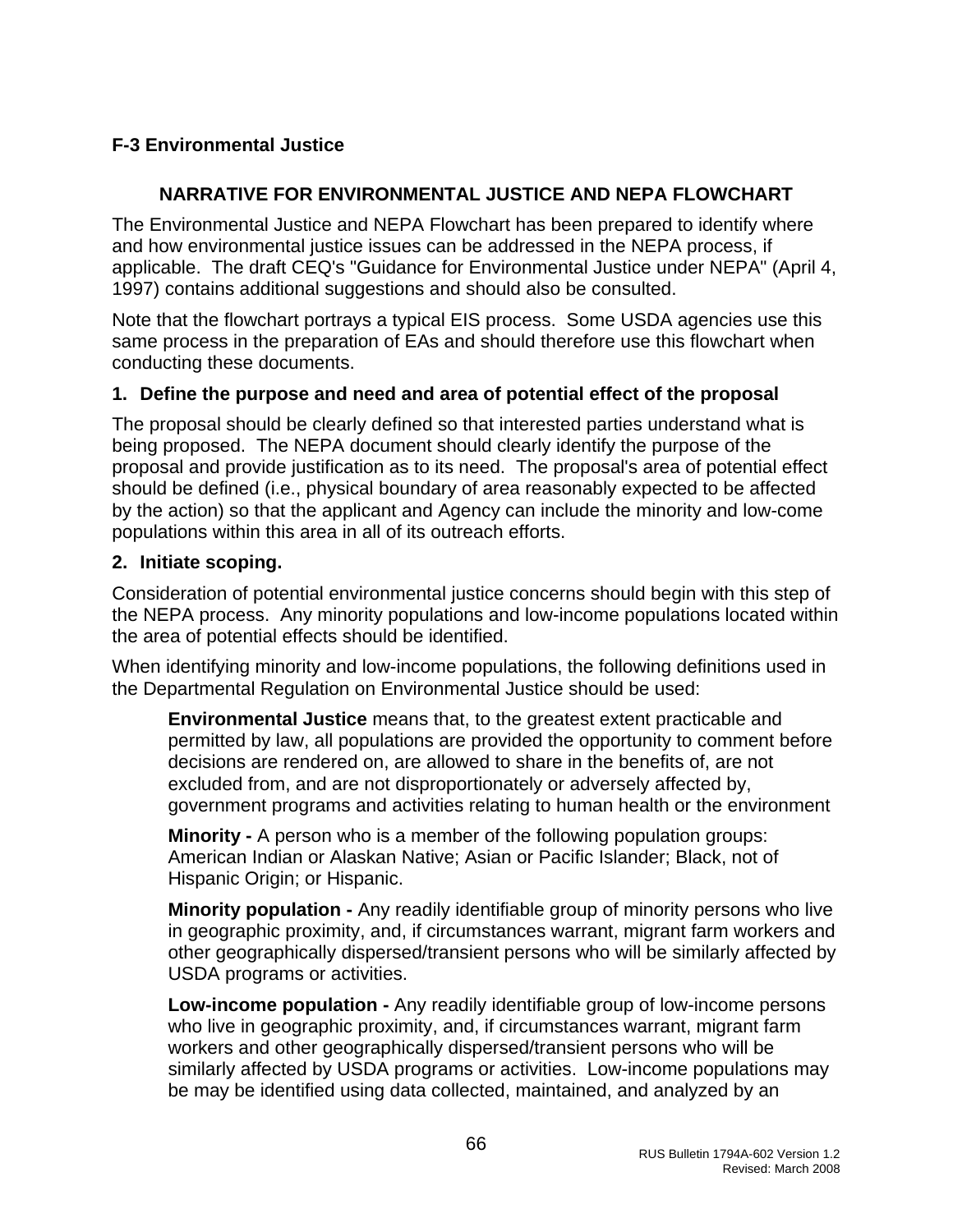agency or from analytical tools such as the annual statistical poverty thresholds from the Bureau of the Census' Current Population Reports, Series P-60 on Income and Poverty.

Once the potentially affected parties have been identified, it will be important to communicate with and understand the concerns of these groups. All interested and/or affected parties should be notified of the proposal. Notification should be accomplished by such means as publishing notices in local newspapers, including those read by potentially impacted minority and low-income groups, and by sending notices out to elected officials, civic organizations, religious organizations, superintendents of schools, local PTAs and other community organizations that can help to facilitate outreach. Announcements should also be made through such vehicles as local radio and television stations and newspapers. Broadcasts and publications made in languages other than English can be particularly helpful in communicating with non-English speakers.

Applicant and Agency should find creative and meaningful ways to facilitate access of information about the proposal and the NEPA process to potentially affected minority and low-income populations. Outreach possibilities would include organizing public meetings at a time and place that is convenient for the potentially affected communities, scheduling meetings with elected officials and/or community organizations, and publishing a newsletter to keep people informed.

The participation of interested or affected parties should be encouraged during scoping as well as throughout the entire NEPA process. To facilitate participation by persons who do not speak or understand English documents, meetings, personal contacts, and written correspondence should be translated. Such translations pertain to each of the steps that follow.

#### **3. Define range of alternatives to be evaluated.**

In cases where a proposal might have a disproportionately high and adverse impact on minority or low-income populations, applicants and Agency should make a strong effort to encourage members of those communities to help develop and comment on possible alternatives. Efforts would include organizing meetings to facilitate public input on the alternatives.

#### **4. Analyze effects of the proposal and alternatives considered on the quality of the human environment.**

Include an analysis of the extent to which minority and/or low-income populations might be disproportionately affected. The analysis should include potential impacts to subsistence consumption and human health as well as the related economic and social effects of each alternative.

#### **5. Develop mitigation to offset or minimize adverse effects.**

The concerns and suggestions of potentially affected minority and/or low-income populations should be carefully considered in the development of mitigation measures.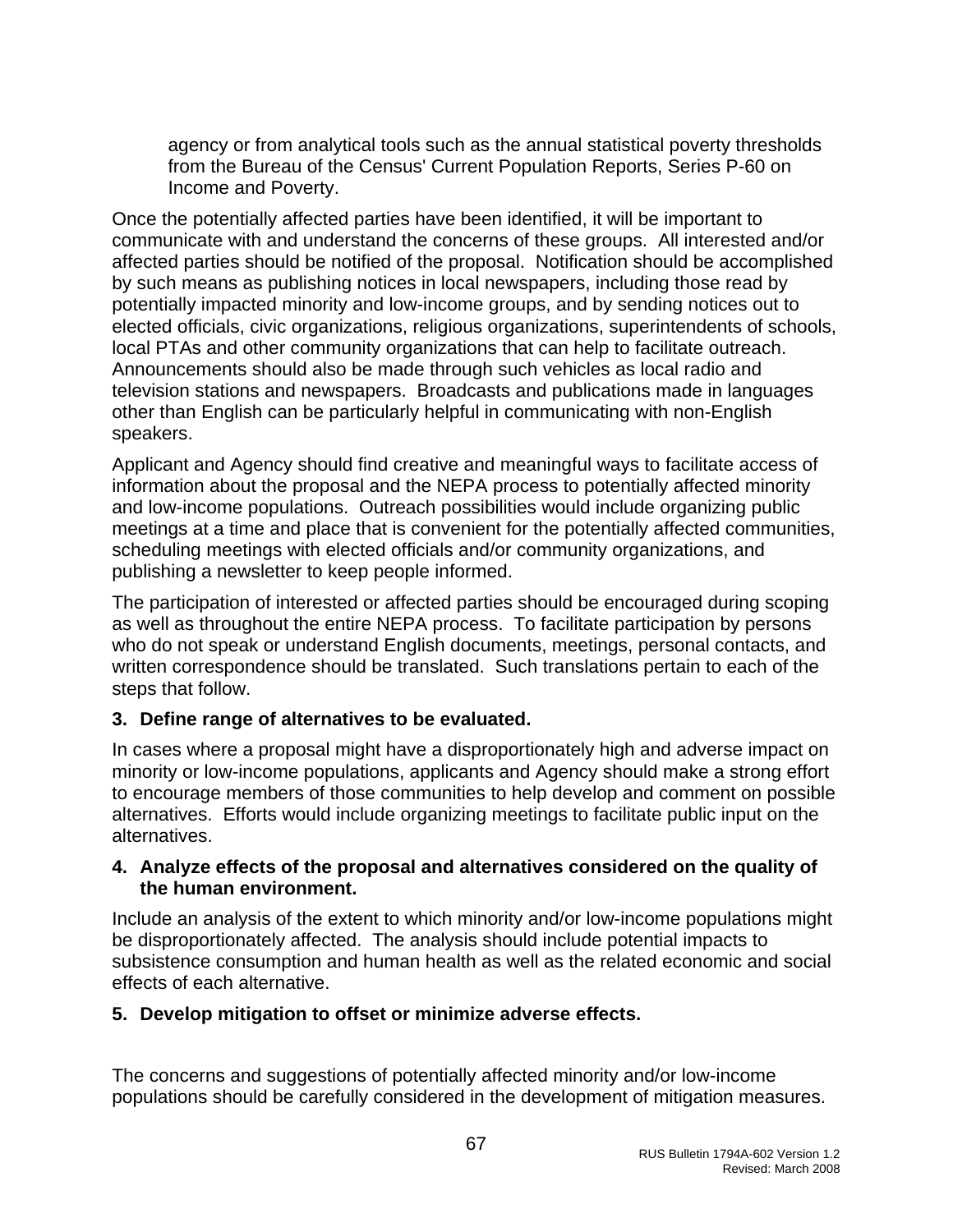Once mitigation measures have been developed there should be follow-up to ensure they are implemented and are effective.

#### **6. Where applicable, notify interested or affected parties of the availability of draft NEPA documents and encourage comment.**

The draft provides an important opportunity to demonstrate how concerns raised during the scoping process have been considered in the development of alternatives and to encourage additional input.

### **7. Notify interested or affected parties of agency decision.**

Demonstrate how concerns with the draft NEPA document have been addressed and to address any additional concerns raised before publishing a FONSI. Concerns identified at this time should be incorporated and addressed in the FONSI. Notification should include all parties contacted during the scoping process and those who provided comment on the draft NEPA document. Applicants and Agency are encouraged to meet with any affected populations to discuss and answer questions about the proposal.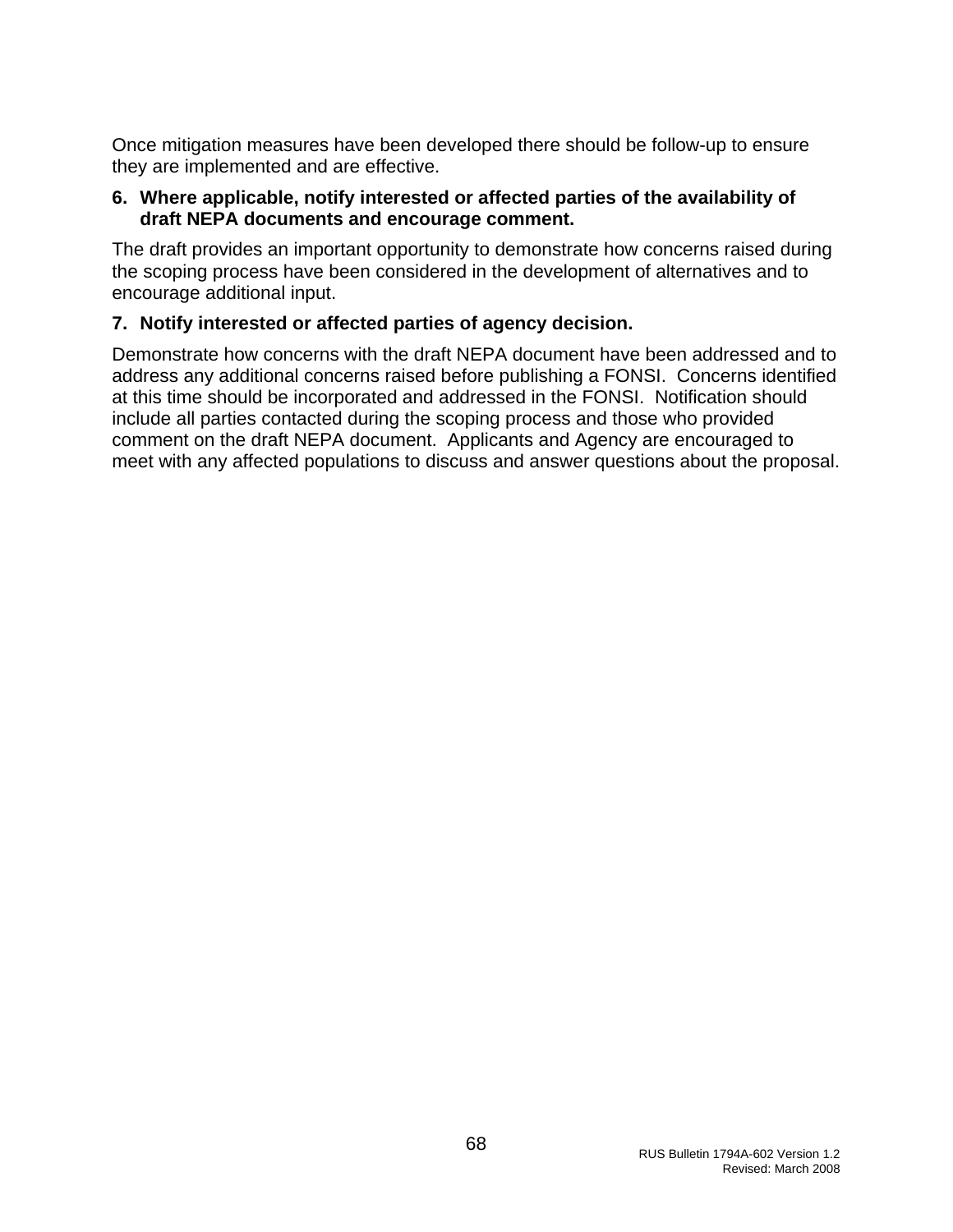# **Environmental Justice Implementation Flowchart for Environmental Reports**